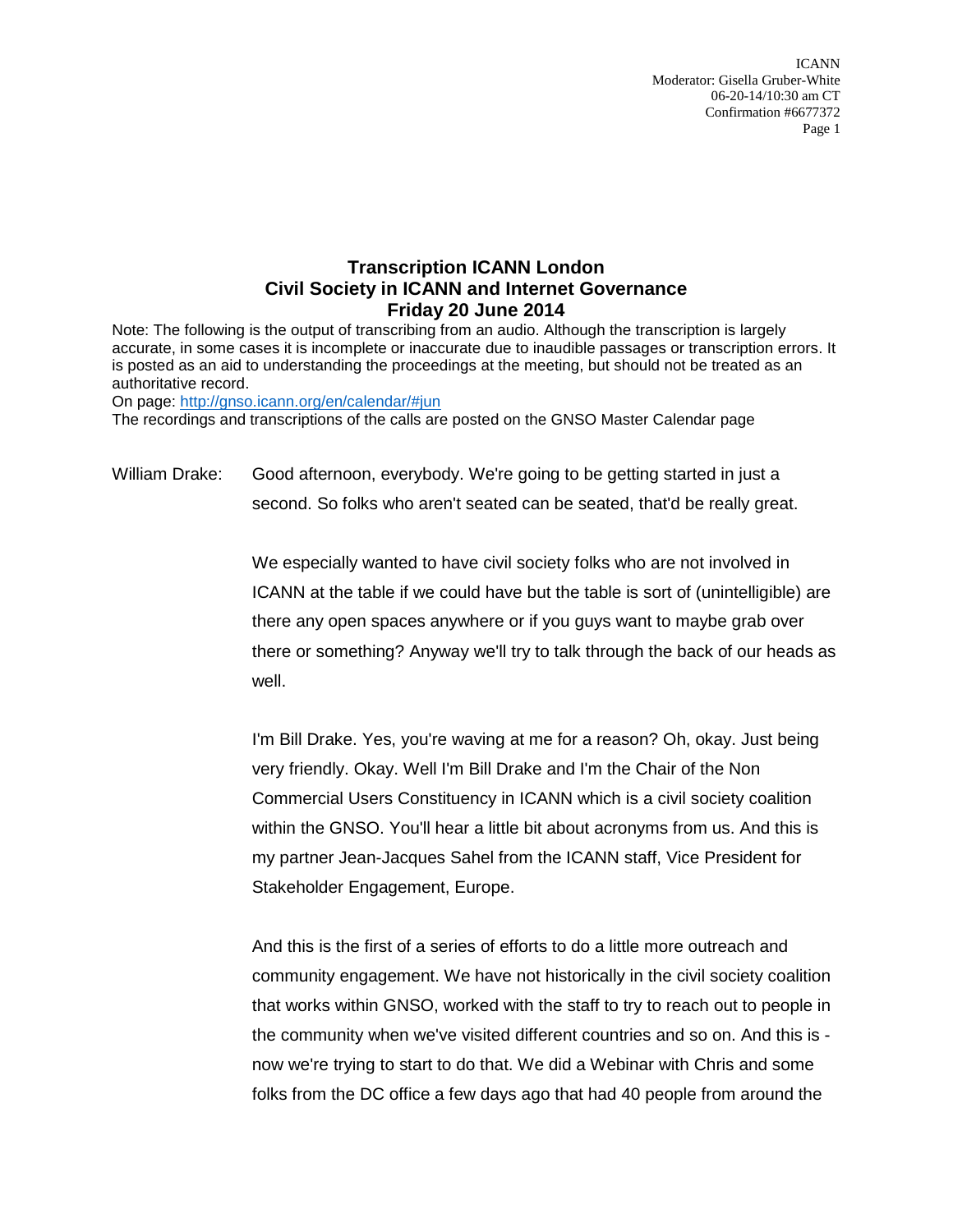world on it. And now this is our maiden voyage, our first effort to do something like this.

So let me introduce Jean-Jacques Sahel to give you a little background. And I just want to say if there are any civil society folks here who are not involved in ICANN, we have like spiffy little brochures I'd like to give you, if you're interested, they're here. I can pass them around. And there's a - this is simply the list of people who responded, RSVP'd to our email invite.

Obviously a lot of other people here as well, if your name's not on it, sorry. It doesn't mean, you know, you're not excluded, just who RSVP'd.

Jean-Jacques.

Jean-Jacques Sahel: So, hi everyone. So I just wanted to give you a bit of context as to why we're doing this and why we're hoping to do more of this and better and also just quickly outline the sort of key items that we'd like to cover this afternoon.

> Basically, you know, civil society has been present in ICANN since its beginning but as ICANN globalizes, it reaches out both geographically but it also wants to get - make sure there is as diverse as possible across all stakeholder groups. So we want to talk to businesses, for instance, who are not yet involved in ICANN.

We want to talk to NGOs and then just generally civil society consumer groups who are not yet involved in ICANN both to explain how ICANN works, what is ICANN, what it does, why it should matter for these groups and how to participate. And if you want to participate great, and if you don't, well at least you'll know a bit more about what we do here as a community.

In terms of - and so hopefully after today those who are new to ICANN will have a much better understanding and they'll also have had the opportunity to meet a lot of the civil society groups from NCUC to NPOC to many others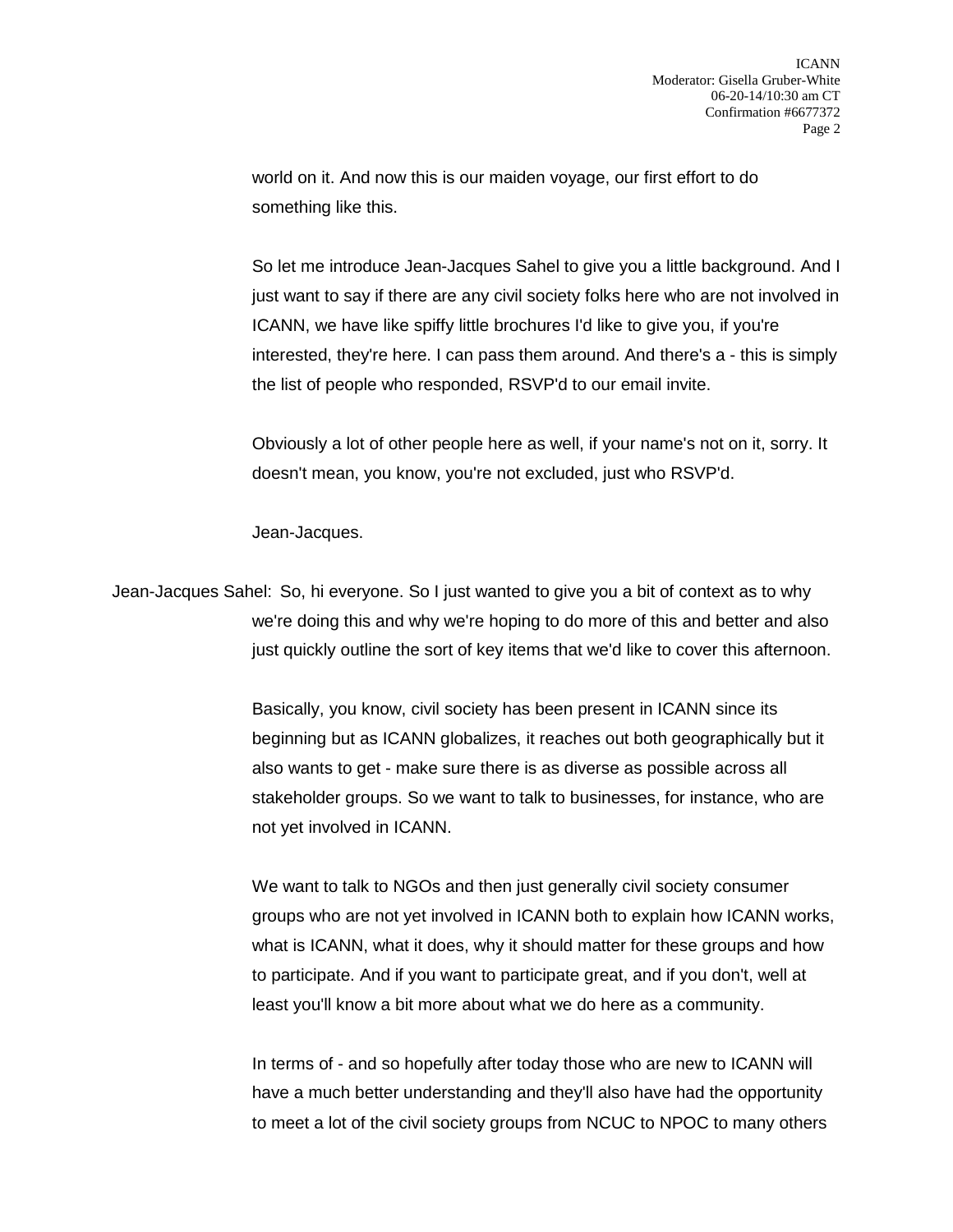who are involved in ICANN at its policymaking or decision making. And hopefully you can work with us going forward. And we hope to have more of these engagements with the civil society around the world really.

So in terms of what we'd like to just look at so we've got from now until about quarter past six for discussions. At quarter past six we can continue discussions except that we will have drinks arriving and after that I'm sure we can discuss even more, probably all night for some of you. So I'd like to just do - I know there's quite a few of us but I think it'll be helpful if we can be extremely quick and just say our name and organization just so we get a feel for who's around.

Then we'd like to touch on basically sort of the - talk a bit about the Internet governance ecosystem and our (unintelligible) role within it, touch on the ICANN's current drive to globalize and to be increasingly more diverse and inclusive and then we move on to focusing a bit more on civil society and why engagement in ICANN and general Internet governance processes is important for public interest advocates.

And then we'll talk about moving from there to how civil society works within ICANN structures and how you can get involved. Then we'll finish with a quick overview of the week of meetings that's starting pretty much today in London in what is the 50th meeting of ICANN. It doesn't mean that ICANN is 50 years old, it just means that we have a lot of meetings and perhaps had them for 15 years.

Yeah, and basically I should stress we have a few slides but just to give an idea of things but what we would really like to have is a dialogue, a discussion.

We have a lot of people who are extremely experienced in this room who will be able to give you a lot of really good insight and I count on them to jump in constructively and gratefully - I think that's how we're terming this - during the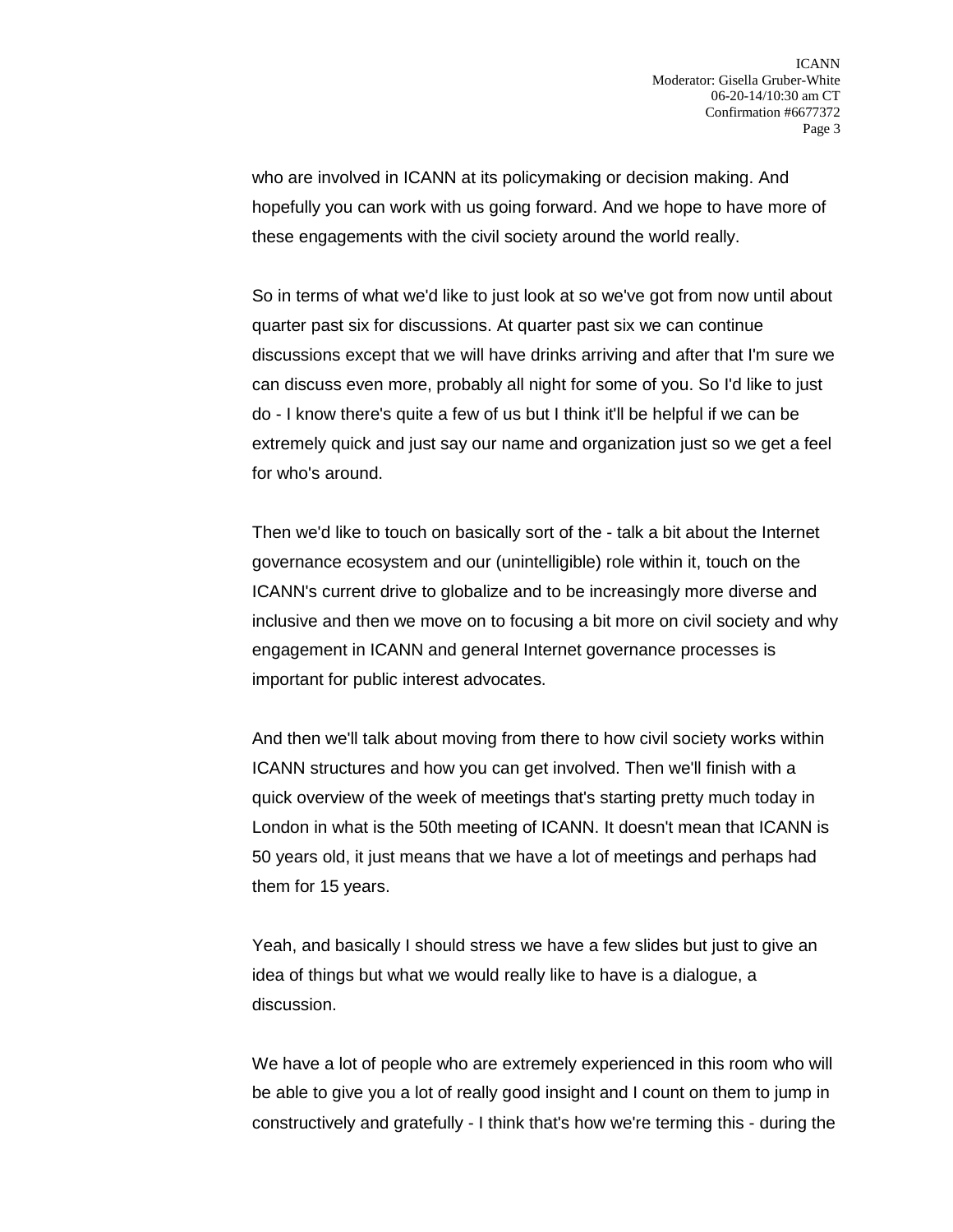session. And for all of you who are newbies to ICANN or relatively newbies please, please do ask questions; do not feel embarrassed to raise your hand.

So as I said we'll do a quick tour de table. Just names and organization if you can very quickly. So we'll start with Avri please on this side, we'll do a (unintelligible) agenda. Thanks.

Avri Doria: Avri Doria, an independent analyst and I'm addicted to ICANN.

Gabrielle Guillemin: Gabrielle Guillemin, Article 19.

(Javier Ruiz): (Javier Ruiz), Open Rights Group.

Matthew Shears: Matthew Shears, Center for Democracy and Technology.

Juan Carlos Zuniga: Juan Carlos Zuniga, InterDigital and IETF.

(Ron Bunn): (Ron Bunn). I'm an IT manager and a member of the public.

Brunella Longo: Brunella Longo, information management advisor, and I'm starting something here called For Open Data Assurance.

(Ibihad Blocker): (Ibihad Blocker), I run a small Web-hosting company in Germany.

Peter Noorlander: Peter Noorlander, I'm with the Media Legal Defense Initiative.

Woman: (Unintelligible) with Global (unintelligible) and this is my second ICANN meeting.

Adam Peake: Adam Peake with Glocom and I'm another ICANN addict.

(Kristo Helas): (Kristo Helas) from Electronic Frontiers Finland and also some commercial connections (unintelligible) noncommercial.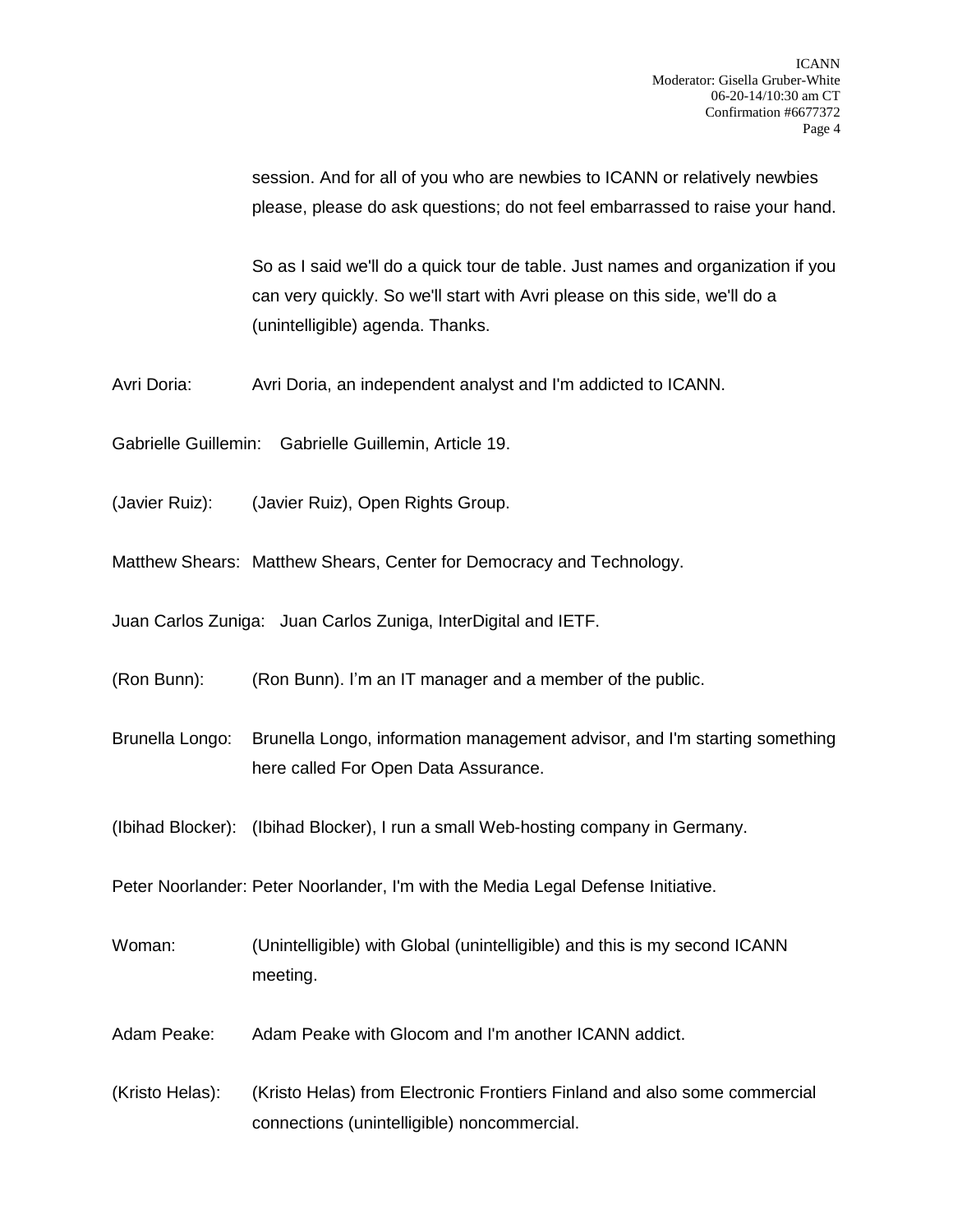ICANN Moderator: Gisella Gruber-White 06-20-14/10:30 am CT Confirmation #6677372 Page 5

- Roy Balleste: Roy Balleste, St. Thomas University, USA.
- (Sherif): (Sherif) with Amnesty International.
- John Gillespie: John Gillespie with Amnesty International.
- Bill Drake: Bill Drake, University of Zurich and NCUC.
- Jean-Jacques Sahel: Jean-Jacques Sahel with ICANN.
- Jeannie Ellers: I'm Jeannie Ellers with ICANN.
- Sebastian Bachollet: Sebastian Bachollet, member of the ICANN Board.
- Michael Yakushev: Michael Yakushev, VP ICANN Eastern Europe.
- Woman: (Unintelligible) cyber security research from (unintelligible) Germany.
- Gus Hosein: I'm Gus Hosein from Privacy International with my colleague (Alex Uzedek).
- (Jan Hintz): (Jan Hintz) from (College) University here in the UK.
- Wolfgang Kleinwachter: I'm Wolfgang Kleinwachter from the University of Aarhus and member of the ICANN Board.
- (Larry Martinez): I'm (Larry Martinez), (unintelligible) California State University.
- David Souter: David Souter from ICT Development Associates and the London School of Economics.

Ellen Strickland: Ellen Strickland from Internet New Zealand and the University of Queensland.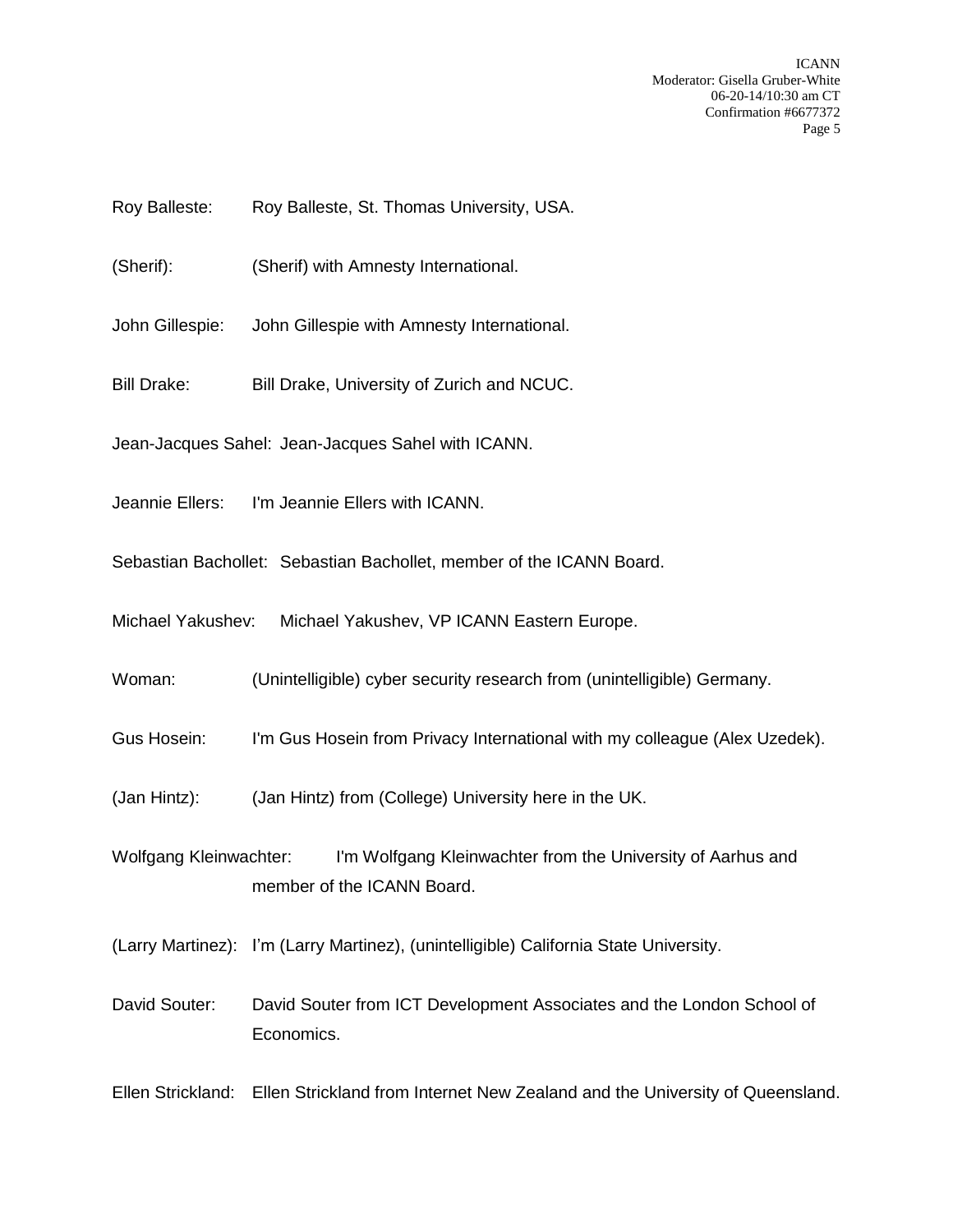| Chris Mondini: | I'm Chris Mondini with ICANN.                                                           |
|----------------|-----------------------------------------------------------------------------------------|
| Klaus Stoll:   | Klaus Stoll, Global Knowledge Partnership, NPOC and also addicted.                      |
| William Drake: | We also have people around the back, do you have a mic?                                 |
| ((Crosstalk))  |                                                                                         |
| Edmon Chung:   | Yeah, Edmon Chung here from Internet Society Hong Kong.                                 |
| (Chris):       | I'm (Chris) (unintelligible) policy advisor for (unintelligible).                       |
| Man:           | (Unintelligible).                                                                       |
| Mike Gerstein: | I'm Mike Gerstein with the Community Informatics Network.                               |
| Paul Mitchell: | Paul Mitchell, Microsoft.                                                               |
| Woman:         | (Unintelligible).                                                                       |
| (Katie Lucas): | I'm (Katie Lucas). I'm affiliated at the moment recently with (unintelligible)<br>EFS.  |
| Man:           | (Unintelligible) South Korea.                                                           |
| Chris Dillon:  | Chris Dillon, University College London.                                                |
| Man:           | (Unintelligible) Society.                                                               |
| Man:           | (Unintelligible) CGIBR.                                                                 |
| Carlos Alfons: | Hi, Carlos Alfonso from the Institute of Technology and Society at<br>(unintelligible). |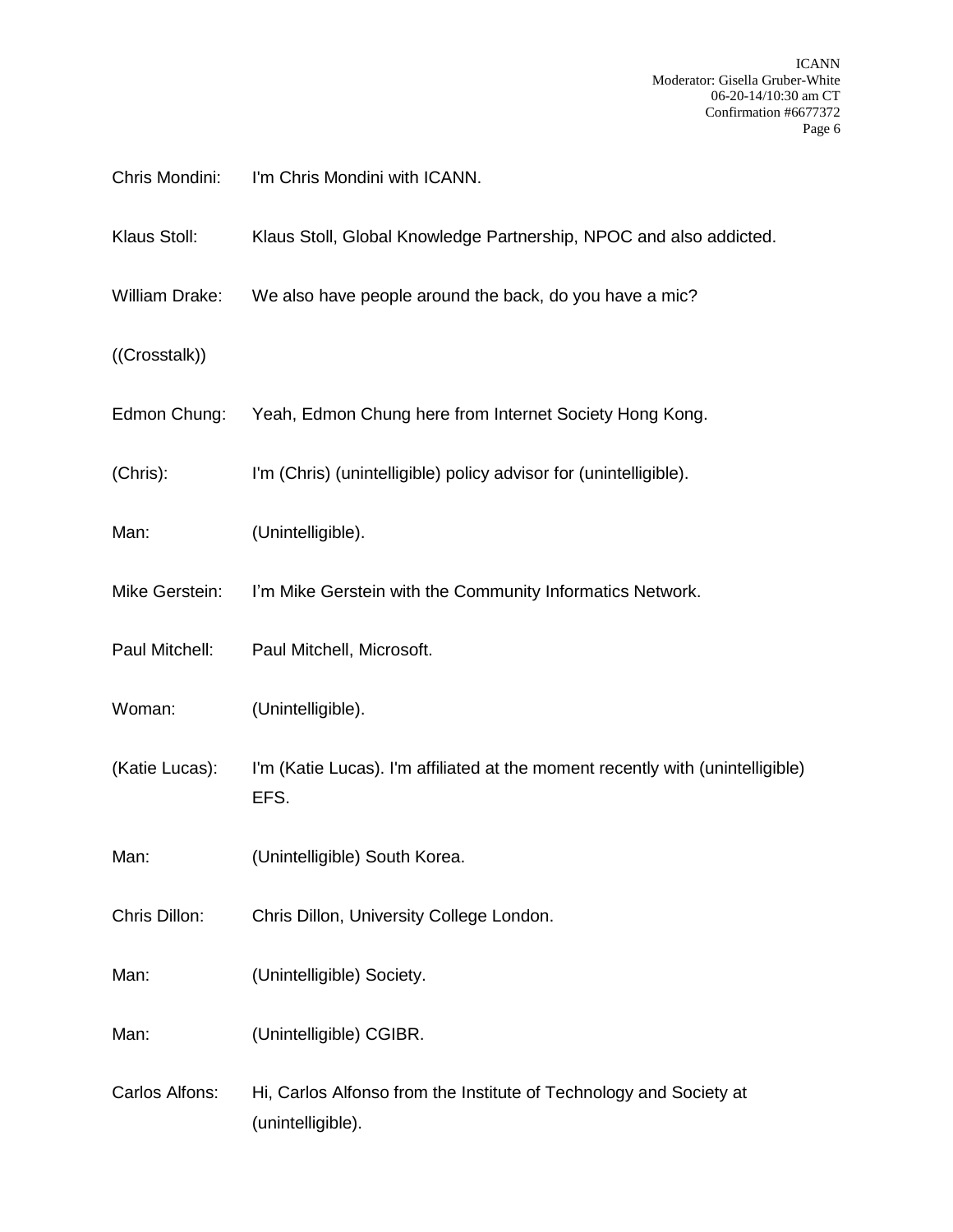ICANN Moderator: Gisella Gruber-White 06-20-14/10:30 am CT Confirmation #6677372 Page 7

| Woman:                                               | (Unintelligible) ICANN staff.                                                                                                                                                                                                                                                                      |
|------------------------------------------------------|----------------------------------------------------------------------------------------------------------------------------------------------------------------------------------------------------------------------------------------------------------------------------------------------------|
| Rob Hogarth:                                         | Rob Hogarth, ICANN staff.                                                                                                                                                                                                                                                                          |
| Man:                                                 | (Unintelligible) ICANN staff.                                                                                                                                                                                                                                                                      |
| Man:                                                 | (Unintelligible).                                                                                                                                                                                                                                                                                  |
| (Alex):                                              | (Alex) (unintelligible) international.                                                                                                                                                                                                                                                             |
| Woman:                                               | (Unintelligible).                                                                                                                                                                                                                                                                                  |
| Ephraim Kenyanito: Ephraim Kenyanito, accessnow.org. |                                                                                                                                                                                                                                                                                                    |
| Milton Mueller:                                      | Hoping to avoid that. Milton Mueller who needs no introduction, Syracuse<br>University, Internet Governance Project.                                                                                                                                                                               |
| Man:                                                 | (Unintelligible). Thanks, moderator of the 1net mailing list. Thanks.                                                                                                                                                                                                                              |
|                                                      | Jean-Jacques Sahel: Okay. So just a few words then. To give you a very brief overview,<br>because we don't have much time and we'll be happy to go in a lot of detail<br>later. But I think we can do that through questions of what Internet<br>governance ecosystem looks like (unintelligible). |
| William Drake:                                       | Next, next.                                                                                                                                                                                                                                                                                        |
|                                                      | Jean-Jacques Sahel: Yeah, there we go. We've got a lot of infographics at ICANN. They're<br>hand-drawn by our CEO as you can see. Now it might look a little bit<br>complicated.                                                                                                                   |

The point is that we've got this wonderful resource, the Internet, more than 40,000 networks interacting with each other; close to, well, getting close to 3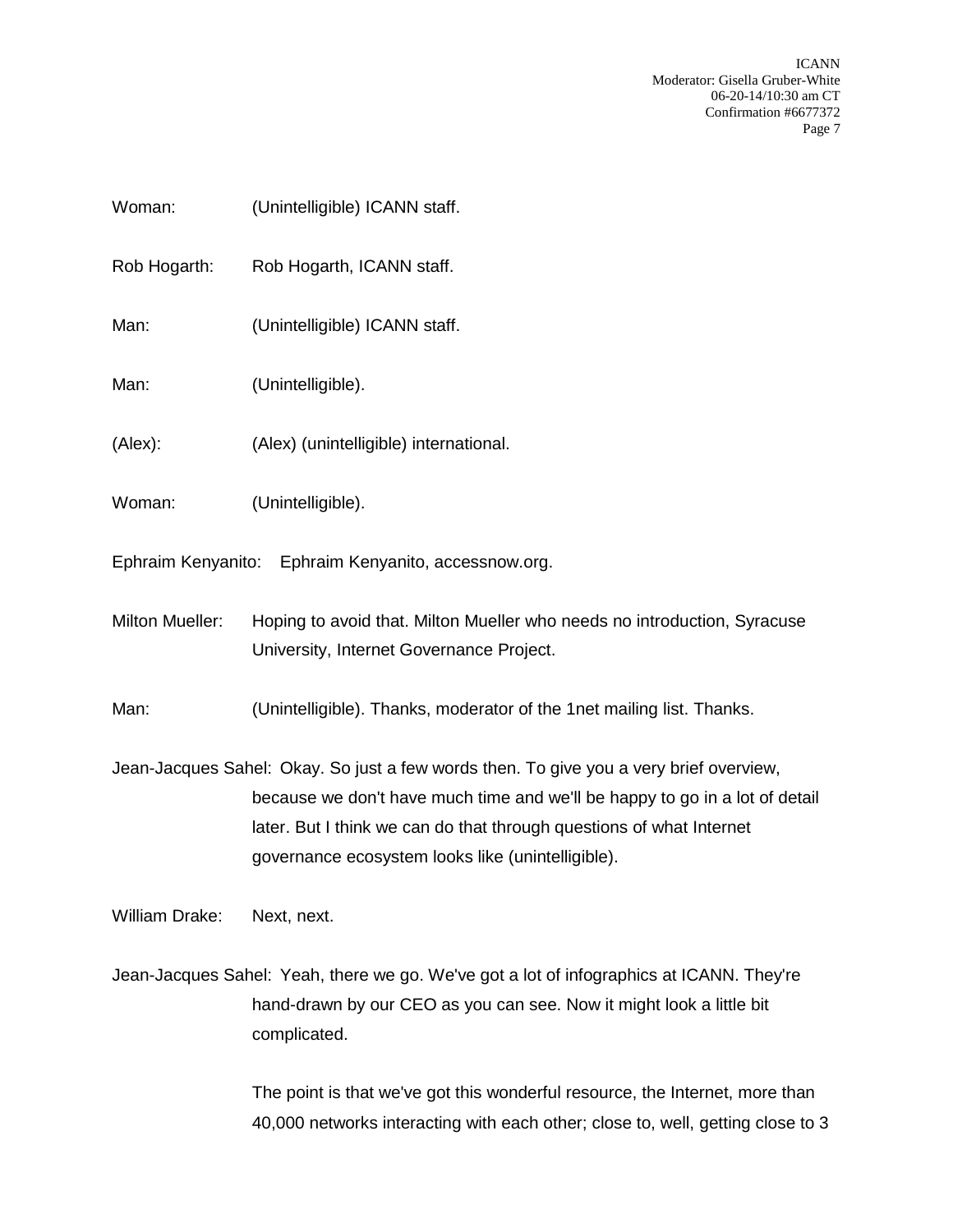billion users already connected and we're talking about - well some companies are talking about the fact that there could be upwards of 50 billion connected devices by 2020. So our world is truly becoming interconnected in more ways than one.

How does this work behind the scenes? Well, we have a - so far, well the Internet became public about 25 years ago. And it evolved, one could say, organically and mainly through multistakeholder models of governance. What that means is that basically you have a discussion starting at, you know, above the globe there, a couple of people talking, starting a proposal, for instance, when all sorts of people come together to discuss what would be the best way to look at this or that issue whether it's a standard or a public policy issue or a technical protocol or parameter then there are a number of fora where those issues are being discussed and policies agreed then it's coordinated with various other groups that touch on similar issues and gets implemented and then there's some sort of compliance.

This is trying to represent what is - it's not - might not be completely complex process but it's - it's got of course a number of layers underneath. Now where ICANN fits in all that it's - ICANN is just one of the organizations in this ecosystem.

For instance, in the standards world a lot of the standards that underlie the Internet are developed by something called the Internet Engineering Taskforce which is also based on multistakeholder model, very much open and transparent. It's a lot of engineers coming together to agree standards and produce standards on a consensual basis.

You've got the World Wide Web Consortium, for instance, which develops Web standards such as, for instance, accessibility guidelines and moves on to a number of other bodies whether they're at national level or regional levels such as some of the regional Internet registries or global level like IETF or indeed ICANN.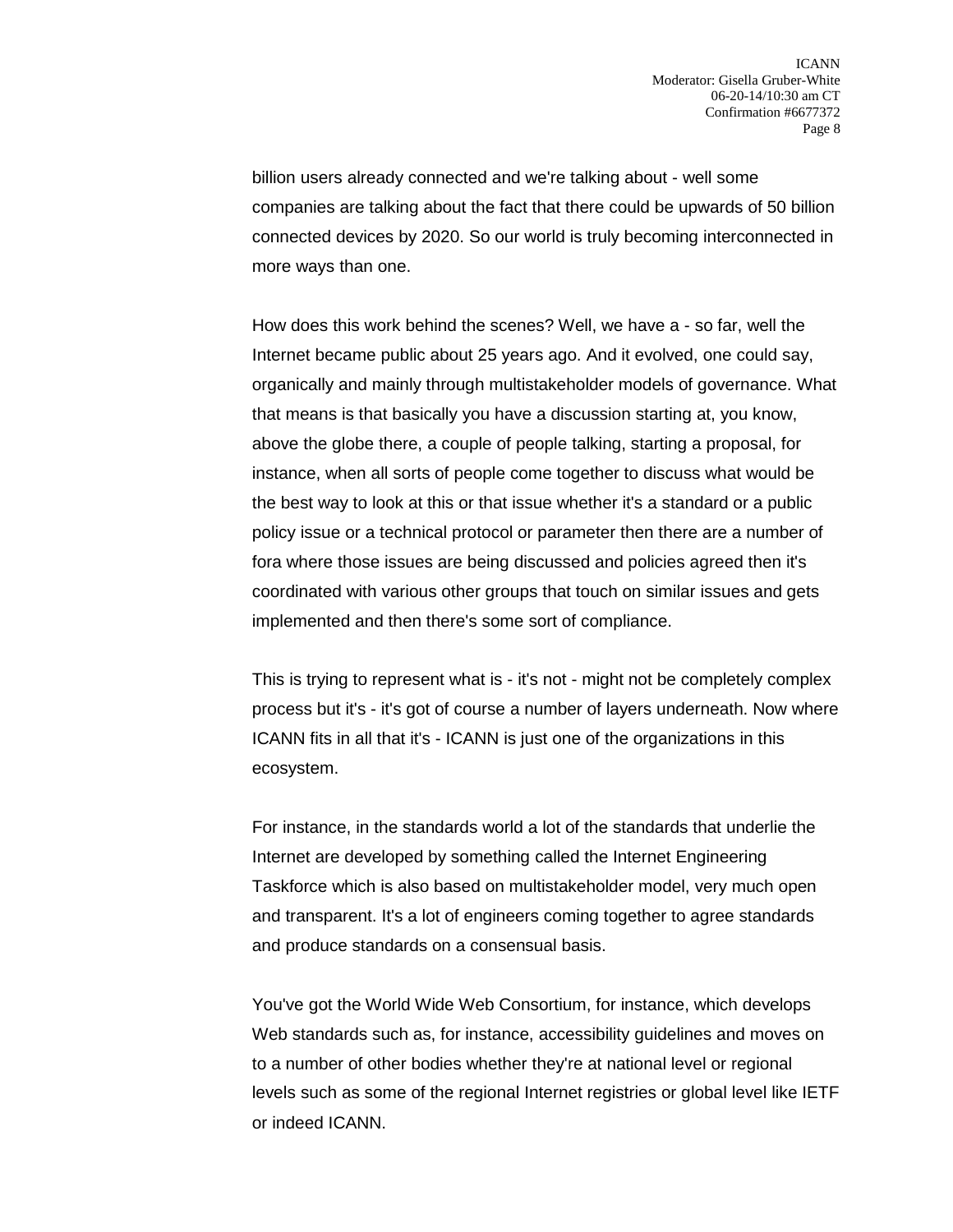So within all that what does ICANN do? So our name is Internet Corporation for Assigned Names and Numbers. I know a lot of people want to stop me because they've got their own version of all this and (unintelligible) in a minute.

So we're the Internet Corporation for Assigned Names and Numbers and what that means is basically if you think about a lot of - all the people around the room know this better than I do but in short to connect - if you're an end point of the Internet, to turn it in one way if you were to connect a user, if you want to go to a particular site you'll have to identify them through a particular address. And this address is either a number or it can be a name.

Since we're in the UK we can focus in particular on Mr. - or Sir Tim Berners-Lee who put together the World Wide Web which basically enabled us to enter a series of letters rather than have to type various numbers that form an actual address or something that we human beings can more easily remember, for instance if we want to type ICANN.org it's far easier than remember a string of numbers which are 257. etcetera, etcetera.

And basically what we do at ICANN, in a very simple form, is maintain the overall high level director for these domain names and numbers. Again, you know, we could go on for a while detailing all that but I thought that was a useful - well I hope that sort of - in a simple manner explains how it fits.

Which - so, yes please. So if we go in more detail looking at ICANN and how it works - a bit of formatting issue. It is a community-driven policy like many of the other processes that deal with the Internet these days.

What that means is that in fact it's not ICANN as a - as the corporation itself which takes decisions, it's actually the communities that form ICANN as a system, if you will, we're an ecosystem within the larger Internet governance ecosystem.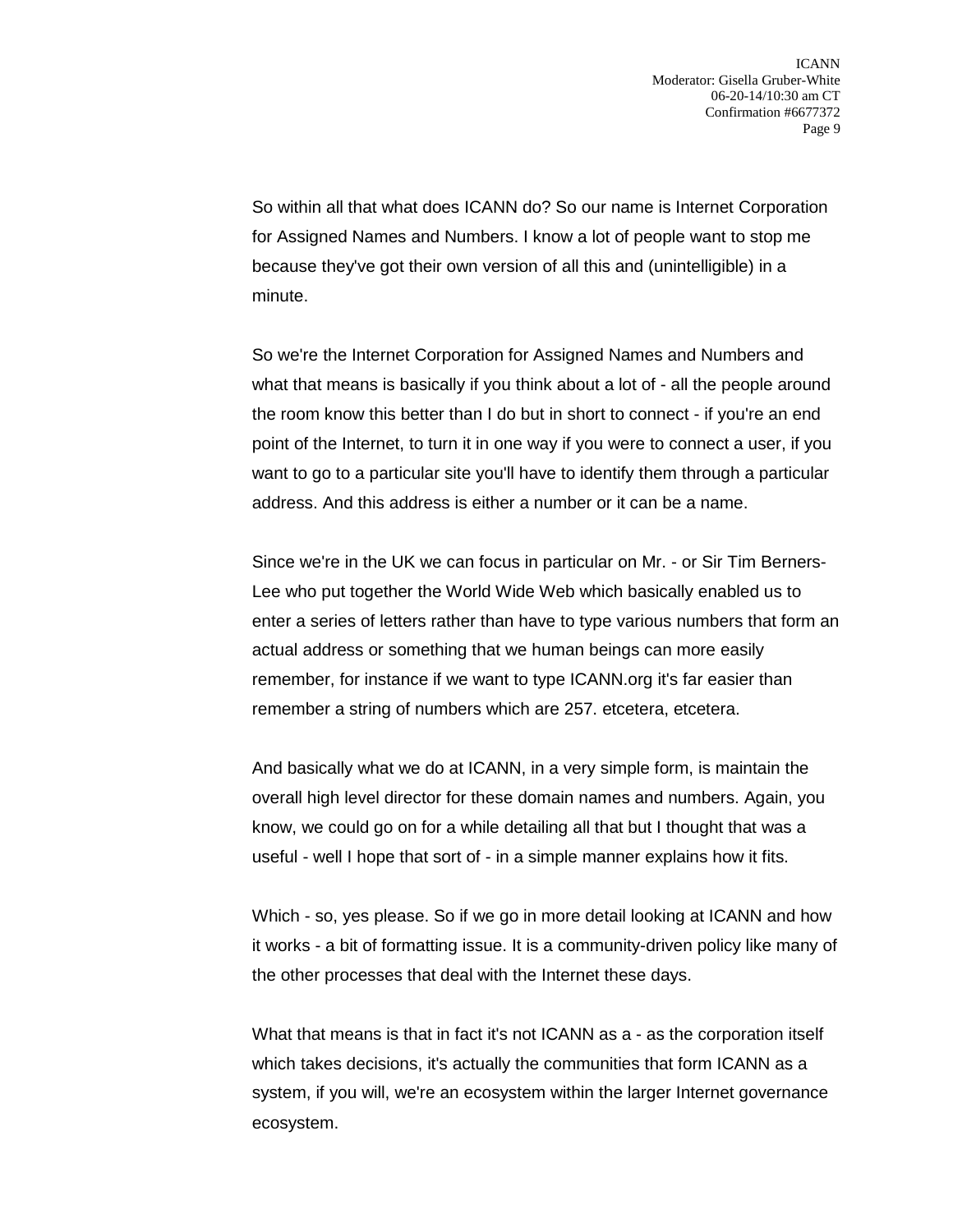In practice people like Jeannie and I are simply here to support the community and (unintelligible) and implement those decisions as relevant. So we will hear - is that a question - no.

We will hear more about that especially as we focus on civil society and how it works and you will see more detail how the community can instigate matters, start a discussion and then how it can go on to taking a decision and then bringing it up to decision making and implementation.

The point is that, as you will see on the following slides, this is a collaborative way of governance. This is supposed to be all bottom up. It comes from the base, from, in our particular case, users and civil society groups all the way up to the wider structure of ICANN, gets corroborated with the other stakeholder groups and then an overall decision is taken if it needs to go up to the high level.

So yes is this (unintelligible).

William Drake: If you would like to.

Jean-Jacques Sahel: Yeah, maybe we can go into that.

William Drake: And then can we go to the next slide? Oh, okay well so the point that Jean-Jacques is making obviously the ICANN process is an interesting one in that it brings together all the diverse elements of the business environment that are engaged in Internet issues, the suppliers, the registries and the registrars of domain names as well as the corporate users, business users, intellectual property interests, Internet service providers and many others, governments, etcetera.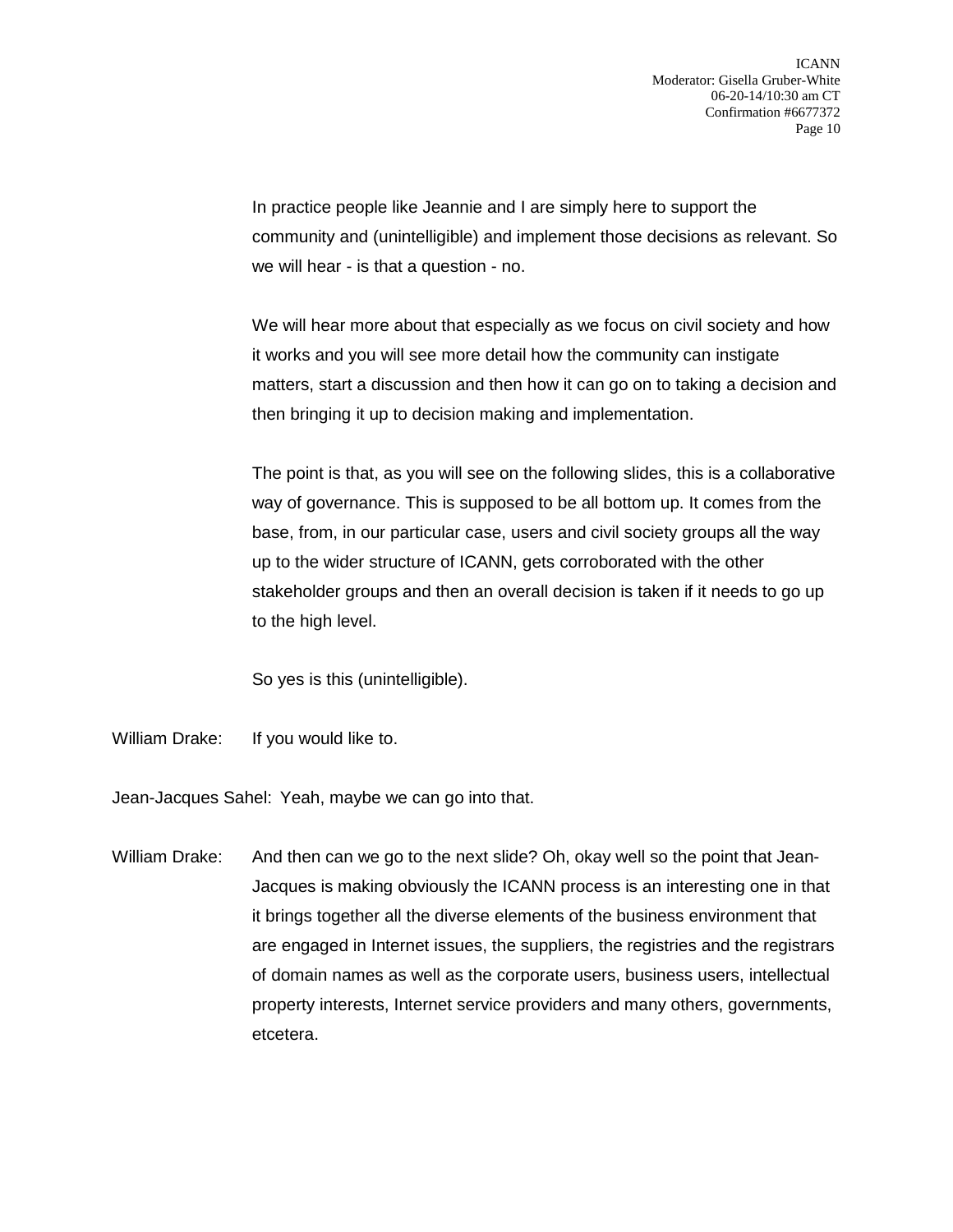And on the civil society side you've got a number of different entities. It actually confuses a lot of people when we talk to folks outside ICANN about where exactly is civil society within the ICANN sphere.

There's basically a sort of three elements I guess you could say - or two main elements. One is we have within the GNSO - the Generic Name Supporting Organization - which sets community policy for generic top level domains.

The Non Commercial Stakeholder Group - the Non Commercial - can we go to the next slide? The Non Commercial Stakeholder Group is one of four large groupings that, together, have representation in the GNSO Council, which coordinates the policy process and adopts policy decisions after consultation with all the different elements of the community.

Within the - you see there's four stakeholder groups there. Okay? Within the Non Commercial Stakeholder Group there's two constituencies, NCUC, which is me; Klaus at the end there is from the Non Profit Operational Concerns constituency, which is a newer constituency. We together work together in the Non Commercial Stakeholder Group to represent civil society in the GNSO policy space and related issues.

Then there's also - this is a - the GNSO is a Supporting Organization that can actually make policies, etcetera, that go to the Board with certain restrictions, the Board should adopt them and make them legal.

There is also something that ICANN called Advisory Committees and within that context you've got a Government Advisory Committee and an At Large Advisory Committee. And the At Large Advisory Committee has representatives both of civil society and the private sector in it who are involved as end users. And what it does is provides advice to the Board.

So the point is that to make a long story short civil society within ICANN exists in several different spaces. There's a space that's dealing as an -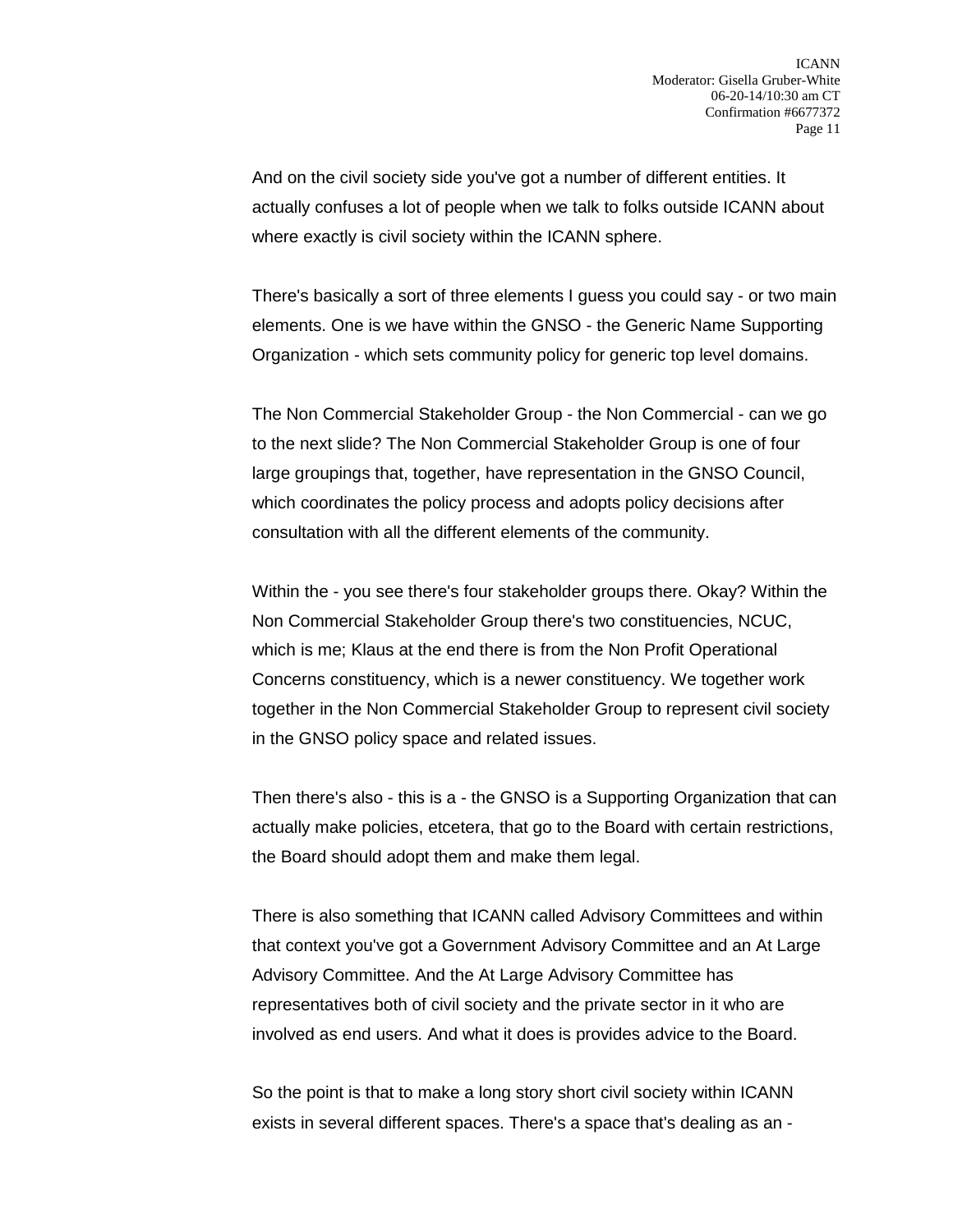playing an advisory role, giving the Board advice on a broad range of issues and then there's the space that's concerned with making policy on generic top level domains and that's us; that's the folks who organize this even today with Jean-Jacques.

Okay, could you go to the next slide?

((Crosstalk))

William Drake: Oh go back two slides, what did you want to say?

Jean-Jacques Sahel: Yeah, that one just to give - we skipped that one. This is the broader picture of how ICANN works. So once you've gone through the GNSO Council, which is represented here in green, as you can see, your decisions can go up to the level of Board of Directors.

> And as you can see there's a compilation of other groups that come from other perspectives that give the recommendations or advice to the Board. So it's, for instance, if you move to the blue thing the Regional Internet Registries, so there's once such organization for each of the big regions of the world.

> So in Europe, for instance, it's (unintelligible), right? And one of the big functions that these guys do is basically that they help allocate regionally the IP addresses that we use for the Internet. So for those that are not familiar with addresses you might have heard actually recently in the press that we've run out or we're running out fast of the old generation of IP addresses, called IP version 4 moving on to IP version 6.

> And those organizations work regionally and in coordination with the other regions within ICANN to make sure basically that we've got enough addresses so that the Internet can continue to grow. So that for instance if we start having things like Internet of things where devices get their own IP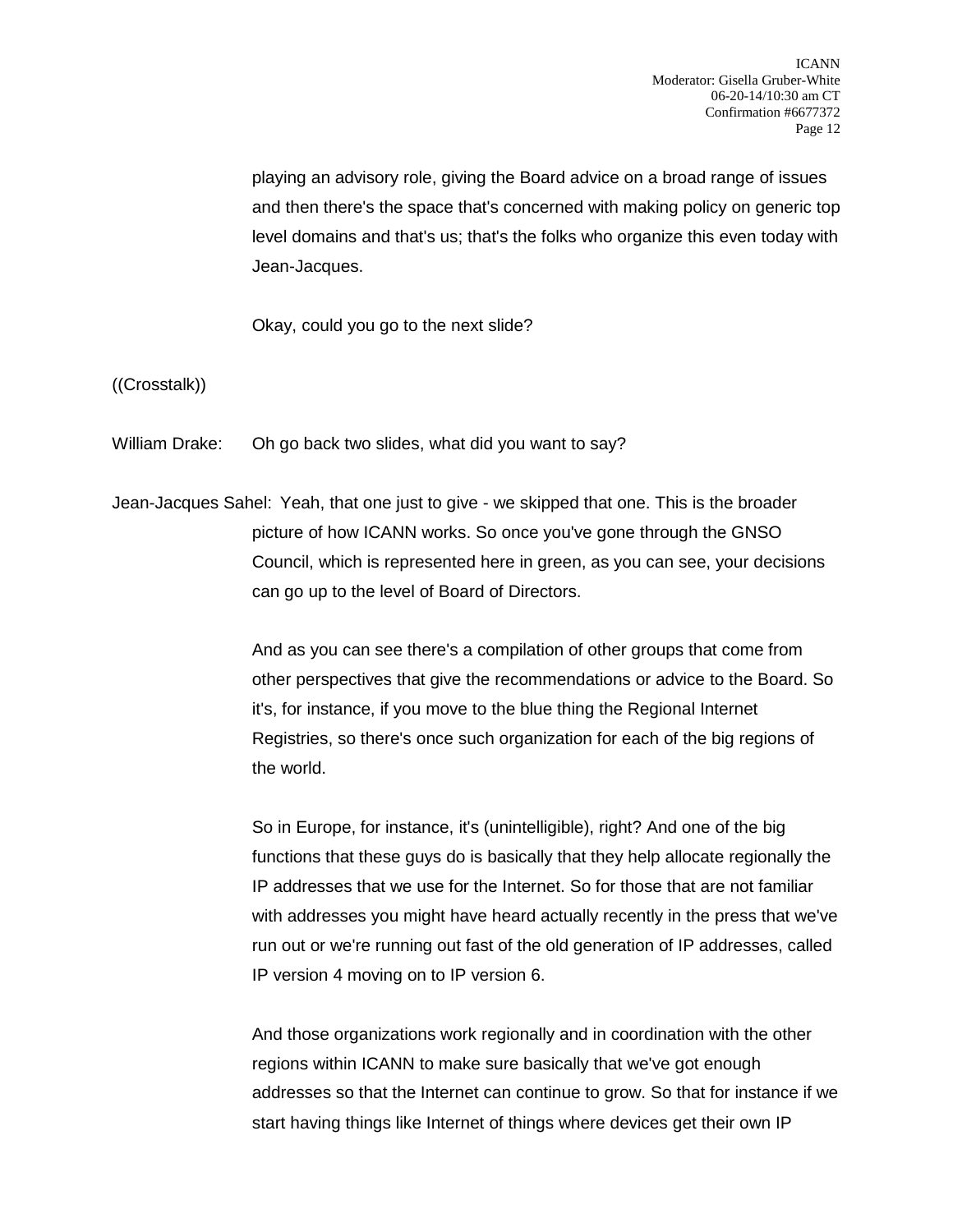addresses we don't run out too quickly and the Internet can continue to scale and grow fast enough and wherever it needs to.

And then we move on to the ccNSO, the sort of purple circle. That's the country code registries so in the UK it's an organization called Nominet which manages dotUK; in France it's an organization called Afnic or dotFR, etcetera, etcetera. You go around the world and you've got dozens and dozens of those. They've go their own particular issues to think about to come together about.

And sometimes they come together with an agreement that doesn't need to go out to the wider community and (unintelligible) within a community then they bring it up to the Board and to the other organizations for feedback. And that goes on and on for the various other organizations whether it's the security groups that provide advice, you've got the root servers.

We can go in detail on that as we move on. This is just an overview - a technical group. I mentioned already the Internet Engineering Task Force which focuses on some of the key standards protocols and parameters that make the Internet work. And then the Governmental Advisory Committee this is where of course the governmental voice comes in to give advice to the Board on public policy issues.

That's a very quick overview of the structure of ICANN and basically how the voices of those various communities feed into the wider organization and set up that we have this collaborative governance and decision making.

William Drake: Thanks, Jean-Jacques. So we're in the green ball, like he's telling you, and if we can continue on then past that slide, continue to the next one, please, and then one more. So, all right, just to tell you a little bit about the Non Commercial Users Constituency, that has worked with Jean-Jacques in organizing this.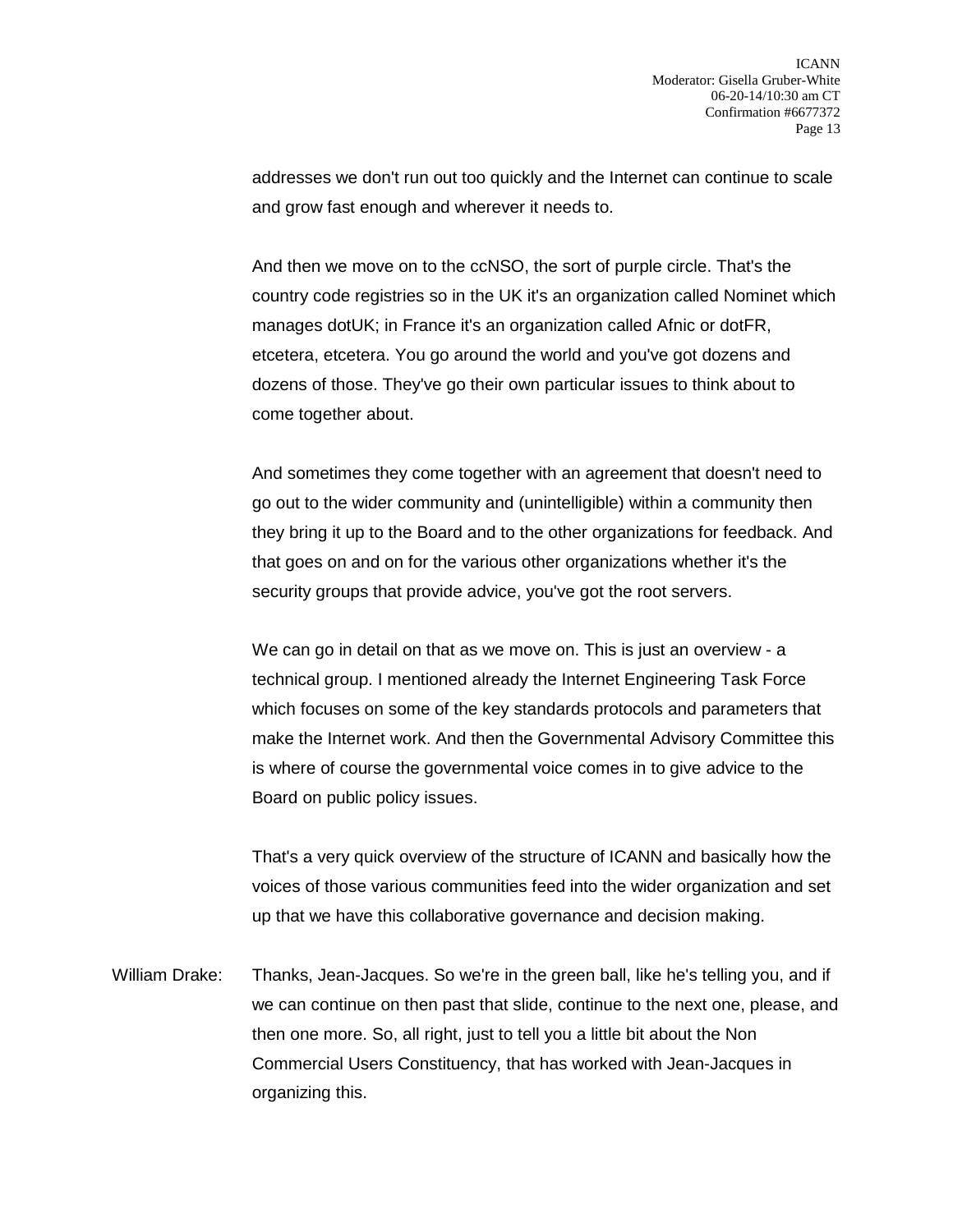We were created in 1999 to ensure representation of non commercial users and the protection of non commercial uses in spaces on the Internet in what is - was initially and is still somewhat a very busy dominated organization.

We have 357 members from 81 countries including 95 organizations and 262 individuals. Two-thirds of our members are from outside the United States. And we hold elections for our various positions and help to elect representatives to the GNSO Council which coordinates the policy process. Next slide please.

And in our early years we tended to focus a lot on freedom of expression issues, privacy, access to knowledge and particular questions of trademark protection and whether they were in the view of civil society a little excessive, diversity in consumer choice.

In recent years our agenda has expanded a lot as the role of ICANN and the larger ecosystem has grown and as our membership has grown we've gotten much more involved in a broader view of human rights as it relates to names and numbers space development and the broad range of issues around global Internet governance.

Next (unintelligible). No...

## ((Crosstalk))

William Drake: Thank you. And just to say that we are involved in then - and this is how people can get engaged in doing stuff in ICANN. We are involved in the GNSO Council and in the working groups of the GNSO that are involved in the policy development process. This is a key thing to recognize.

> If you're involved as a civil society activist in a United Nations entity, very often global Internet governance or other process you're providing some input to governments making the decisions.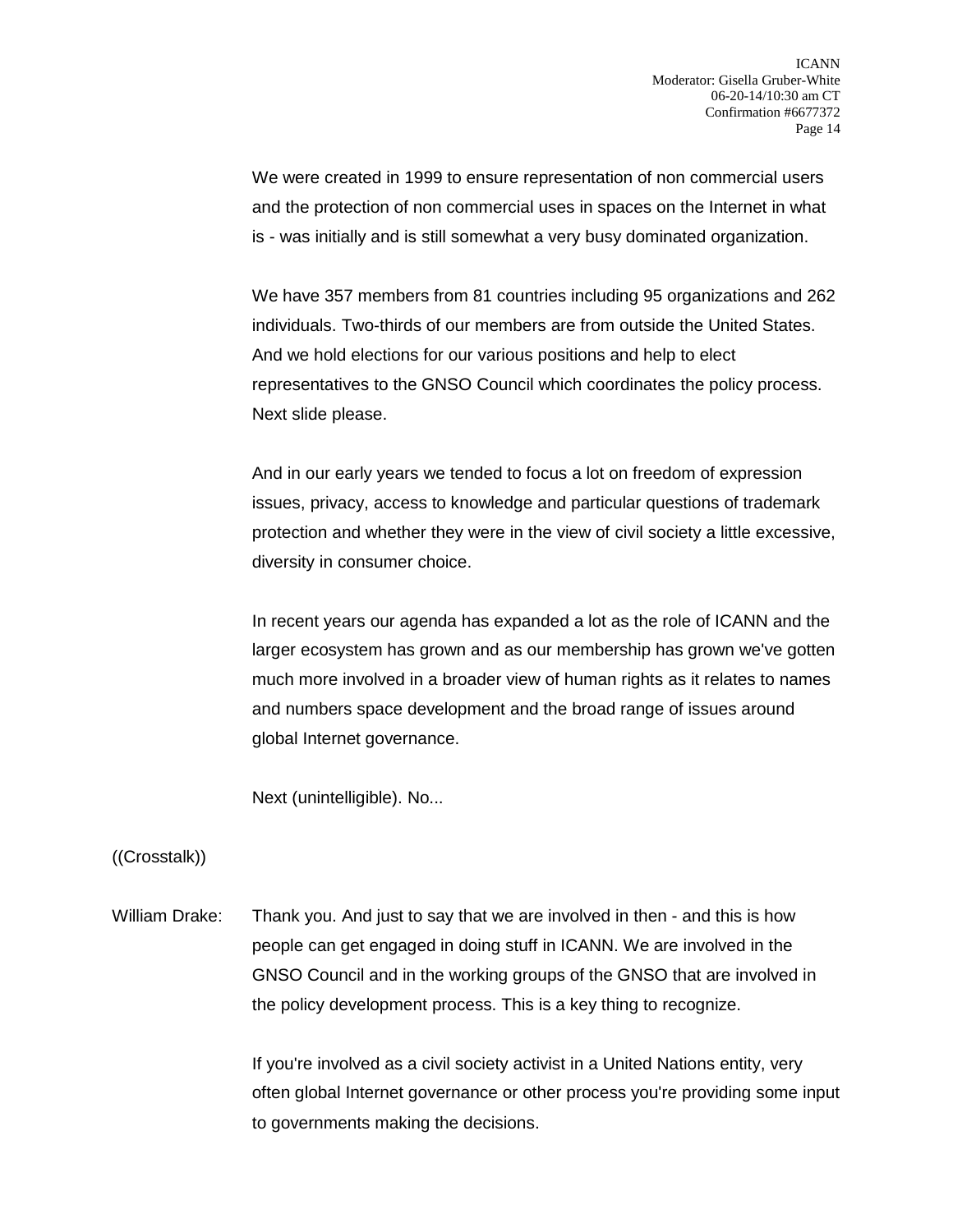Here we're actually voting members of the policy making process alongside the various industry factions. That means of course that we have to make a lot of compromises, we don't win all the time, we don't expect to win but we're often able to influence things around the edges.

And I think this is important point. We file comments in public comment periods, we lobby within the GNSO, in ICANN more generally, we organize conferences. So those are the kinds of activities we're engaged in. And just, you know, that needs to be said before we move on.

So I just wanted to tell you that, to conclude, we will be meeting on Tuesday if anybody is interested, for 3.5 hours to be talking about a range of different issues that are going on in this meeting including accountability, the role of ICANN in the ecosystem, and there's one more slide, and we will be having a visit from the US government Ambassador Danny Sepulveda, Larry Strickling the Assistant Secretary of Commerce and then a number of other people from the US government will come over and visit with us.

So that's what we're doing on Tuesday and we'd very much welcome your participation. That will be a much more intensive-focused conversation than we can have here. This is just a brief overview.

Plus also there's the - as I mentioned there's the Non Profit Operational Constituency which - Concerns constituency which was originally very much focused around intellectual properties, now has a broader approach. Klaus is involved with them. Do you want to say a word about what you're doing?

((Crosstalk))

Klaus Stoll: Oh yes, definitely. Thank you very much for giving me the chance. Yes, the NPOC is the youngest constituency. We only exist since 2011. And we think see things as slightly different. We made a strategic decision in NPOC that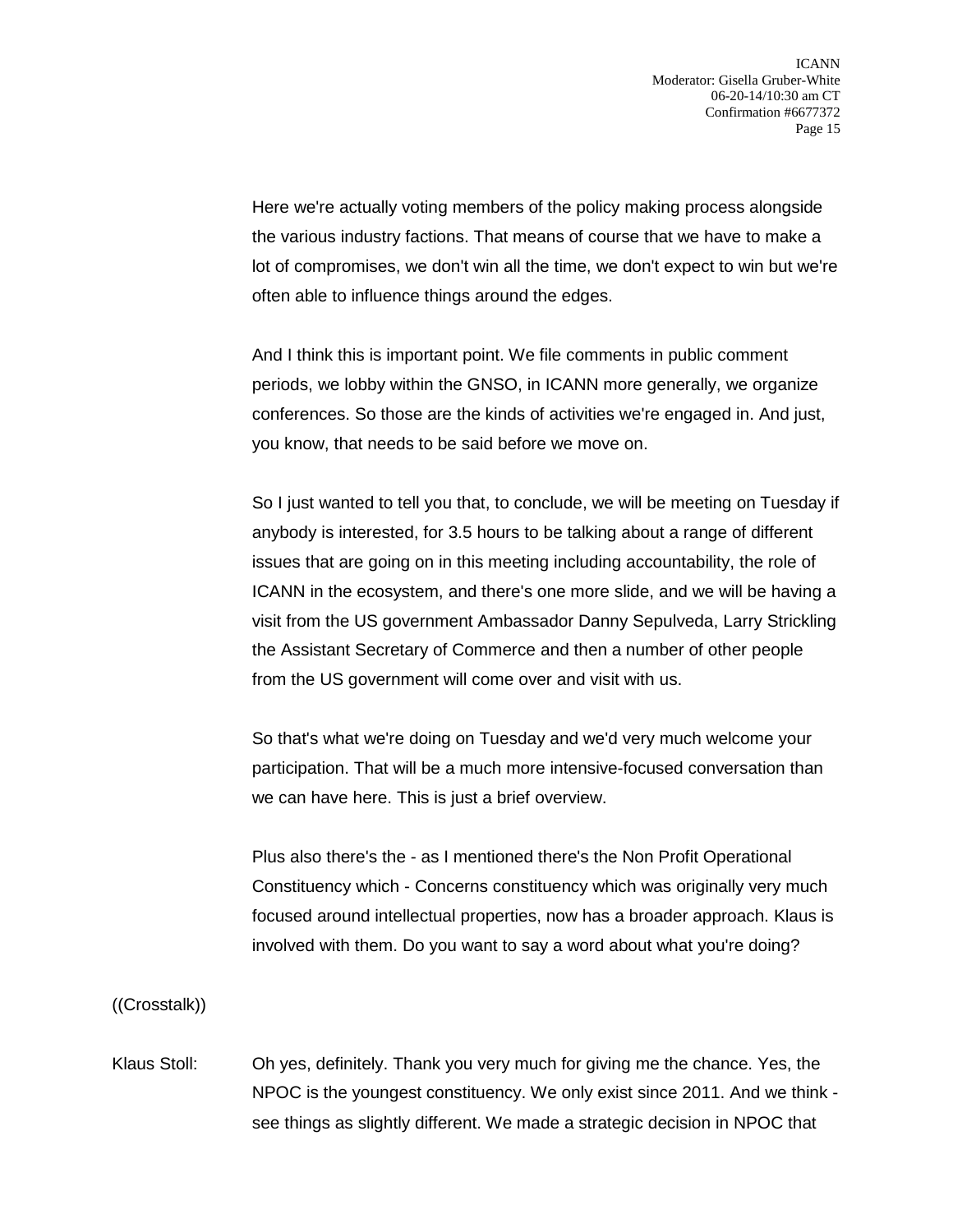we - that we really feel, and some people are getting fed up with telling me that story, but we feel like the Internet is a country where 99% of the population doesn't know that Internet governance even exists.

And before we can be - have any legitimacy in Internet governance we have to reach down in the end users and into the NGOs and work with them on the general knowledge of Internet government before we can go on. And that also - and please allow me to step forward with that sense to say why should NGOs involve with Internet governance?

Why should you, with this conglomerate, with this cacophony of organizations and things quite simply for three or four simple reasons. The first one you have to get your voices heard. You all want to get your voices heard in that sense that you want to get your message out.

The second thing it's you need to get your voice heard actually how that instrument, the Internet, is run. The third one is very simple, also, about security and privacy. We don't have to mention it, things are going wrong and if you don't say anything things go in exactly the opposite direction. But also in NPOC we have a third thing is quite simply economic development.

Internet governance is about economic development. NGOs, end users is about economic development. And we have to look at it how can we use this Internet - this Internet governance to guarantee economic development deep down in developing country but also here. Otherwise this doesn't work.

And, yeah, if you want to talk about this there is more to say.

Jean-Jacques Sahel: So basically we had outlined the sort of things we wanted to discuss today. And, Klaus, thank you for basically taking on - us onto the open discussion effectively. And what would be useful to focus on now and get both some questions for and also some input from people around the room is the importance of ICANN's policy for public interest (unintelligible) and Klaus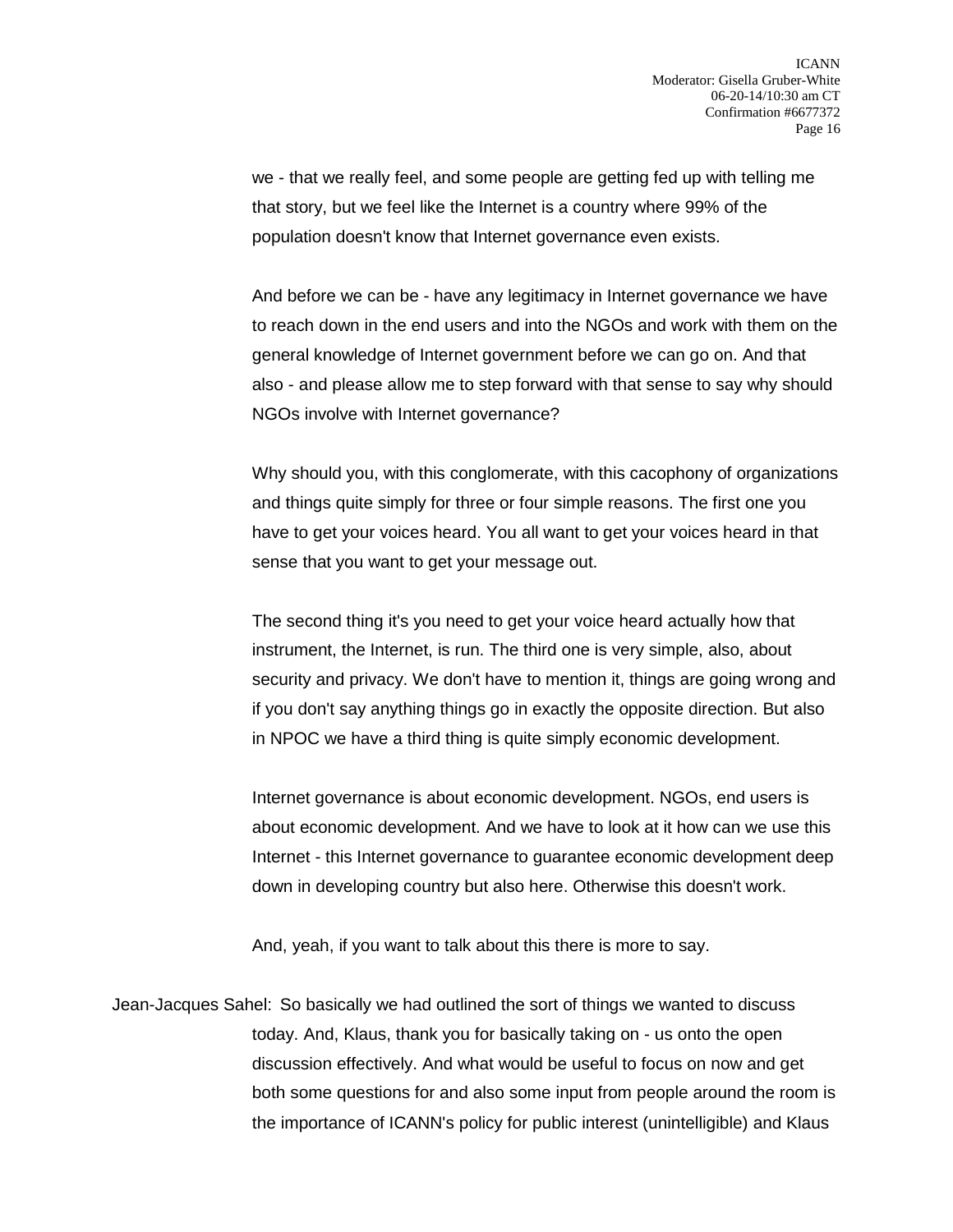has started to tell us why it's important to get involved when you're a concerned user or a civil society group.

So I'll just - so that's sort of the third bullet and then we can - later on we can talk in a bit more detail about how it'll work in detail. But let's focus on why it's important. So - and generally any questions may - from the floor from people or for whom this is all a bit new. So anyone who wants to comment - add to that.

William Drake: Otherwise why don't we proceed in the - oh okay yes. We have an order - we have some people to make some comments.

Man: Yeah just - very, very briefly so how is the - in general the participation of (unintelligible) finance because that's one of the questions that we have.

William Drake: In the case of the GNSO ICANN provides travel assistance for three people from each of the two constituencies within NCSG to attend meetings. We rotate those around. There's also support for the six elected councilors so that's right there, 12 people who get support to go to meetings.

> Then there are people who participate in other kinds of bodies who also get funded. And then we also, in NCUC's case we raise our own money and we fund some of our members directly and so on. And then other people have funding from their home organizations, etcetera.

So typically in any given meeting we probably have about, you know, 30 something people who - 30, 40 maybe who show up from around the world to participate. And we get new people cycling all the time which is good.

Jean-Jacques Sahel: And on top of that I think it's probably worth mentioning the fellowship program at ICANN.

William Drake: Yes.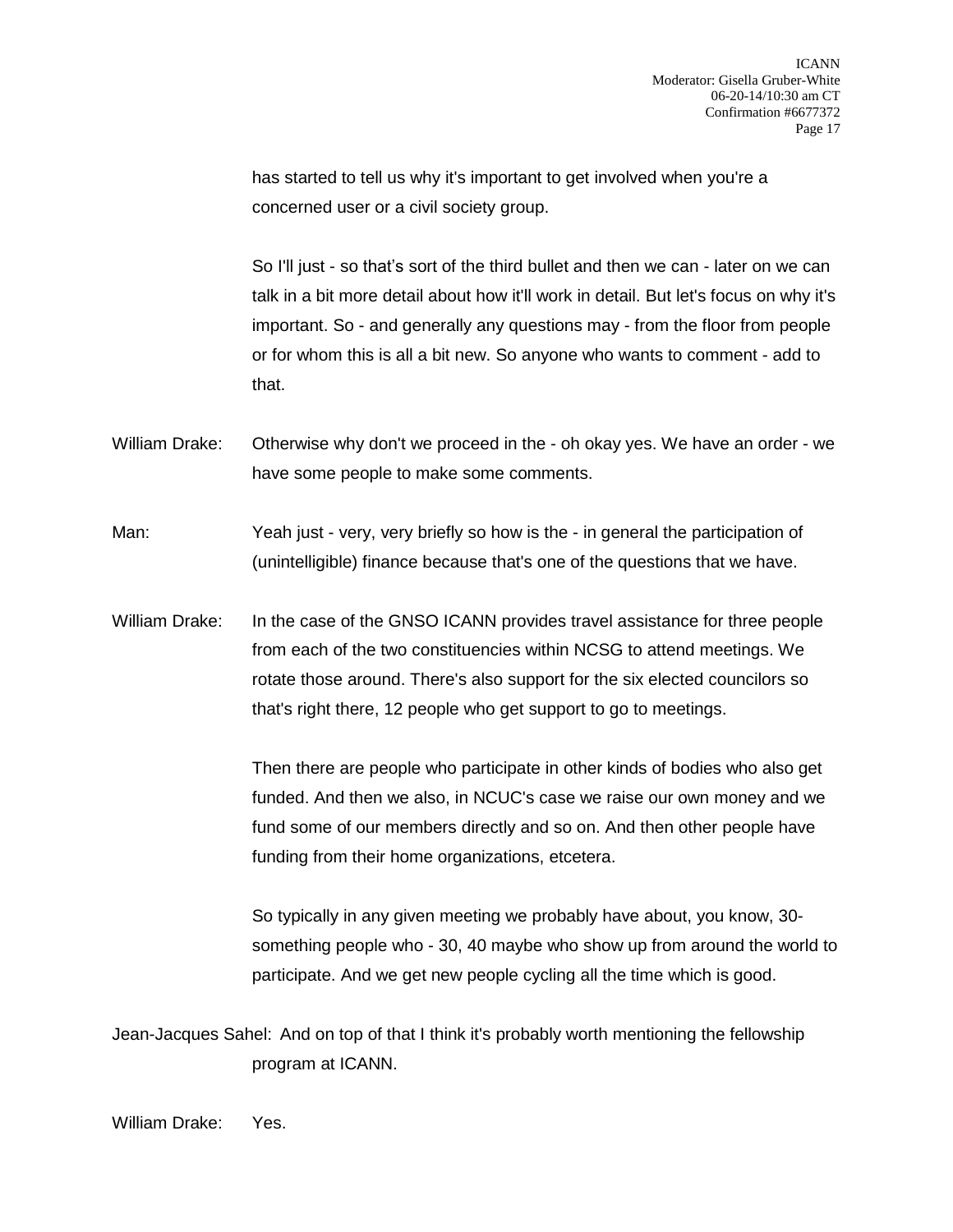Jean-Jacques Sahel: Which is something that a lot of students but also some civil society (unintelligible) or academics take part in. In particular and that's the opportunity again to come to ICANN to have a - to an ICANN meeting to have a dedicated program for the week as well as take part in the - any of the meetings that are of interest so there's that program they can look forward to. So it's usually - you usually need to apply about three, four months before the next ICANN meeting. We can tell you more afterwards. That's another way of participating.

William Drake: So what we thought we could do to try to stimulate conversation we asked some folks in advance to just make brief comments. We wanted to have for each topic somebody who's already involved in ICANN and somebody who's not really involved in ICANN who might ask us some tough questions and say well, you know, why the hell should we be here? Who cares? How do you do this so on and so forth. So that was sort of our hope for how we would move this conversation forward and then we would open it up to a broader discussion.

> And one of the topics that a lot of people expressed interest in the current context because there's so much going on, is this first one; the role - the changing Internet governance environment and ICANN's role in it. Because often this is a subject of some misunderstanding and so on.

> So I thought maybe we could ask Adam, for example, who's been involved for many years, to say a word briefly to get us started or (Leah). Okay, whichever you would like to go.

(Leah): Yes, thanks Bill. I understand that there are a number of people in this room who are - have been in this field for ages and who have actually come up with - including come up with the definition of Internet governance so it's a bit daunting talking about Internet governance in front of them.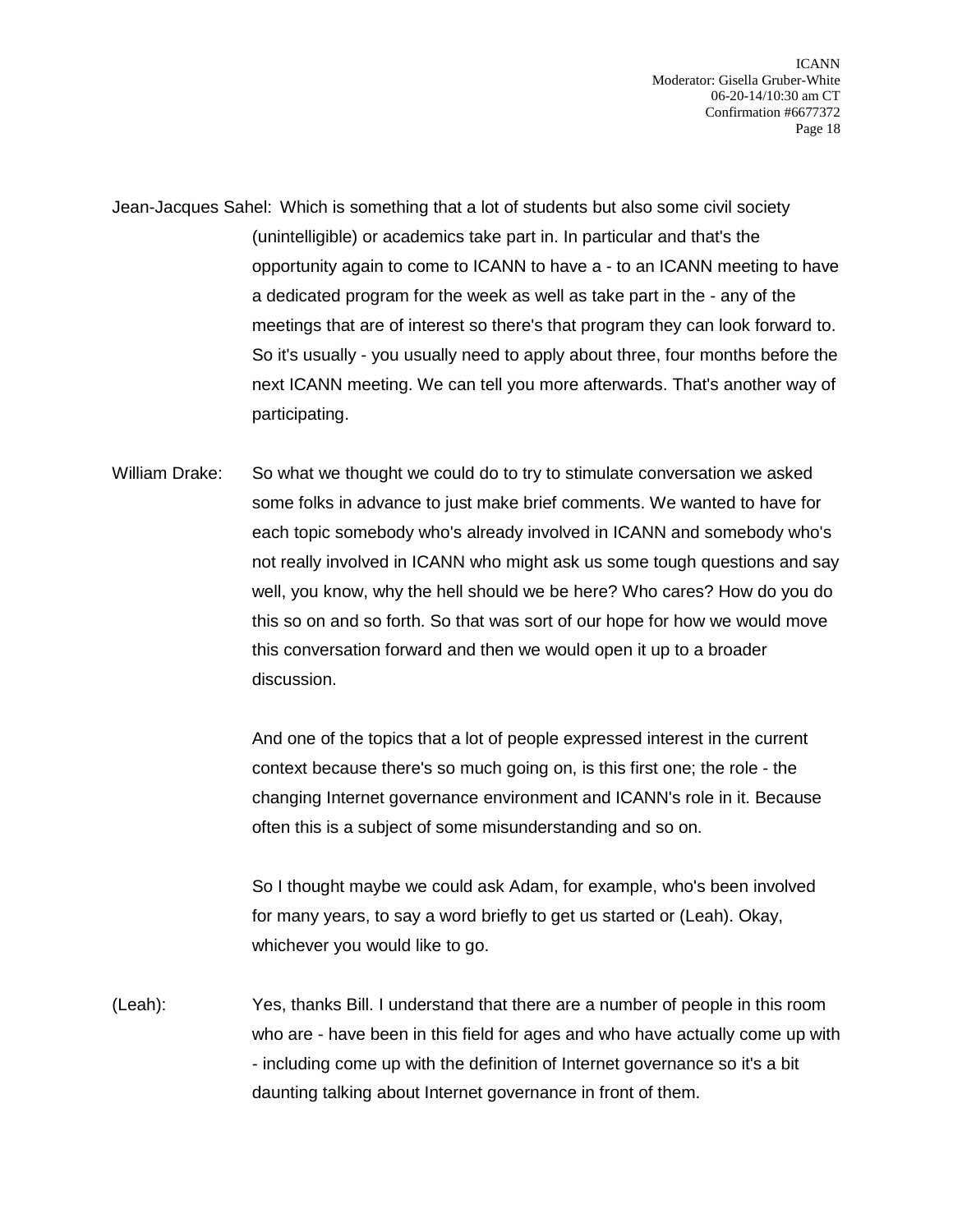But I also understand that there a number of people who have not been engaged so I think it's important to kind of to get a broader context to see how this all fits.

As I said I was - this is my second ICANN meeting. I participated in the one in Singapore so I'm kind of a late bloomer in that sense. But - I empathize with people who find it difficult perhaps to engage with all the acronyms and to engage with the community who has been involved for a while. And coming from an angle of being interested in particular issues rather than - that are broader than technical issues that ICANN is dealing with primarily I thought that I would kind of give an overview of how that relates to the ICANN - within the broader ecosystem. That wasn't really a proper sentence but bear with me.

So just in thinking about what we're talking about here and what we're talking about when we're talking about Internet governance I think it's just important to have that idea of how broad and complex the term is and what it encompasses. And it's so many different activities and it includes from coordinating and developing technical standards from managing critical infrastructure but also it's about decision making on issues such as privacy, such as copyright, such as cyber security. And all these things are interlinked.

But if we start from that basic broad definition it becomes clearer, as Jean-Jacques so aptly explained at the beginning that we are dealing with a distributed network of various forms and actors that are all involved in pushing this forward.

And that reflects I guess how the Internet works but also how it's developed. And apart from having this variety of fora, it's important to have in mind that a number of factors are involved and different stakeholders so it's not just governments, it's not just the technical community, it's civil society and private sector very importantly as well.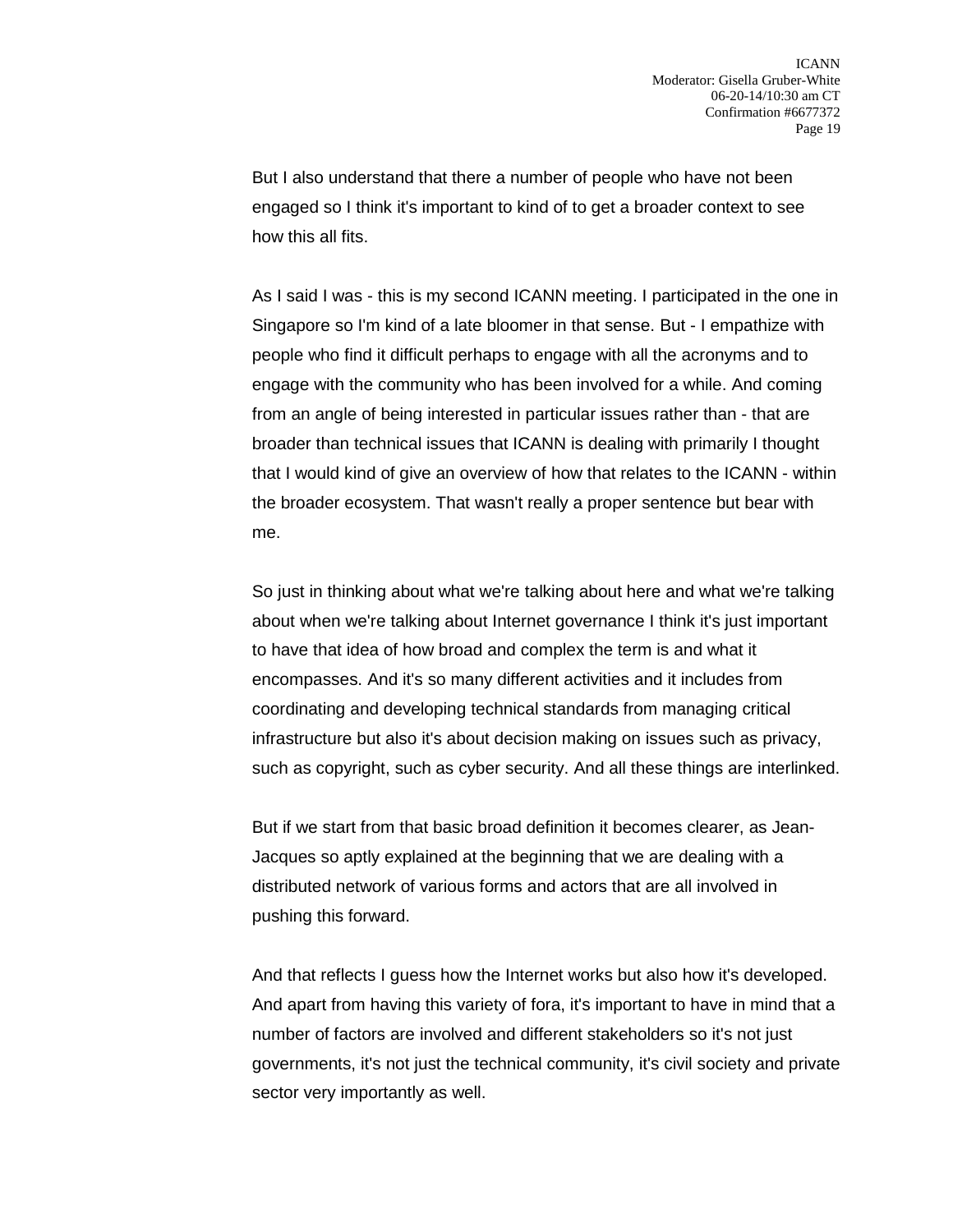So thinking about how this is changing and this is kind of where we are, right, and the question of this kind of heading was rapidly changing ecosystem. So how is this actually changing and perhaps it will be useful than going back to and I'm not going to talk about this for very long but 10 years ago the term kind of became - came to prominence, right?

That's where the - during this world Summit of the information society, this was the point where the definition of Internet governance was established alongside some basic principles about how the Internet should be managed and why is this important.

And when we think about what the main issues are that are on the agenda at the moment about how - what to do with the governance - with the Internet governance ecosystem it's interesting to look at the issues and the questions that were there on the table at the time.

And, I mean, I wasn't there but looking at what is the main sticking points were for a number of people who wanted (unintelligible) back then and we're saying this is not (unintelligible), this system currently doesn't allow us to deal with a number of important issues. It's dominated by the US corporate interests.

And the solutions that were proposed then it's absolutely fascinating to see how much has not changed and in looking at kind of these discussions that happened back then in 2003 and 2005 in Geneva and Tunis, it must be especially for people who were there at the time it must be a baffling experience.

However, not everything has remained the same. And one thing that is very different is the context. The number of users that are now using the Internet, the implications of its management and use in terms of - in social, political and economic terms, have radically changed the nature of the debate which has now become much more politicized.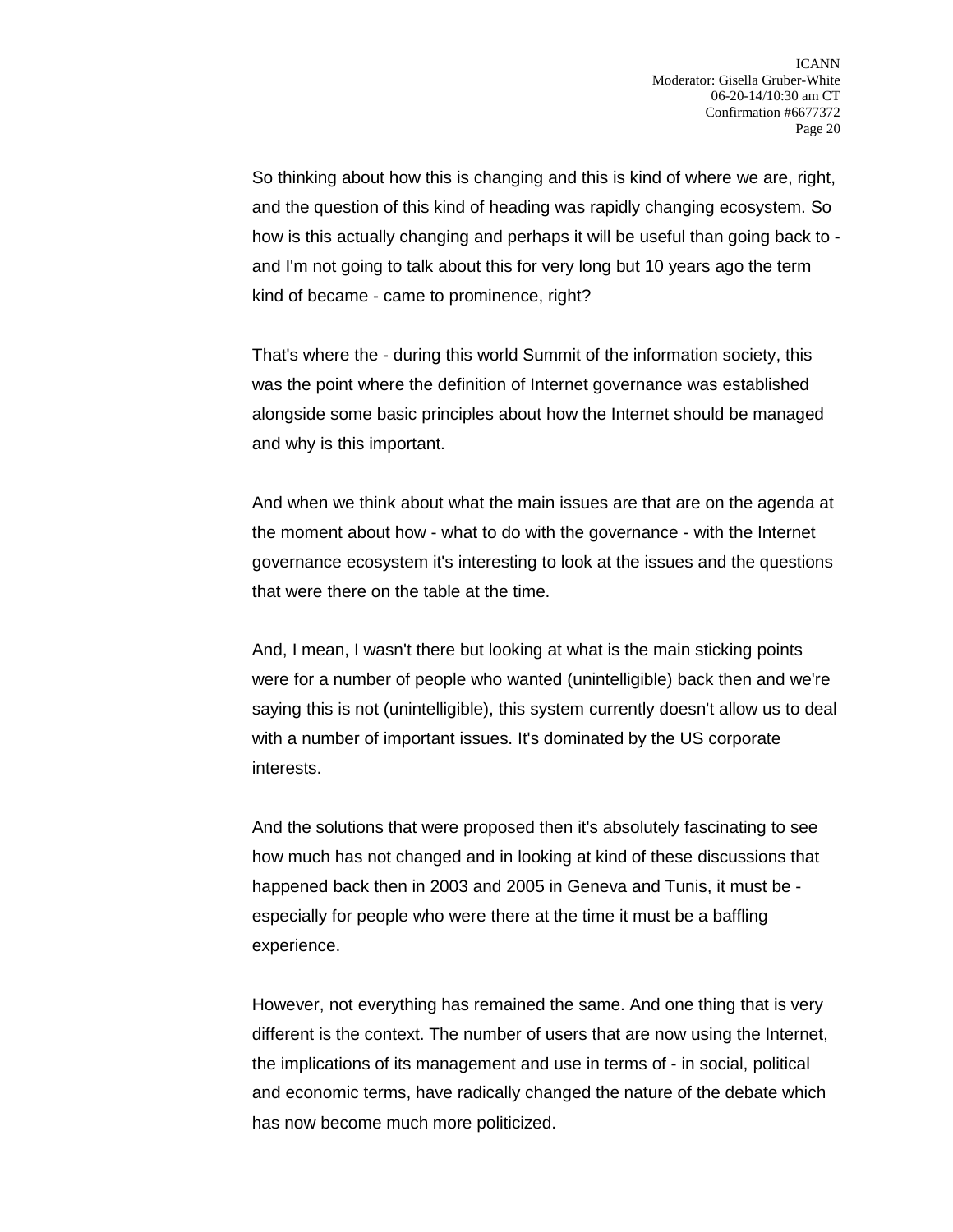We have a number of new or - of perhaps - well not new actors but I wanted to say governments who were not traditionally involves as much in the management of the Internet governance, they are now very much aware of what's happening.

## ((Crosstalk))

Woman: I don't want to stop your flow.

((Crosstalk))

- William Drake: No, we do want to be interactive...
- ((Crosstalk))

Woman: (Unintelligible) I was thinking (unintelligible) and I was wondering if the Board of Directors at ICANN has also proactive or active role, go chasing for bodies in the civil society or getting (unintelligible) or whatever type of community that can bring in or complement, integrate (unintelligible).

> For instance what were the convention on cyber crime so the Budapest Convention on cyber crime. What relation the ICANN governance has with this type of institutional and international initiative? That is quite concrete in terms of (unintelligible) and informational agreement.

And so on and so forth. I mean, there are so many bodies all around the world dealing with Internet governance. Some different perspectives, you know, stakeholders interest that would be brilliant to understand how do you work actively to go and engage with them.

William Drake: You've asked a number of very interesting questions and I wonder if one of our community members can answer them? Perhaps like Adam.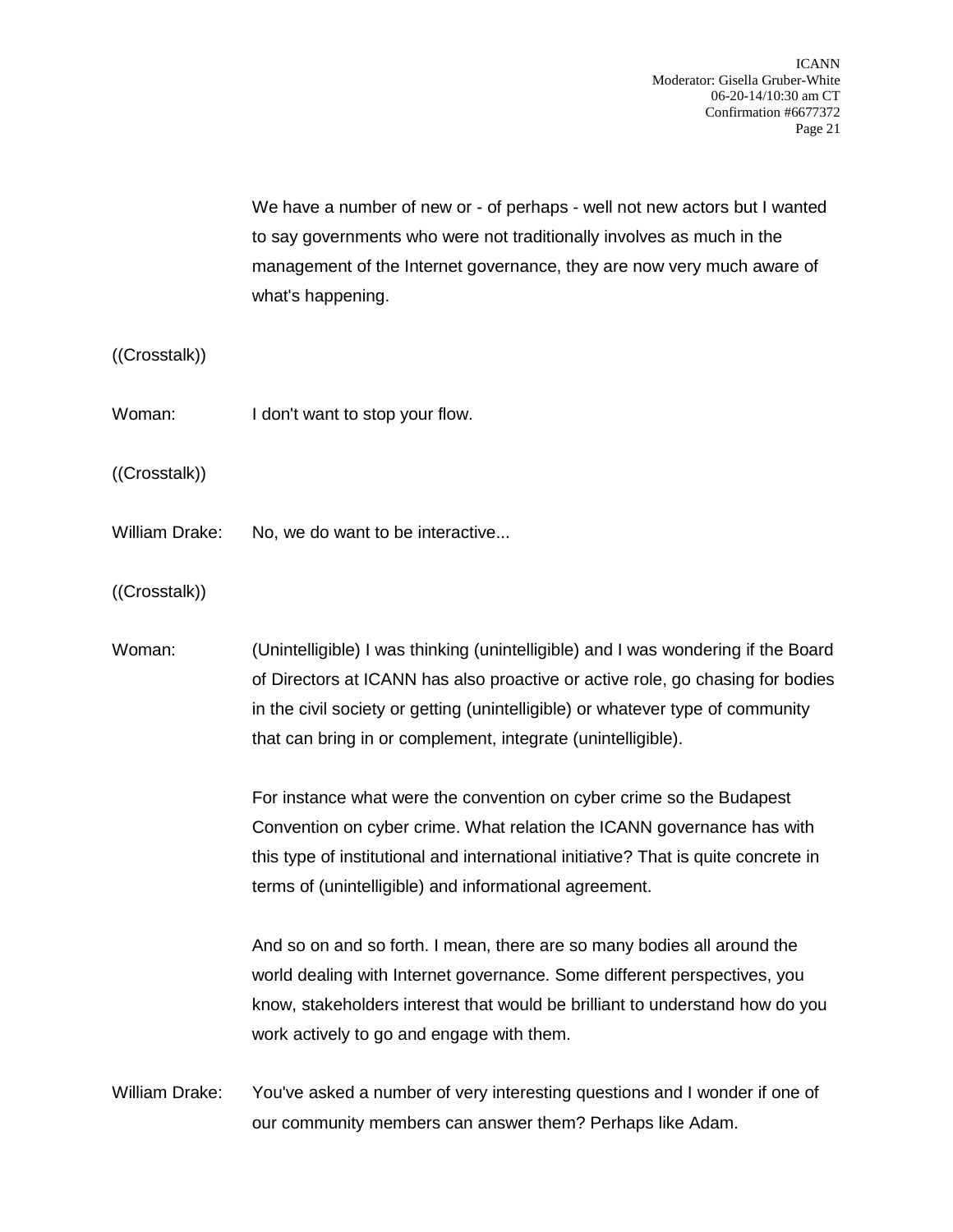ICANN Moderator: Gisella Gruber-White 06-20-14/10:30 am CT Confirmation #6677372 Page 22

## ((Crosstalk))

William Drake: Or Tatyana. Or Tatyana.

((Crosstalk))

- William Drake: Okay, but we don't want to talk about Budapest per se. Her question was about the interaction, the Board, how ICANN engages with the larger environment and that is the topic that we wanted to get to here. Maybe Adam can address? Go ahead.
- (Leah): Yeah, I mean, I was just coming to my grand finale.
- ((Crosstalk))
- William Drake: Rock the house.
- (Leah): So just quickly to wrap up because it will segue into what Adam was going to say about NETmundial which I think is really important to emphasize. And I think all these things are interrelated in the ways of linking them.

So basically - and kind of why we're talking about this and why this has become - why NETmundial and happened so it's not just the kind of number of users and the implications but it's also in terms of recent developments over the last couple of years starting with the Arab Spring and all the way down to the Edward Snowden revelations last year. I think that's very important because that has kind of triggered new things. And I think that including something - I think the IANA transition although it was in the making for a long time. But it has come - unlocked something I think. So I'll stop there. Thank you.

((Crosstalk))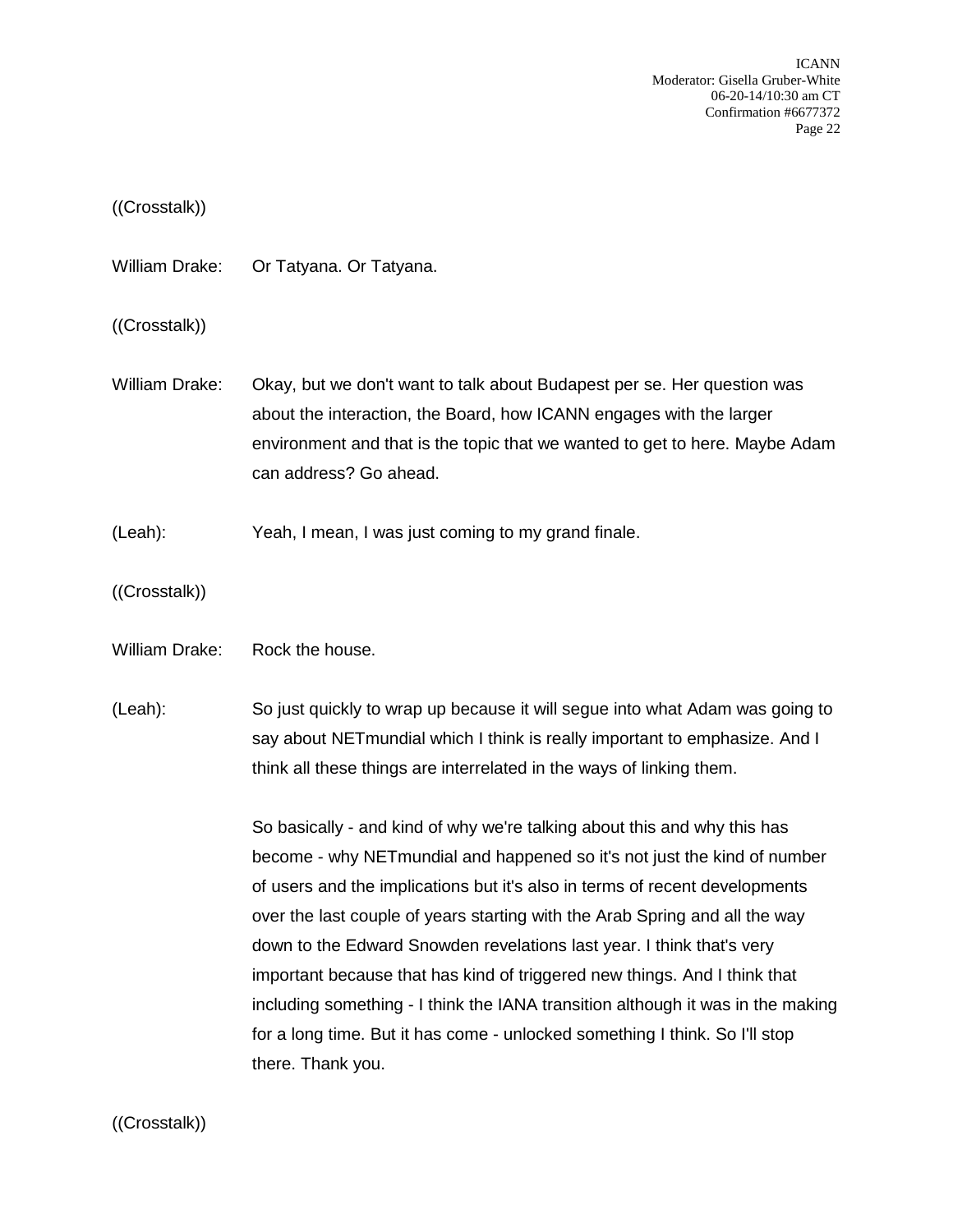ICANN Moderator: Gisella Gruber-White 06-20-14/10:30 am CT Confirmation #6677372 Page 23

Adam Peake: Thank you. Yeah, let's see what I can - what confusion I can add to all of this. I wanted to move on to NETmundial which I think many people would know is an important event that occurred in April of this year. And if you don't know about it then just Google the thing.

> NETmundial was a meeting in April that took place in Brazil. And it was really inspired I think coming out of this concern over the post-Snowden world to a certain extent but also some of sort of ICANN and the technical communities growing importance or recognition of their growing importance in the evolving Internet (Leah) has described.

And concerns over a potential fragmentation of the Internet, not just in terms of post Snowden, did we have to start avoiding the United States in terms of architecture but also a fragmentation in terms of the institutional arrangements that are going on.

And ICANN was particularly involved in the creation and the impetus to start NETmundial. It began with Fadi going - Fadi Chehade, the ICANN CEO and President, going down to Brazil and encouraging Brazil to host this meeting and finding a very welcoming environment there.

We have someone from CGIBR here, the multistakeholder body from Brazil. And they really set up and ran this conference; a very hastily organized meeting but I think all the same extremely inclusive or as inclusive and open as it could be.

And the idea was to examine a whole range of issues around Internet governance and what stakeholders were interested in. For those again of and many (unintelligible) a series of calls for contributions and in those I think we saw a range of points of view about - from all stakeholders on what the issues were that were important to them.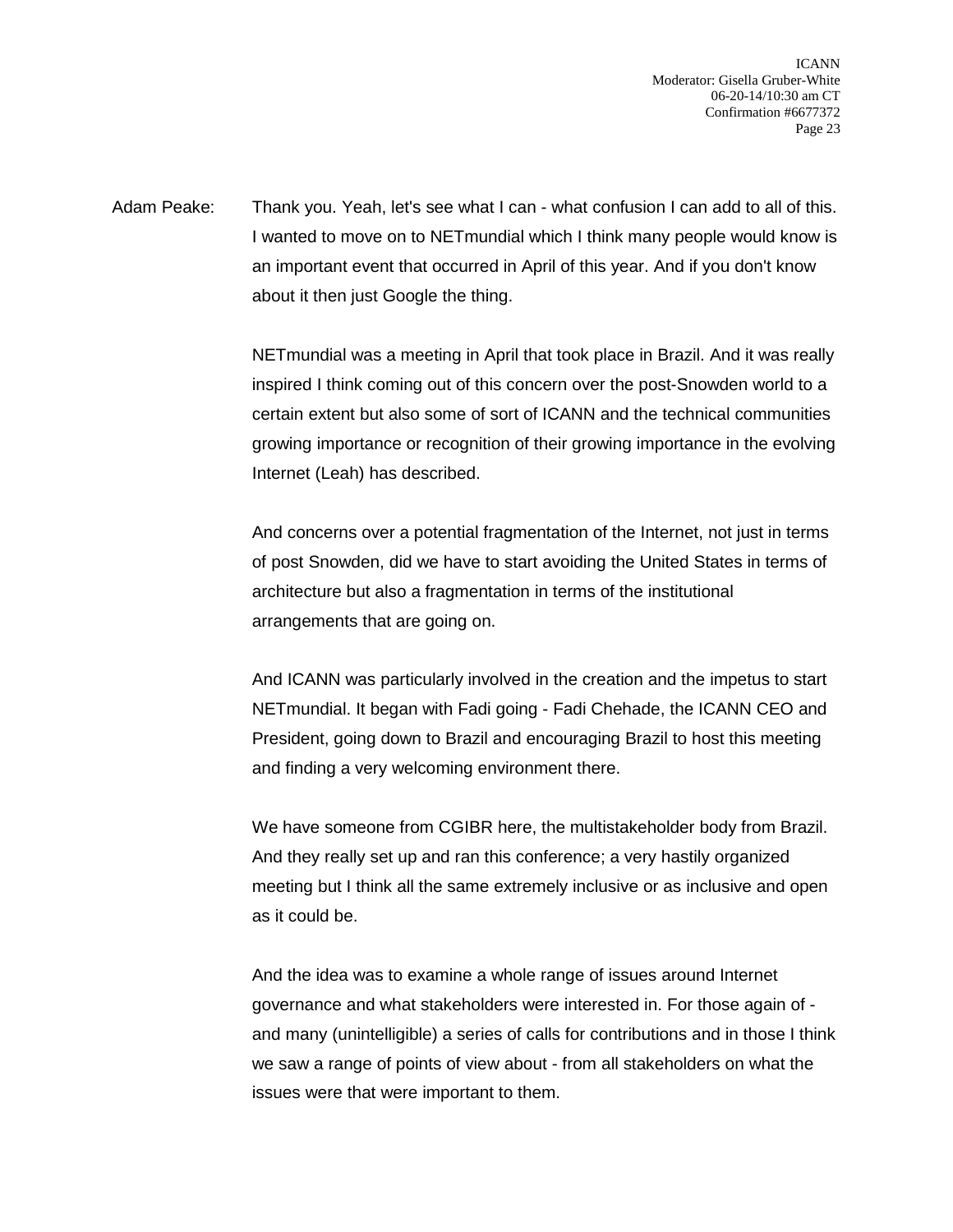As we thought about the outcome documents then the things that particularly interest me, and I think are relevant to civil society are the outcomes around human rights principles and for those of you who are human rights related organizations it would be interesting to look at those and how would you sharpen those and make them more relevant and how could we use them ongoing in the future.

And very importantly a set of issues around Internet governance processes, how should Internet governance itself be conducted. ICANN is quite interesting in that sense if you look at the document it talks about issues such as - and I will go and have a quick look at it so I should get it right - first of all multistakeholderism and how we consider that - how we think about multistakeholder as the beginning of a definition but also thinking that Internet governance processes should be open and participative, transparent, accountable, inclusive, equitable, distributed and various ideas along those lines.

And I think if you look at ICANN it's actually doing rather well in many ways. It's probably one of the most advanced institutions when you look down that list. However, we are all extremely concerned about those issues and we're saying that ICANN is not doing well enough.

The issue this week, and for the following year, is accountability. ICANN is pretty accountable when you compare it to many other institutions. It is very inclusive; it is very transparent but we want it to be better. And that is the role that I think civil society in particular has and should drive. So that is something that I think the NCUC and NPOC in particular are interested in and the Board members who come from ICANN.

The other topic from NETmundial particularly was that Internet governance should begin at the national level. That is where we can have the most influence. We tend to work here at the national level in ICANN. But as institutions, as individual organizations, we should be looking how we can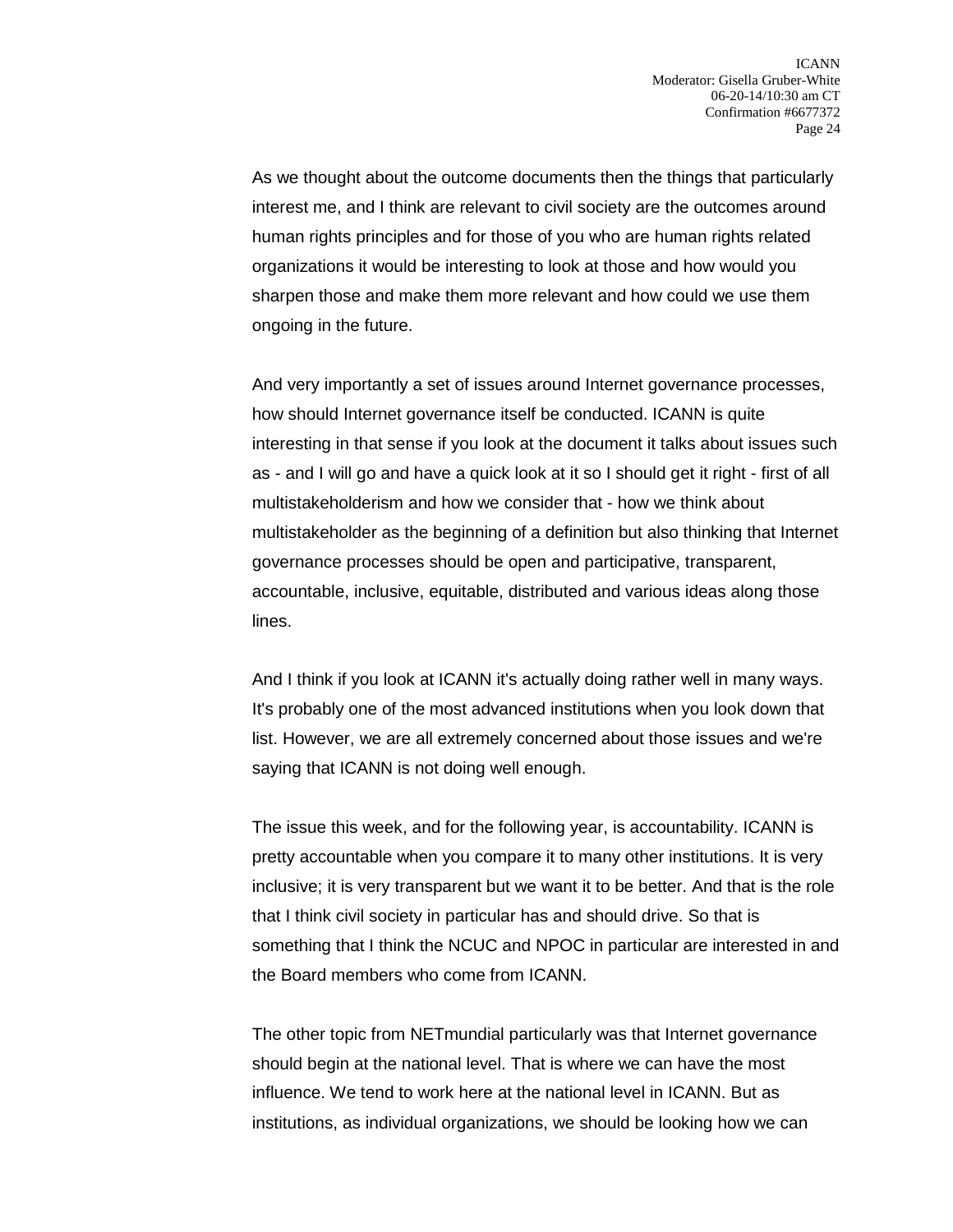influence national policy and then taking that and allowing that to grow into international policymaking I suppose.

Other people here know about other events far better than me post NETmundial. We've had issues going on into UN systems of underneath ECOSOC, CSTD, which I can't remember what it stands for, the post- (WISUS) plus 10.

And I think what we've seen after NETmundial is something of a polarization now with countries in particular that are not particularly pro-multistakeholder, not particularly bottom up in their nature are pushing back and demanding support for more multilateral and intergovernmental processes.

So again within ICANN we are looking at something of the - a very good example of this improved model of multistakeholder decision making. We can actually try and use it to something of an experiment to try and get it right here. And as we do so we can influence other processes as well.

I think that's all I will say. Thanks.

Jean-Jacques Sahel: Yeah, I'd like to make sure we answer that question somehow and (unintelligible) three or four or five questions together. And just on (unintelligible) there are several members of civil society that are basically sit on the Board so each off the main community groups actually nominate Board members. We can come back on the detail but I'll, yeah, there's one listening to me very intently. No it's not Klaus...

William Drake: Not Klaus.

Jean-Jacques Sahel: ...maybe next time around. There are a couple of others. And in terms of interactions and reaching out to civil society where not only do we have civil society obviously involved and feeding its voice up and hopefully we can even improve the way that it feeds its voice and gets its voice heard but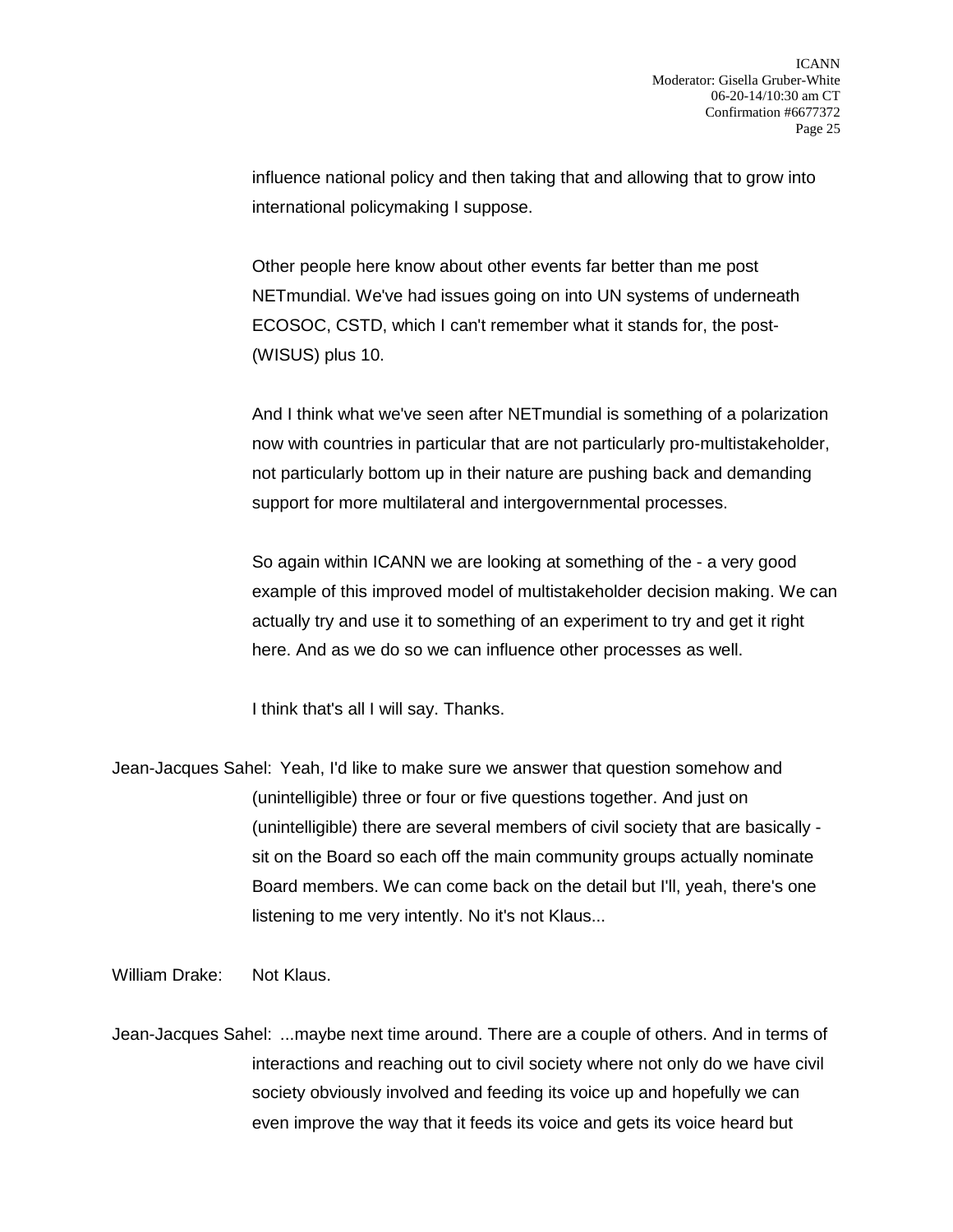increasingly we want to reach out to people who are not yet involved in ICANN. There are (unintelligible) some of the people in this room and this is one of the pilot events for that sort of engagement so we hope to do more.

Tatyana, did you want to say something? No, no, that's fine. I know...

((Crosstalk))

Jean-Jacques Sahel: Thank you. Klaus, please.

Klaus Stoll: Yeah, also trying to answer your question directly. I'm sorry I'm repeating myself again in the seminar three days ago for the NGOs somebody asked a very similar question and I said, look, the thing is very simple. You get the Board you deserve. If civil society doesn't engage, doesn't get involved in ICANN, doesn't know that it all about and put the effort in you can't expect to have people in there who are talking for you.

> And for example I'm extremely, extremely proud to have somebody like Wolfgang Kleinwachter on the Board, I mean, that's something. Yeah.

Okay on the other hand just let's maybe go a little bit deeper in there. Look, ICANN is about names and numbers. And the ICANN Board did an extremely good job over the past years for the safe and stable Internet. I think no organization could something better than that.

What ICANN is doing at the moment is to learn to be names, numbers and people. And it's having a very hard time to get used to the people and the Board is also learning the hard way to do it but they're on their way and just simply need help.

And again, if - I don't think we have any reasons to complain. We have reasons to get involved and engage and if then something goes wrong then we have the right to complain.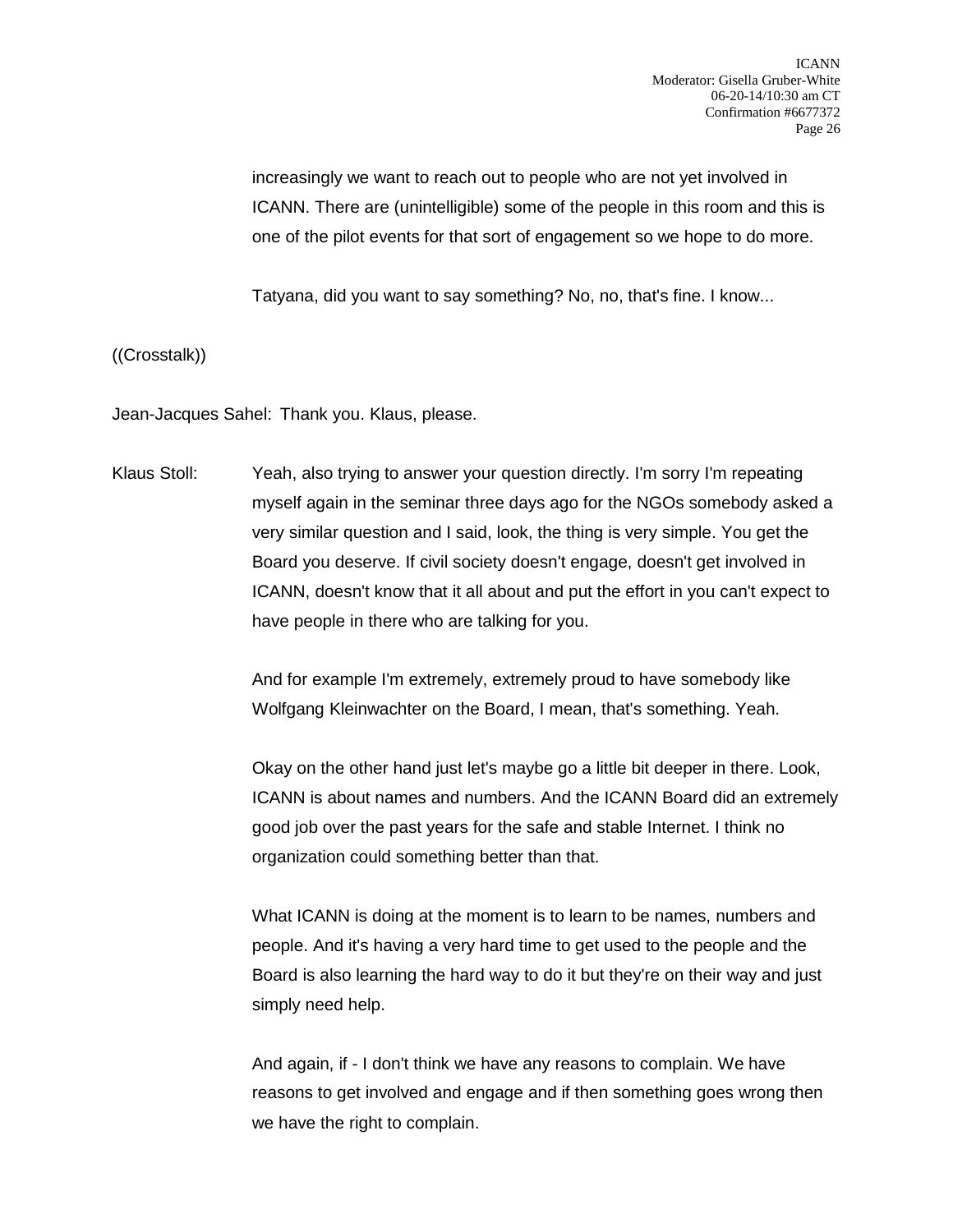William Drake: I think that he made an important point that has to be emphasized. ICANN does names and numbers; that's its core business. ICANN the organization and ICANN the community have played a role in some of these larger Internet governance activities trying to stimulate support, things like that, but fundamentally we're focused here on the names and numbers aspect. That's the key thing to recognize.

> In terms of the Board also, the interaction with the Board is very open. We meet with the Board for an hour at every meeting in a formal meeting there's 100, 150 people in the room, and we ask questions and so on. Many of us know Board members. The Board is very democratic and it interacts with us. So one thing that has to be borne in mind here, it's a very open environment for dialogue and debate and opportunities for lobbying and influencing people.

We have a couple other people who are waving at me and wanted to say something things. Milton and Avri, just real quick and then Matt.

Milton Mueller: (Unintelligible). Okay so when people are trying to get other people interested in ICANN there's typically two mistakes they make and both of them have been made at this meeting. The first thing is to lead with the organizational structure. Oh my God. You look at circles and boxes and arrows and everybody's eyes start to glaze over. So let's set that aside.

> The other thing is to talk about the big issues of Internet governance which it is true - or much more interesting but as Bill and Klaus were just saying, is not really what ICANN does except as kind of an instance of multistakeholder governance.

> So here's what I want to do. I think the interesting things about ICANN are the issues, the policy issues that we actually make decisions about. So how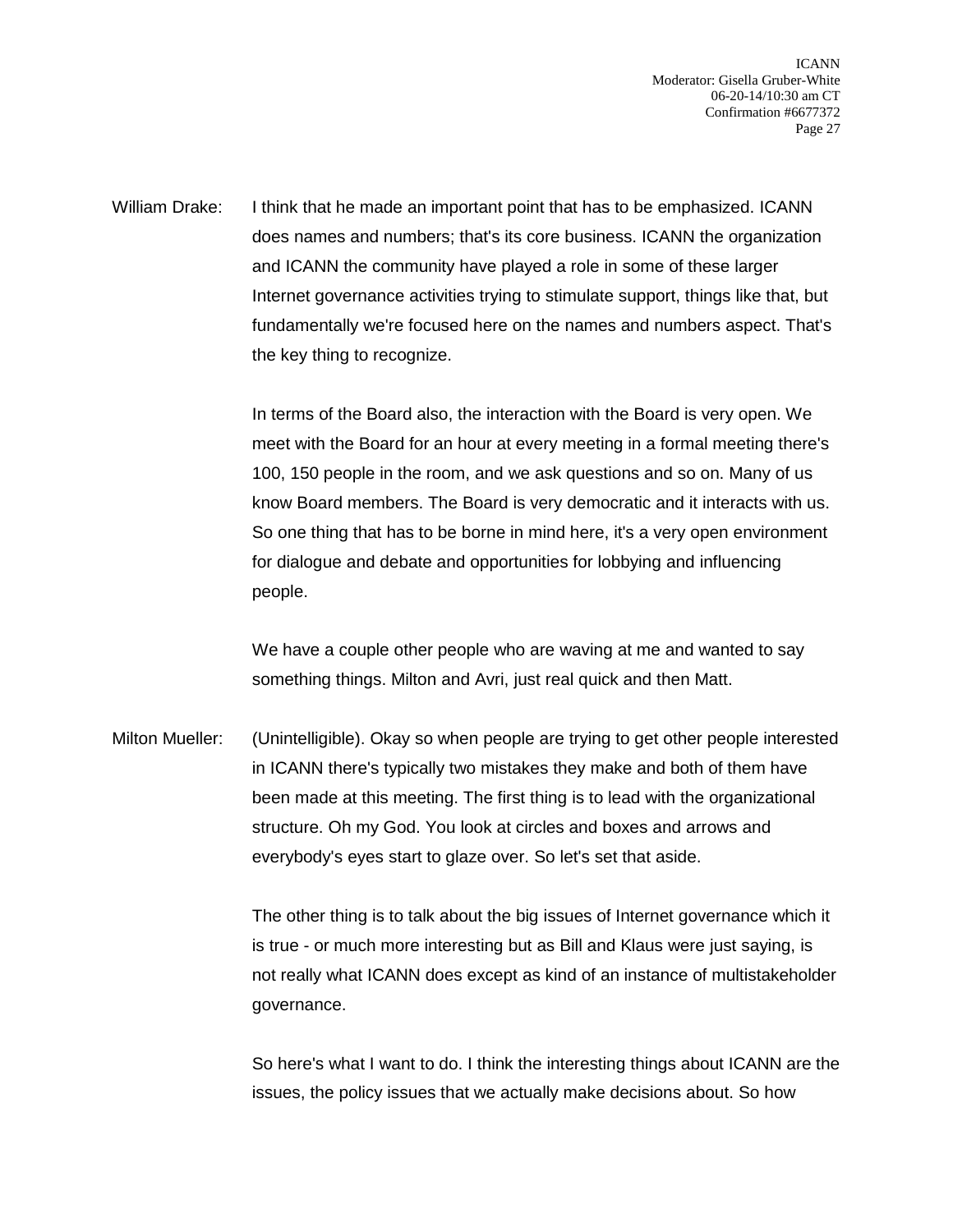many of the civil society groups here are interested in privacy issues or data protection issues? Raise your hand.

Okay so for all of you what's going on in ICANN right now are two very important things. First of all we're completely revising the Whois, the directory system for registration of domain names. We're making it searchable, we're trying to build some kind of tiered access into it. We're dealing with all of these data protection issues on a global scale.

So we really need expertise. We need people to get involved in the nitty-gritty details of these working groups and help us advocate privacy values in these working groups.

Registrar data - registrars now are required by ICANN contracts to retain data. And in Irish registrar just got an exemption from that, so there's all these issues about the way ICANN regulations intersect with national regulations so that's privacy.

How many of the civil society groups here are interested in freedom of expression issues? Okay so ICANN actually deals with that, not in a sense that they regulate content but rights to names - the names that people claim over the use of names, the rights that they claim frequently conflict with freedom of expression claims that other people might have.

So just to use a deliberately divisive and controversial example, Amazon wanted to have a top level domain dotAmazon. And some people in Latin America thought no, they shouldn't do that; why should a big American corporation have this name? And Amazon said, "But, hey, it's a trademark and what the heck, why can't we use this name just like anybody else could?"

So that's an example - only one of many examples of how domain name issues intersect with freedom of expression issues. Global governance, something very important is happening at ICANN which hasn't been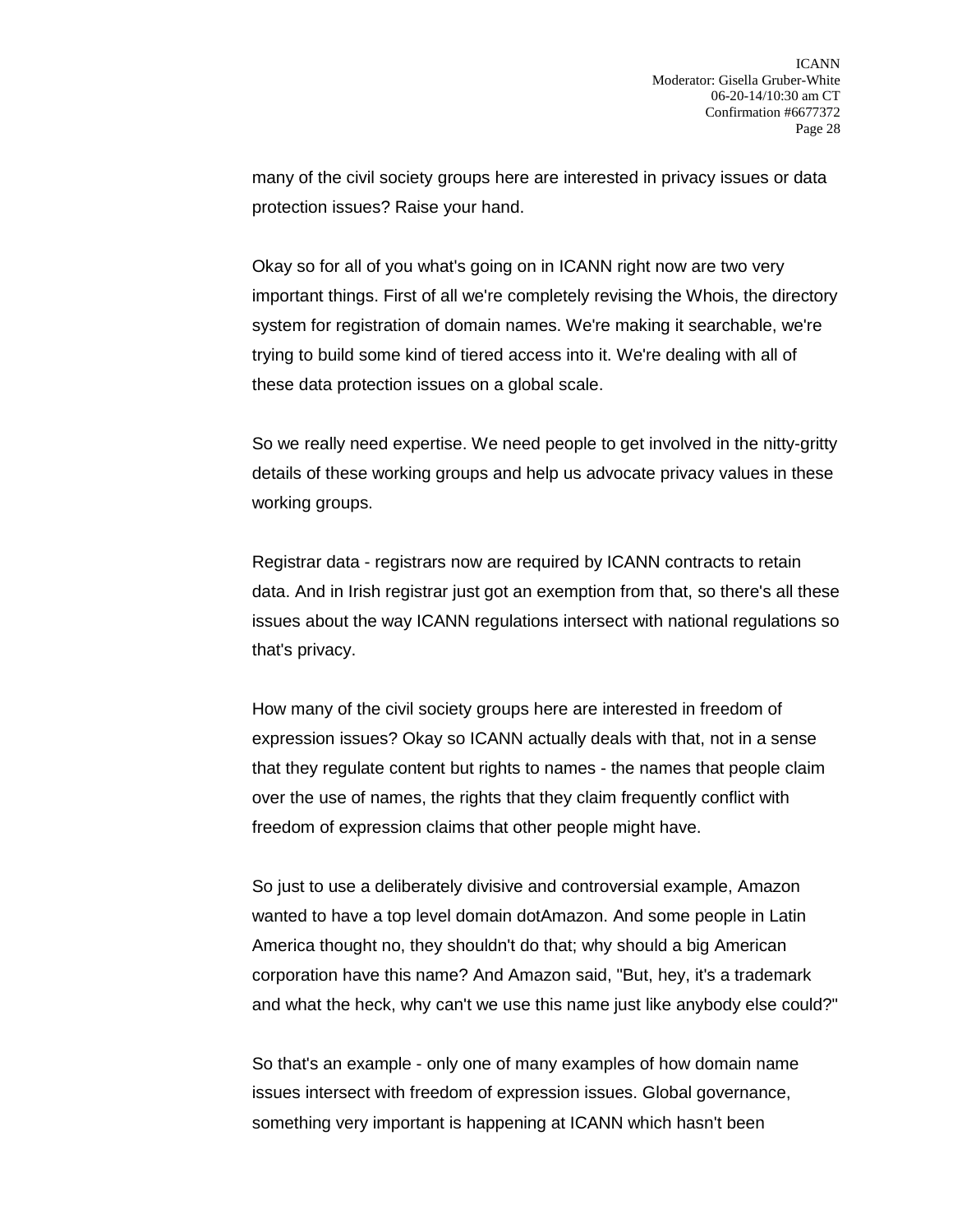mentioned yet and that is the detachment of ICANN from the US government. Can we actually have a truly multi-stakeholder system which is not sort of controls at the top by a government?

So we're trying to figure out a way to do that. The US government is trying to let go. There are all kinds of pressures to stop it from doing that coming from the US. And there are also a lot of dissension about how it should happen. So that's something that you might want to get involved in if you're interested in democratic, bottom up, private sector led, whatever your ideological take on global governance you want to look at what's happening with IANA.

The final thing is economic development. How many of you are interested in that especially from a developing country point of view? So admittedly domain name industry is a very small part of the world Internet economy but, you know, if you don't have a domain name industry in your country - or let's put it this way, if you do have one you're industry is going to be learning about the Internet and establishing an economic beachhead on the Internet that will, you know, spread expertise throughout your economy.

And so we want to make sure that the conditions for entry into the market for domain names are free, open, fair, accessible and that they stimulate economic development of the Internet in these countries.

So that's my take on why this stuff is interesting.

- William Drake: Thank you, Milton. That's actually where we were going. So the criticism that we weren't there yet is very useful. Avri.
- Avri Doria: Thanks. I just wanted to make one quick point which is listening to what Milton has had is a direct route to getting very involved and actually becoming an addict.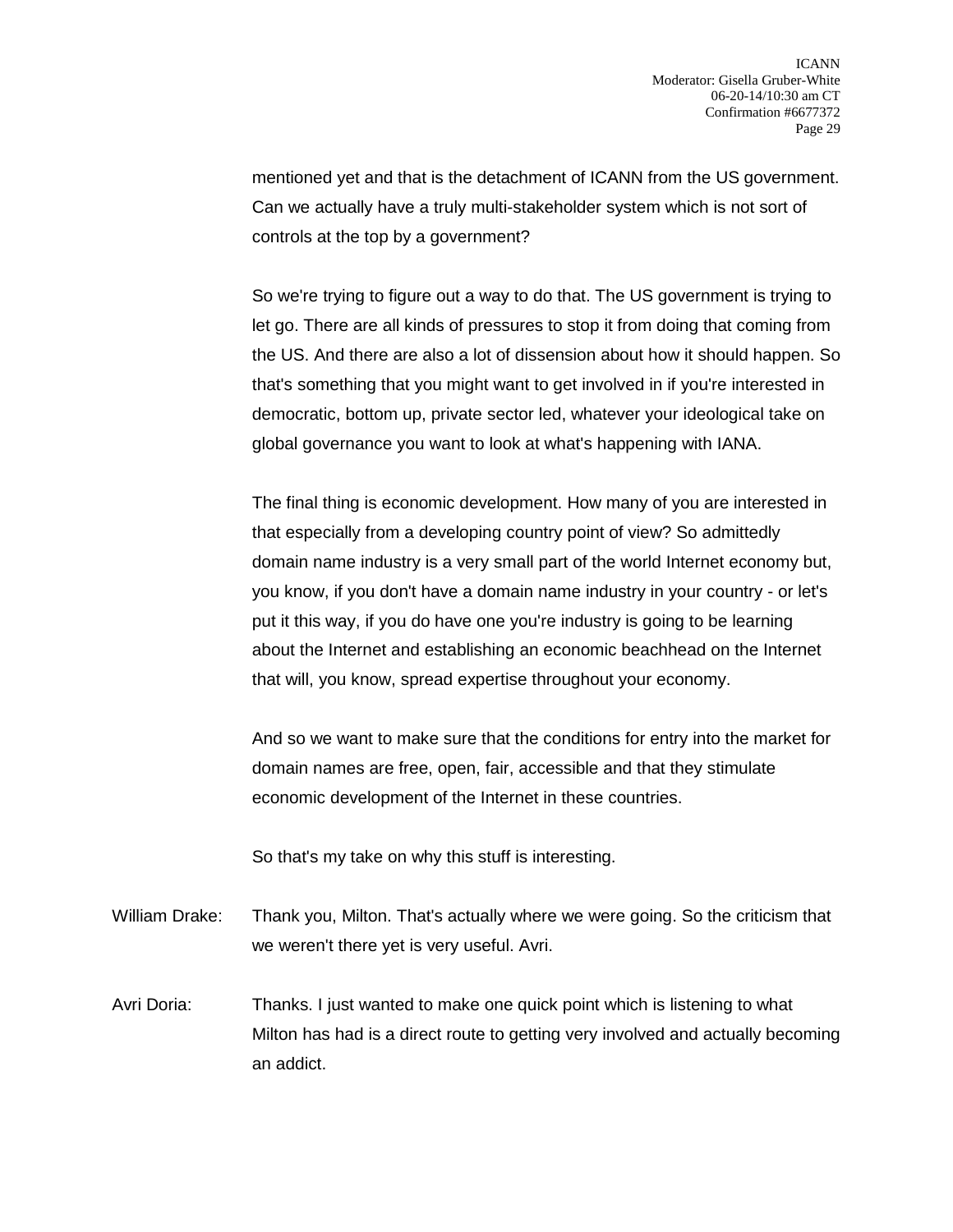There is a way to participate. In other words - and it can be frightening to sort of say get involved in all these groups can do that. There is another way to participate and that's every single one of these policy development projects have a rights impact analysis required as part of that documentation. The people that need to do that are actually not the ones that are here that are addicted; it's those of you that are outside actually doing stuff that can lead to these lands that we thought and actually give us.

So while I truly encourage people to get involved even if you don't want to get heavily involved that rights impact analysis on everything we do is an essential piece that we spent years getting into the process and don't really have enough energy or whatever to actually get it done properly.

- William Drake: Great. Thank you, Avri. Matt.
- Matthew Shears: Yeah thanks, Bill. A couple of things. This is my second ICANN meeting. I went to Beijing as well. And before that I've been in the Internet governance space for a long time and I assiduously avoided going to ICANN meetings because for the many reason that people often complain about ICANN meetings. However, I went to the Beijing meeting and I have to say that I was impressed.

I know there are many flaws with the ICANN processes and people want to make a lot of changes and it needs to evolve. But I have to say I was impressed with the openness, the transparency and the processes, etcetera.

Which leads me to an important point, and Adam touched upon it. I am involved a lot in Internet governance with a lot of others around this table. The multistakeholder model, you know, it's almost got to be a mantra now where it kind of - the eyes glaze over when we say multistakeholder blah, blah, blah.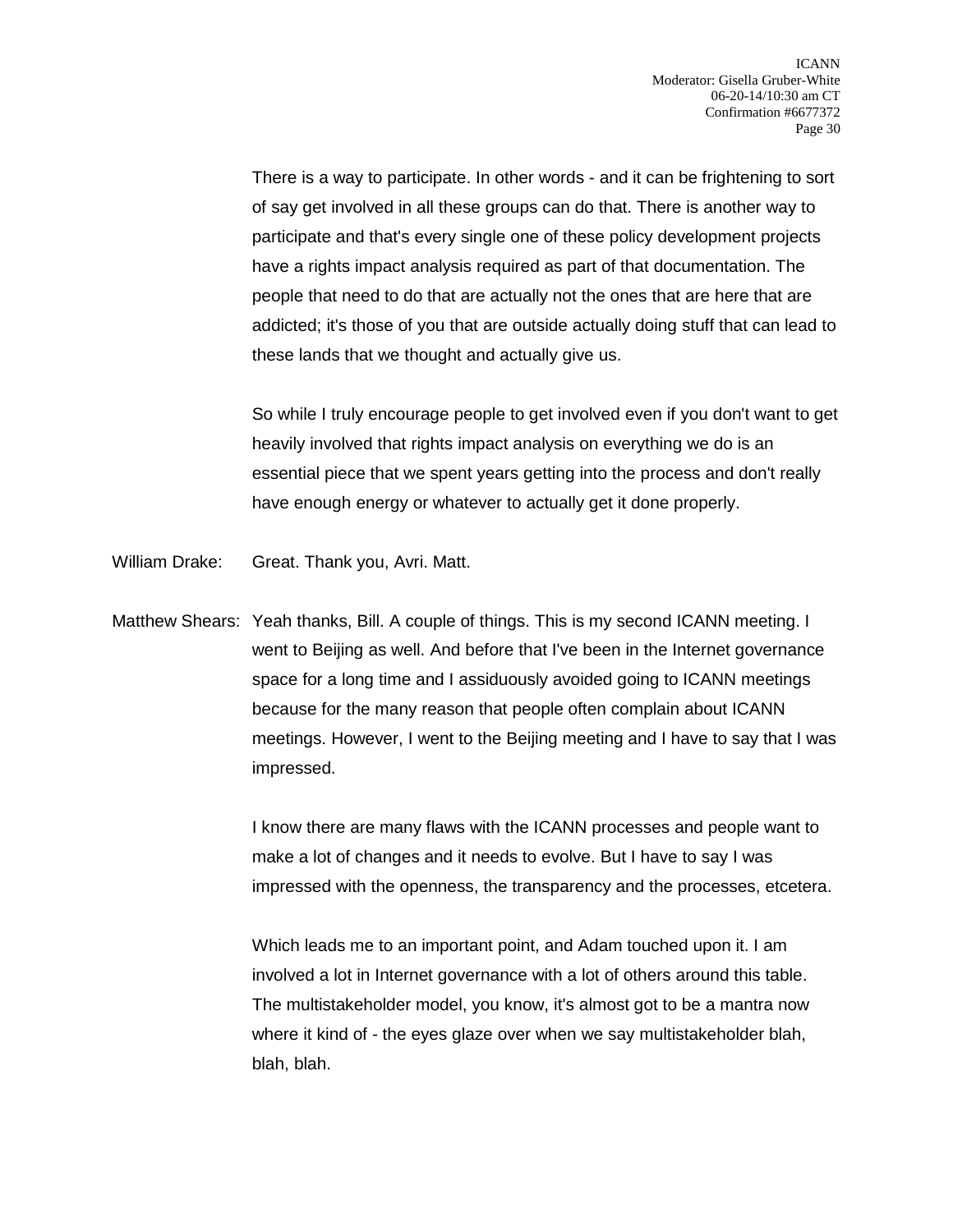But actually it's under threat. I and others here have just been through the (WISUS) plus 10 review process. At every opportunity there was some very vocal governments who were trying to remove the word "multistakeholder" from the text.

So we need to cherish this multistakeholder model and we need to - and I'm saying this as a representative of an organization that's outside ICANN. But truly we need to cherish this model because there aren't many models that are multistakeholder like ICANN. And this is with the caveat of course that it needs to be improved but we do need to work hard at it and need to cherish it.

Second point, Milton, thank you. And whoever has done this, this is wonderful, this little brochure thingy. Because I'll tell you the reason why people don't get involved in ICANN and I hear it a lot because we've been involved and contributed to the IANA discussions.

The reason why people don't get involved in ICANN, this came clearly through when I was trying to get civil society interested in the IANA issue was because they say, one, it's too complicated, it's too time consuming, they don't know how to engage and they really don't understand what it's all about or what the focus areas are and why it's a relevance. And this, completely endorsing what Milton said about boxes and arrows, this is incredibly valuable. Okay?

And the last point which is actually can I go to bullet 3 because I know you asked me to speak to bullet 3, is that okay?

((Crosstalk))

Adam Peake: All right, I'll wander on. The reason why we are - the reason why I'm here is because obviously because I support ICANN as a multistakeholder model but secondly because we're involved in the IANA process. We've made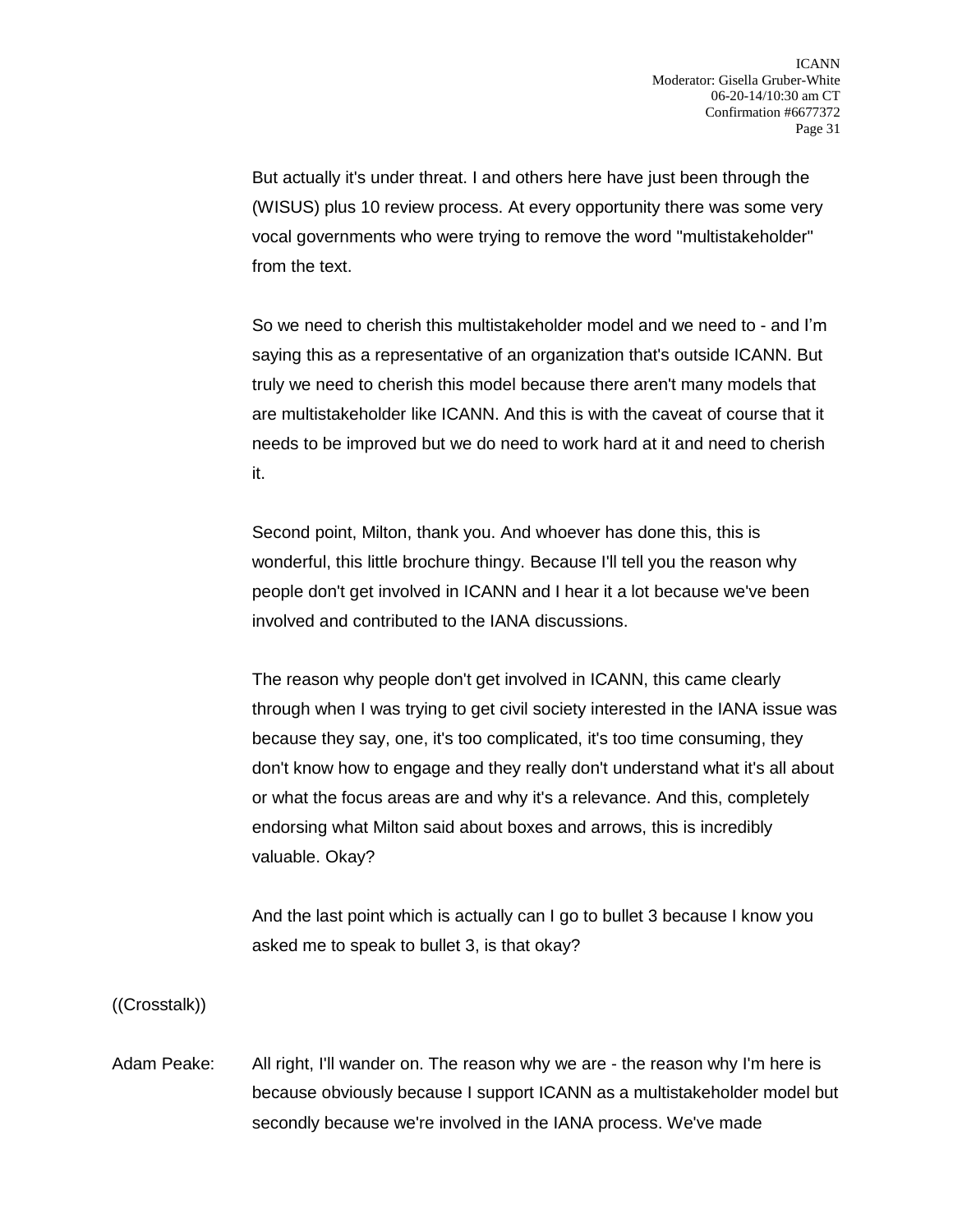contributions now to the consultation process. And this is one way of engaging. And this is where my question actually - I'm going to put it back to everyone else.

And I think you partially answered it with this but this is why should one become fully engaged in ICANN as a civil society organization when there are ways of contributing directly to those a those areas of particular interest to, in our case, the IANA transition or of particular interest to our organization.

So that I think is one of the challenges that the NCUC and others in civil society have to deal with is, you know, how do we get over this perception of this huge time suck lack of relevance and other things. And so that's, in a way, what I was going to say on that bullet anyway, Bill, so thanks.

William Drake: We don't have to proceed through this in a linear manner. I mean, this is just ideas to have as we have the conversation. And what we'd like to do actually is get as many of the folks who are here who are not normally part of the ICANN community who want to ask questions, anything you ever wanted to know about participating in ICANN and why it's worthwhile and so on and push those of us who are in the community to respond, that's what we were hoping would happen here. So yes.

Man: Sorry, Bill. This is an obvious, do you have a conscious outreach program?

William Drake: Say it again?

Man: A conscious outreach program?

William Drake: Yeah, you know, outreach is a concept that many of us in civil society jumped up and down about for years and only in the past few years with new leadership and so on they've actually hired a whole bunch of staff who built up this big community engagement process which we are now just beginning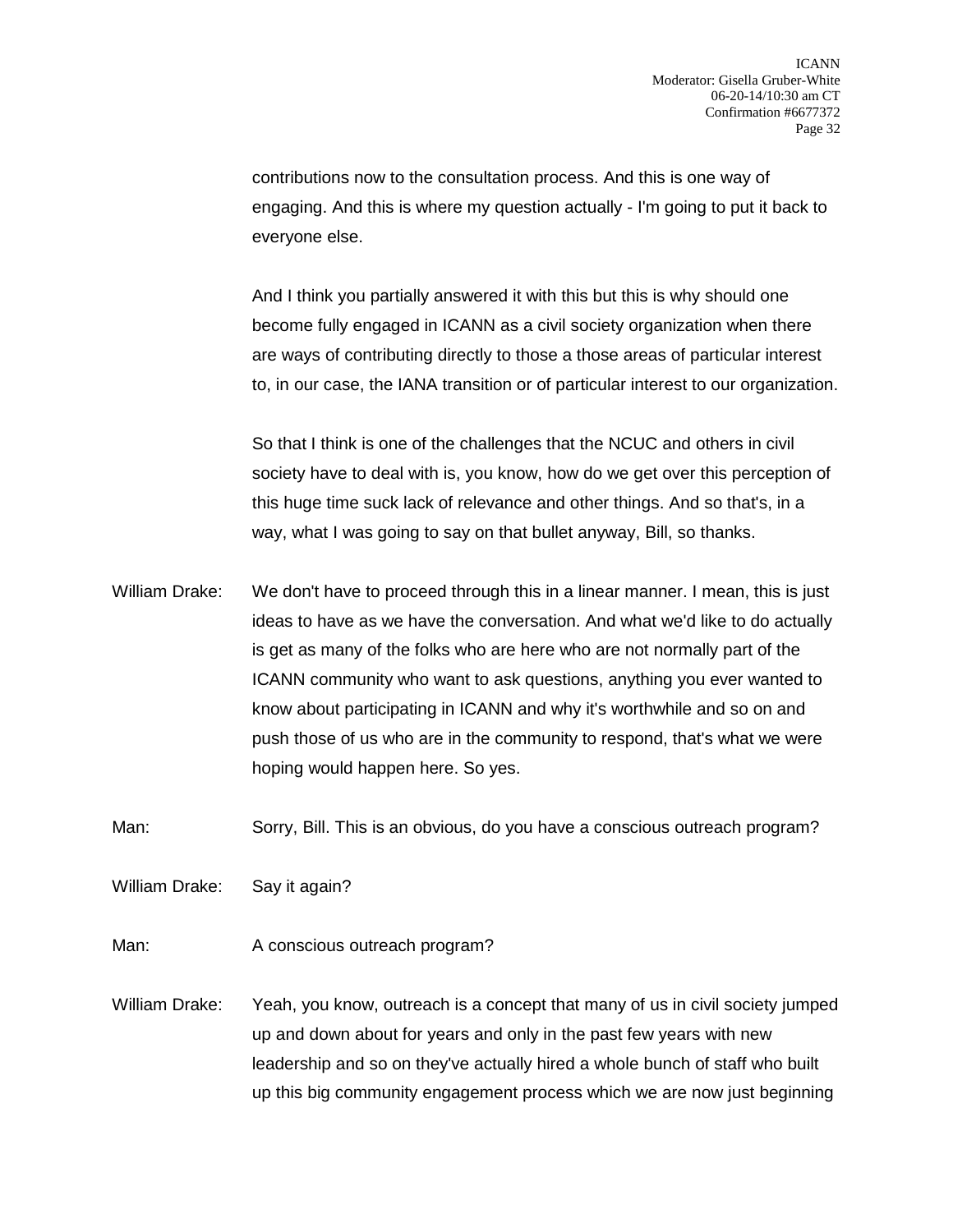to work together on doing this so we will continue to do this on a more ongoing basis.

That said, bodies like NPOC, NCUC and At Large, people are joining in any event. I mean, NCUC, you know, we have 357 members and they have nothing to do with ICANN staff; we did it without them. But now we're engaging together to try to increase that.

Somebody had their - yeah.

Jean-Jacques Sahel: In response to that, I think it's been extremely ad hoc up until now. You probably noticed that ICANN travels around the world. This is the 50th meeting that's been in different continents all the time. And you don't see a particularly good record of where we've been in terms of the membership but then sort of a cruise in these different organizations.

> You'd hope that if you have a meeting in Durban and a meeting in Buenos Aires and a meeting in London that you're going to see membership of organizations - within the organizations sort of reflected later on.

And now that there are, and it has been very ad hoc, it's very difficult for volunteers to do outreach partly because we're working on all these other issues that are going on. But it does seem that we are dealing with the addition of staff; that it won't - it is actually now being planned that the meetings like this should result in new membership so you will see, yes, a much more conscious membership drive because it will be supported whereas in the past it wasn't and it's not easy for volunteers to do that kind of thing.

And we'll certainly learn for future engagements, if you've got good ideas - or just ideas, tell me afterwards. Milton, I got the message, no more org charts or certainly not at the beginning. Thank you.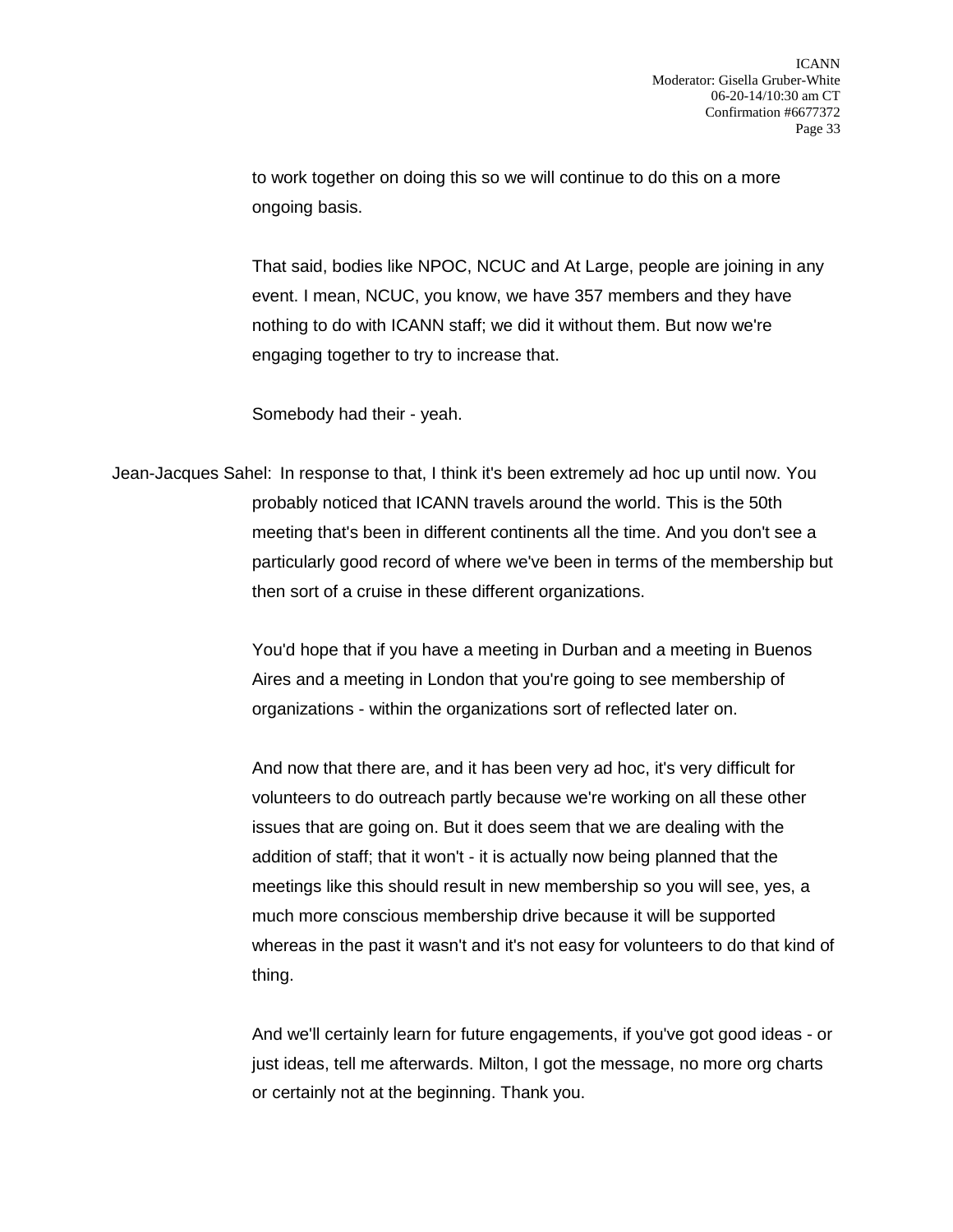ICANN Moderator: Gisella Gruber-White 06-20-14/10:30 am CT Confirmation #6677372 Page 34

Klaus, quick one...

((Crosstalk))

Klaus Stoll: Just very quickly. NPOC is involved in its own outreach program which just started which is called (unintelligible) and does it with other partners. Which brings me to a very important point what I liked on the NPOC outreach program is it's engaged with other constituencies. It's not just NGOs or NGOs, for example, civil society with business active with other sector going into things, which is very important for our sustainability.

> And I think one of the (unintelligible) is the 3rd to the 6th of November here in Windsor Castle and St. George's house or something like that. Thank you.

William Drake: Gentlemen over here.

Man: Yes, thank you, Chair. I just wanted to comment that - or actually make a proposal that you might also want to consider changing the whole name of the NCUC because (unintelligible) based on commerciality is not (unintelligible) function anymore so you might want to consider something like global citizens or Cosmopolitan consistency instead because traditionally citizens have been like kind of assets of the nations and the future in the global governance will not (unintelligible) any more nation based.

> So you should need to have instead of overlapping a kind of national citizens represented here have kind of highlights the need of have global citizens instead represented in the ICANN.

> And that also brings to the second point of mind what was highlighted here that it's a question about how ICANN will globalize. And to be honest it's not about - or mainly about how ICANN will globalize, it's the question about how overall globalization of governance structures will form.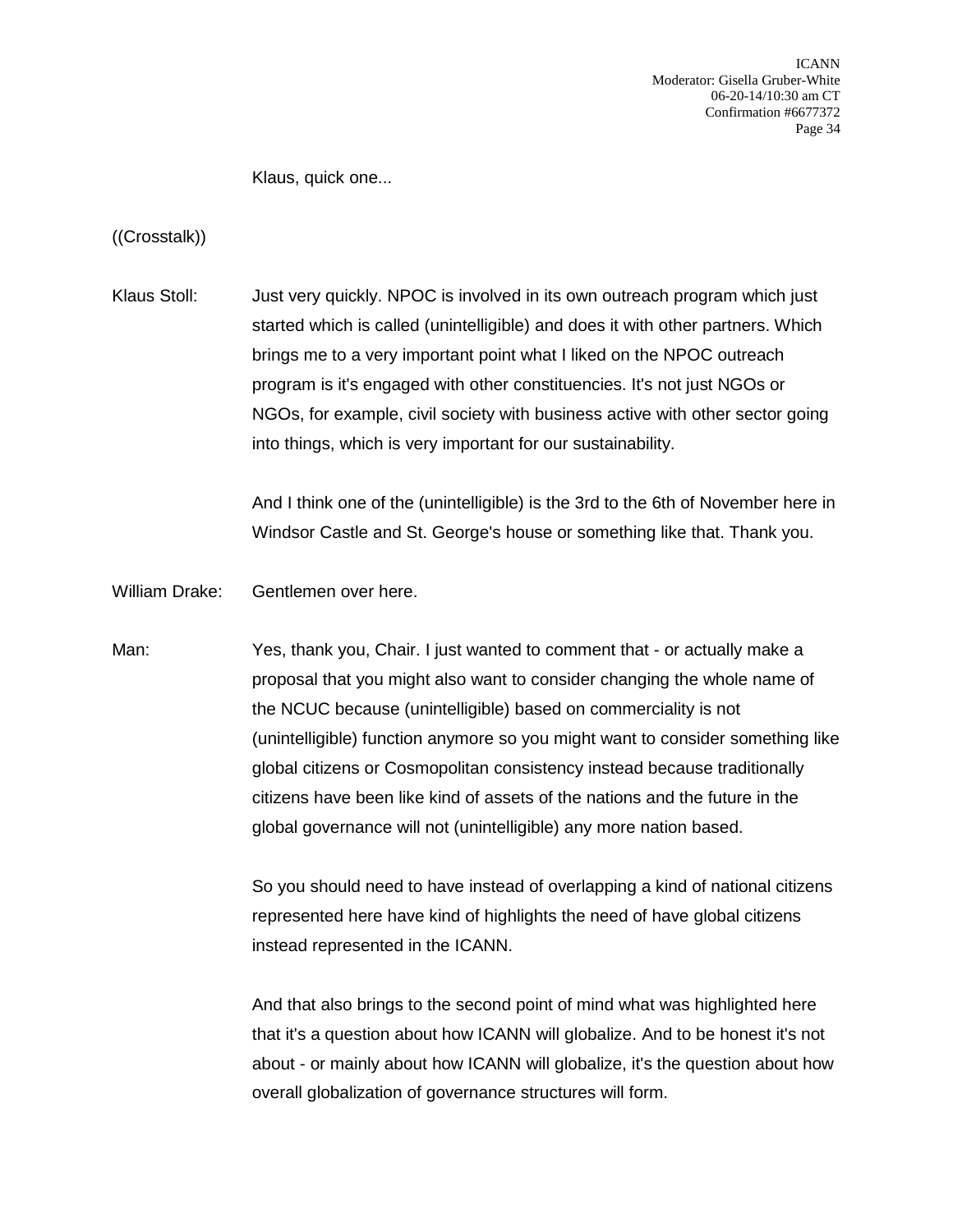So ICANN is only part of the story so shouldn't consider only in how to globalize ICANN but how to relate its ongoing process of globalization of governance institutions, (unintelligible). Thank you.

William Drake: Almost post-modern. Okay, thank you very much. You know, I'm sitting here with back to all these people. Other folks behind us who would like to jump in on the conversation just (unintelligible).

((Crosstalk))

Man: ...really simple question.

William Drake: All right...

((Crosstalk))

Man: Yeah, I just wanted to follow up on something that you said (unintelligible) sorry, Adam, something that Adam said. You talked about engagement with national policies, can you elaborate on that a little bit more? So we're, you know, I take that ICANN has no powers of enforcement over national policies but what kind of consultant in the processes are there and what kind of influence can ICANN bring to bear on national policies that violate (unintelligible).

Adam Peake: No, it wasn't necessarily asking that ICANN would do that but that we as individuals in our organizations should work at the national level to try and do that and that Internet governance begins at the national level if you like.

> We're just beginning a process in - I live and work in Japan and we are just beginning a process in Japan to try and start that. Japan is very supportive of international multistakeholder governance processes and not particularly interested in what happens at home domestically. There's no particular support for national level Internet governance so it's up to us to look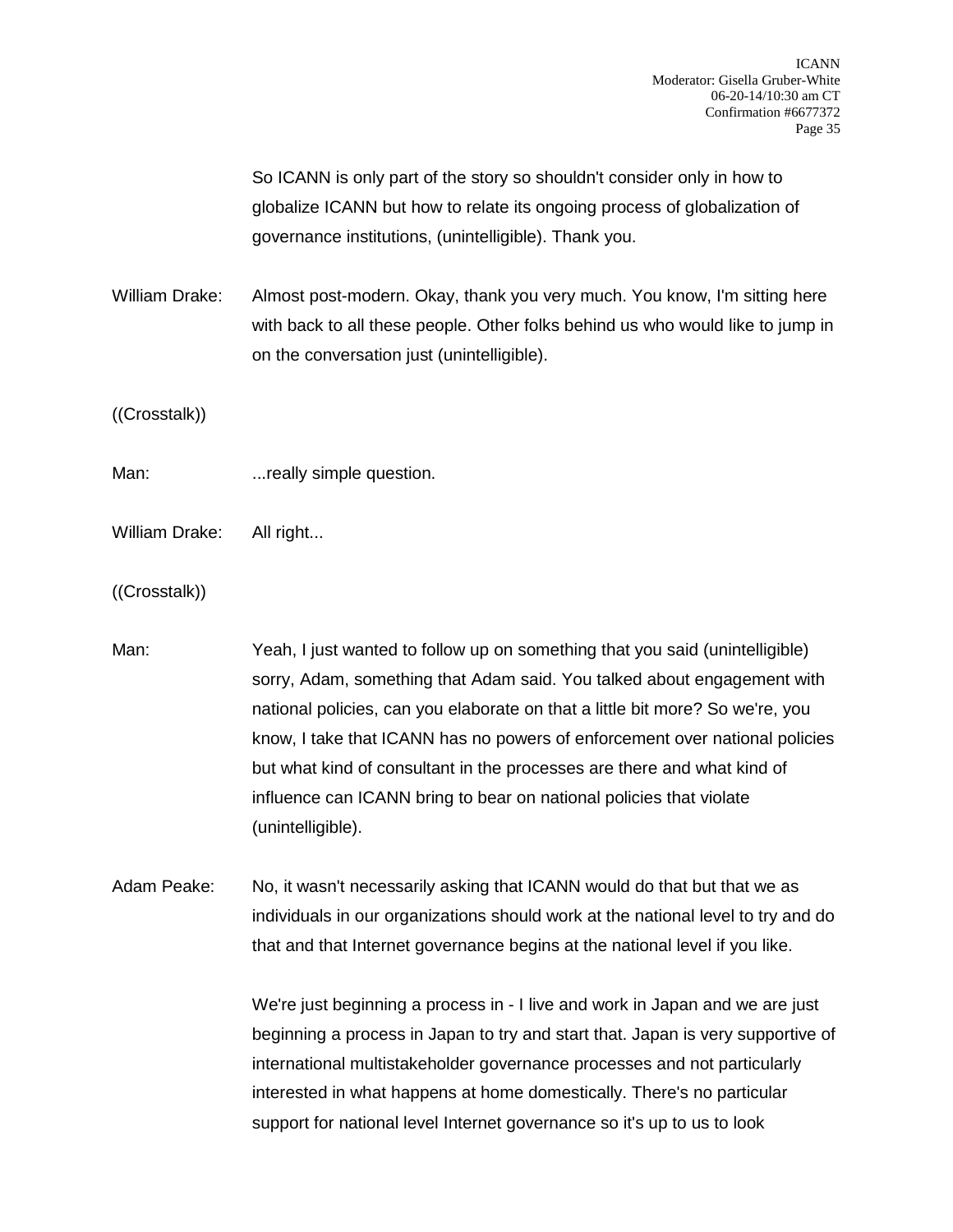domestically as well as internationally. But it's not particularly about ICANN acting in that way.

((Crosstalk))

Man: (Unintelligible).

William Drake: Sometimes it works the other way, like for example a couple years ago we wrote to European data protection authorities and said, "Hey, are you aware of what ICANN is proposing with regard to some policies that impact the data protection?" And they were like, no.

> And then they started getting engaged. So in fact in some ways we're able to draw national policy process in to help improve the global process. And I think these things feed back and forth.

((Crosstalk))

William Drake: Yes, Maria.

Man: I should make just a very quick point on this one that we would certainly benefit from multistakeholder policymaking at national level including in the European Union very much so including the European Commission, including a European (unintelligible) would be wonderful to see that happen. So maybe we can sort of learn from experiences here at a global level and instill that back into the national or regional processes. Sorry.

William Drake: Maria (unintelligible).

Maria Farrell: Well, hi. I'm Maria Farrell. I'm in the NCUC and the NCSG and I'm also in the open rights group. I want to answer Matt's question which is a very bread and butter question about the (unintelligible) and the level of impact you can have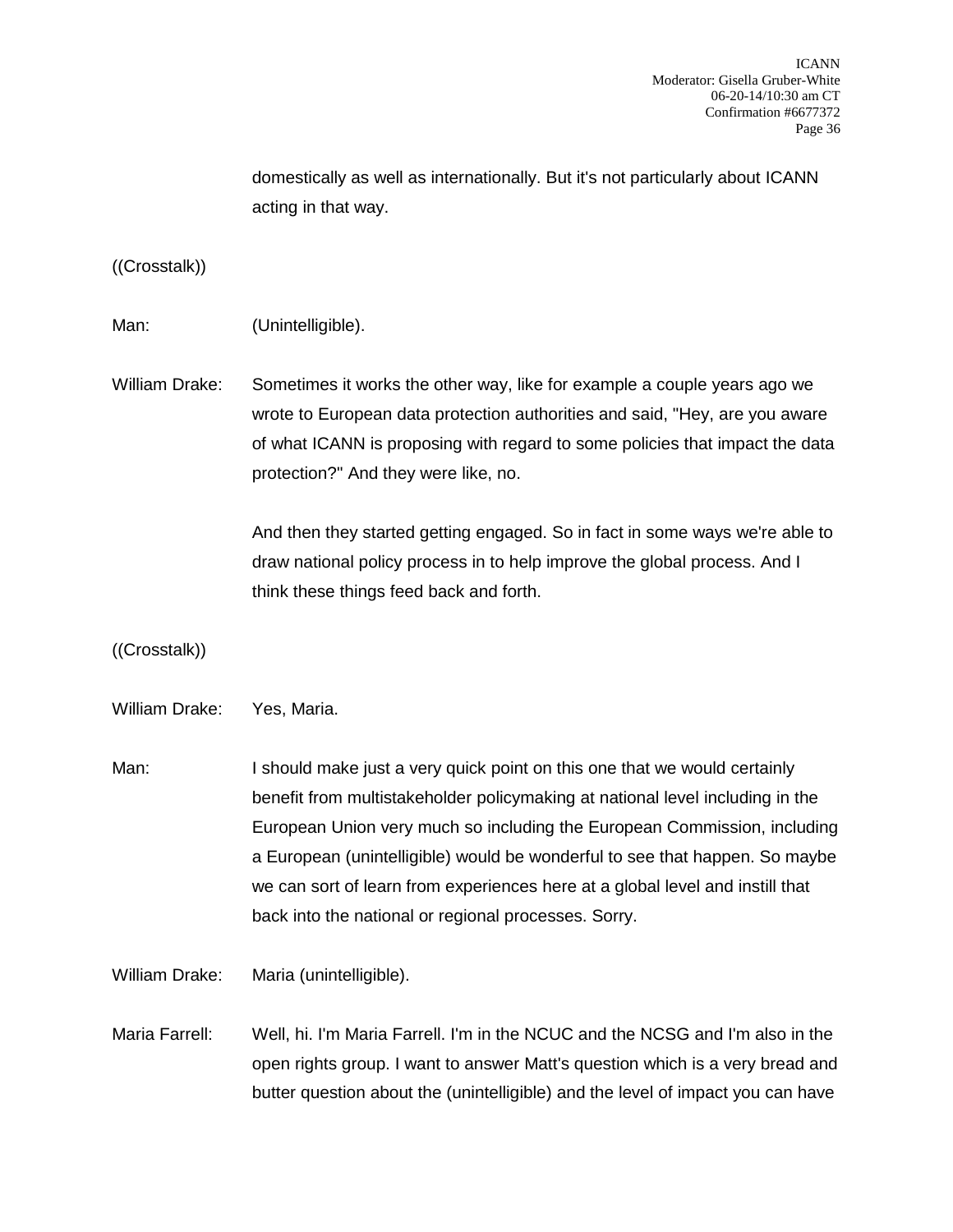in ICANN and why would NGOs are not already involved get involved especially when you can respond to broader comments on the IANA.

I would say, number one, please respond to public comments on the IANA and continue to do so. Number two, please respond and, you know, we can help with coordinating that but to public comment periods that we have on things like Whois, on privacy, on freedom of expression, etcetera.

And we could probably do a better job. And I say this is the - not massively effective chair of the Non Commercial Stakeholders Group policy committee, we can probably do a better job translating our issues to things that can, you know, help coordinate action.

But I think that's, you know, so in a way you can use those as a gateway drug to becoming addicted like Avri said or you can just really, really help us backstop a lot of the work that we're doing because - and this is not going to be a terribly motivating thing for you to hear but, you know, we typically, as the privacy advocates, are out numbered 3 to 1 or 4 to 1 and that's when we're doing really well.

And, you know, and when there are handpicked groups that are set up to decide on privacy issues like the Expert Working Group, which Milton referenced or an IP issue like the trademark clearinghouse 18 months ago we get one person in the room. There might be 25 people in the room and we've got 1 so it's really tough.

And so what I would say - so that's not massively motivating to hear maybe because it makes you think, well, what kind of impact can we have. But actually the impact you can really have is by, what's the word, amplifying the message that we're trying to deliver here and really helping us to channel it because one of the - to my mind, bizarre myths that has arisen about the Non Commercial Stakeholders Group within the GNSO is that we're not - that we're a small clique of people and we're not representative.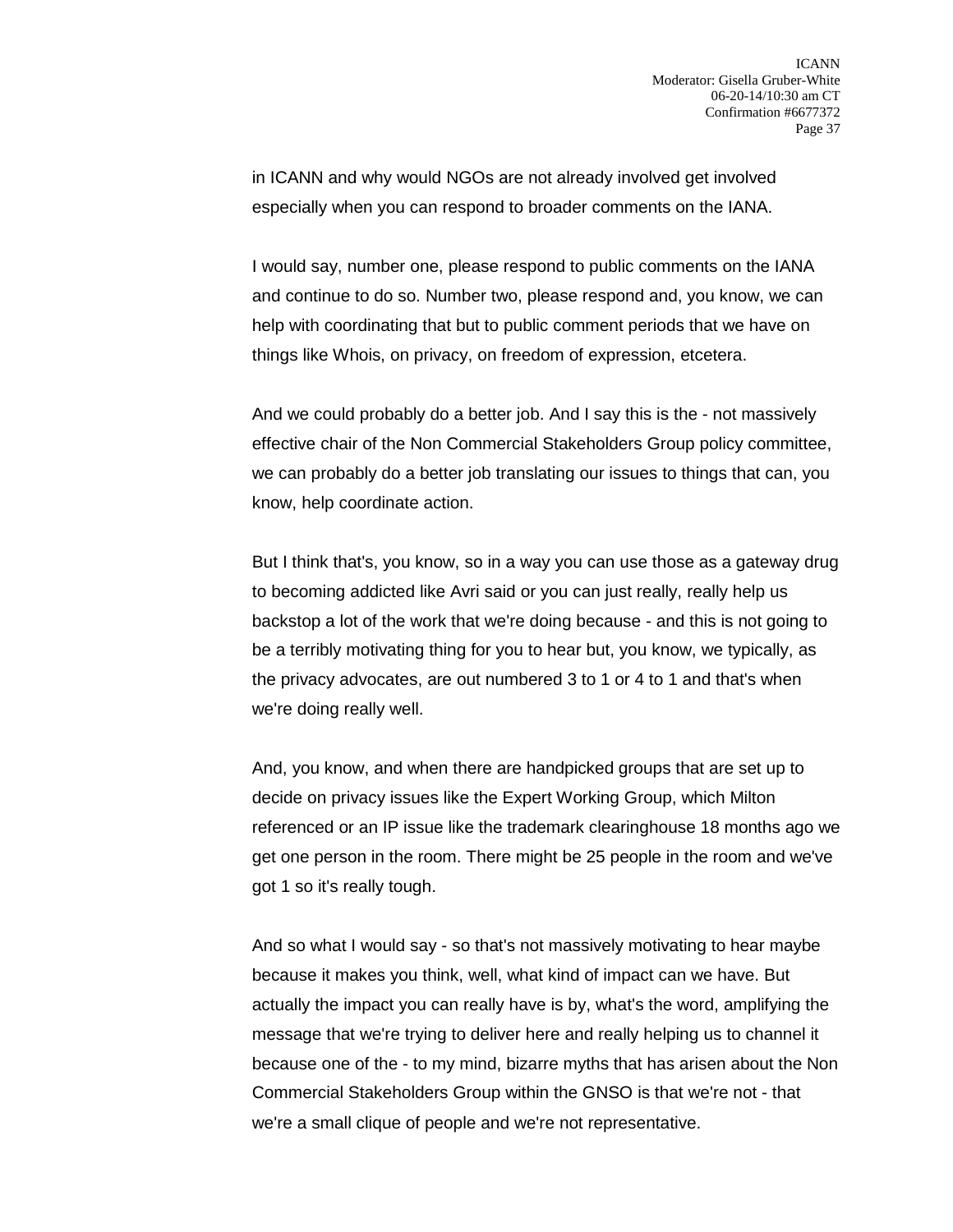Now that is hilarious because we have the single broadest membership of any constituency in the GNSO. You know, in terms of developing country, active participation, not just names on a list. And, you know, we've got loads and loads of people. But, you know, I think you can really help us to, when we put our case to say, look, you know, at the moment we can now say we've got Article 19 behind us and they've written, you know, comments about that.

So I think, you know, use those opportunities for public comments as a gateway drug, if you want, but are, you know, to help us to amplify the message. And I think we can probably help a bit more in terms of the helping to, you know, to get across to when is really useful to come in and what are the key issues that you could get involved in.

William Drake: You know, Maria mentioned the question of developing countries. And we have sitting over there hiding in the corner (Marilia) and (Anriette), two people from developing countries who have become very involved in Internet governance issues over the years and (Marilia) in particular is now on our policy committee.

> I was wondering if either of you would want to speak to the interrelationship between ICANN issues and development considerations and the kinds of things that maybe some of the folks here might be interested or the lack of connection if you think that.

(Marilia): Thank you. Thank you very much, Bill, for the introduction. I just wanted first to respond as well to the comment that was made before about why getting involved here. And I see that there is very much a sense of complementarity between what we do here and people that are more involved in the UN and developing international regulation.

> When we have a privacy issue being dealt with here that is being enforced all across the chain of registries and registrars to the end user it is something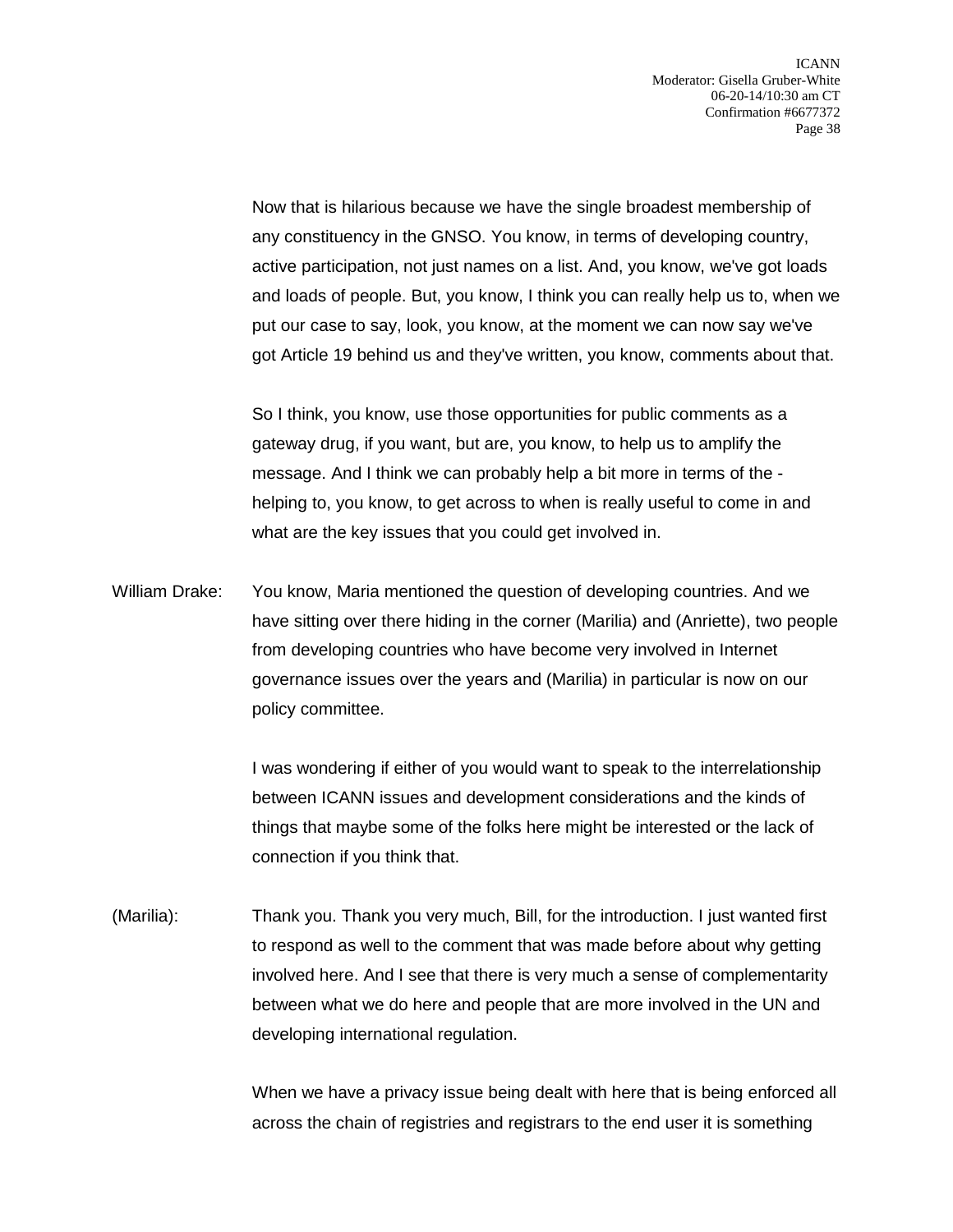that will pretty much affect everybody's life without awareness about it and we're being forced across jurisdictions and will have huge impact. And even sometimes if we don't have enough people here pushing back, overriding privacy regulations that have been approved nationally and internationally.

So pretty much I think that what happens here has possibility of impacting in people's lives much more directly and sometimes in a shorter timeframe if we compare to the UN purposes, for instance.

But of course we need frameworks and we need regulation even to be able to (unintelligible) back here and to show that there is European regulation that is international regulation being discussed.

So the two views I think they are complementary and being involved in Internet governance for many years I think that I have learned a lot and I am a better advocate in other (views) because I am participating here now, I have a much more sense of a broader view about the (unintelligible) issues and the implications with the policy development outside ICANN.

Just a brief comment about what was said before about being engaged. I was one of these people that when I first arrived in ICANN I was a little bit confused to see how the non commercial word is so much used as user mention before.

And I think that is - it is interesting because when we talk about civil society usually civil society is the broader label and non commercial interests are one of the interests among many others that civil society fosters.

And here I think that we need to understand that we are inside of operations and it's very, very important that we talk about non commercial interests and that we try to enforce in the policy development process other interests that are not driven by profits, that are not driven by markets but by the public interest, by human rights, for instance.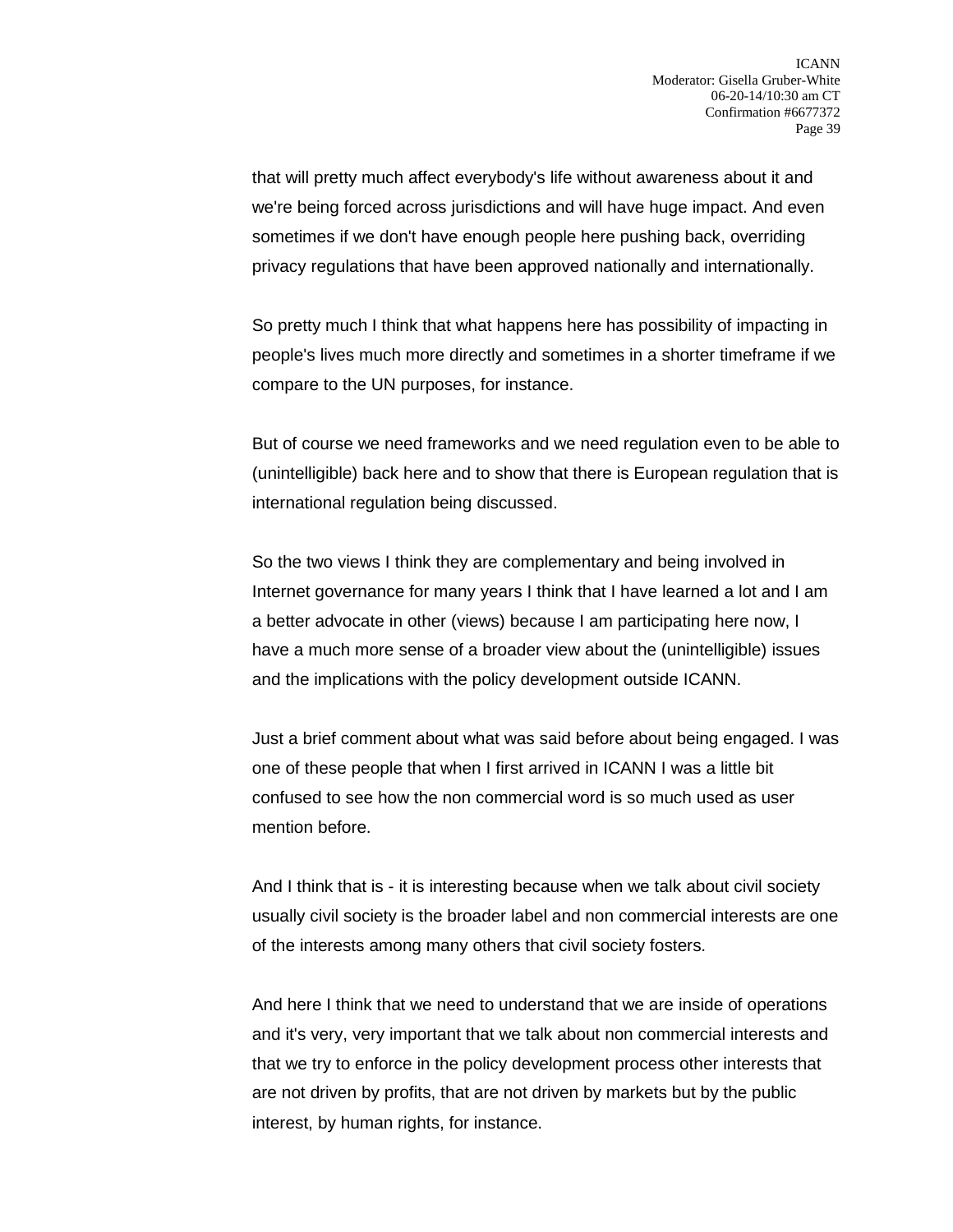And another aspect that I think and (unintelligible) very much involved is trying to make the community understand that ICANN has a role in the broader ecosystem. It is a stewardship - the steward of a very important part of Internet development but in the other hand it has also a very important responsibility to move forward policies that are very much in tune with the public interest and with human rights.

And just to complement what Avri said before, I think that we have the sense that is very much complicated to get involved. I have been involved for a short time but there is very good information out there. The first thing that I would say that go to the Website because every single session is recorded and transcribed so if you get this information you'll get a pretty good view of what is going on here.

And start with a topic that you already are familiar with. If you work with privacy then start with privacy issues. Don't try to, you know, hold the whole bunch of things that are being discussed but every little aspect helps. And dig in; try to get involved into (unintelligible). There's the public comment open and just work together with other people in the community and write it - write it, start working in working groups.

Don't choose the working group that has a long history of so many papers or reports being written; choose the working group that is starting right now because, you know, you won't have that much load to catch up with. At least that's what I'm trying to do.

And so these are very simple things that I think can help people that are getting started in ICANN. Thank you.

((Crosstalk))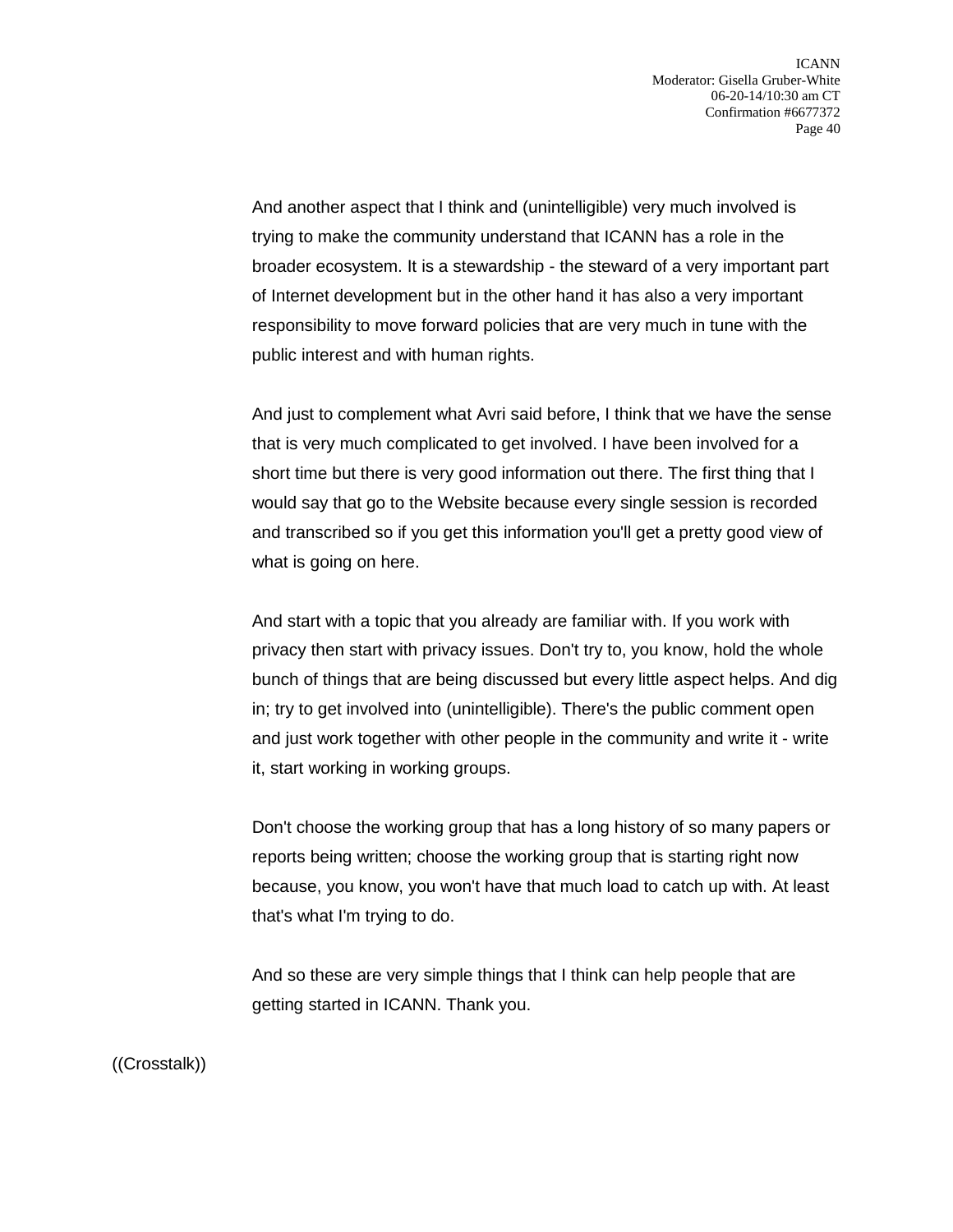(Anriette): ...from APC from South Africa. Like Matt this is only my second ICANN meeting. I was at Durban. And I'm still not convinced that I need to participate more. But what I've come to learn is to really value those in civil society that are participating in this space. And the way in which those of us that participate in other spaces can learn from them and also interact with them and give them support.

> So even if I'm not planning to be at the next ICANN meeting I definitely think it's important for civil society organizations in the broader communications sector to track ICANN and to engage.

I think for me the real challenge is - and maybe for others in civil society is it's the question is ICANN's role in the IG ecosystem disproportionate to the issues it actually deals with. And to me the obvious answer is yes. You know, we heard that ICANN deals with names and numbers. We heard from Milton and I think very usefully looking at the fact that the way and how it deals with names and numbers has broader impact and impacts on various public policy issues and right issues.

But it's not coming at those issues from fairly narrow - from a narrow perspective. And soothe question is if you are working on those issues at a broader level how much time should you invest in this space that deals with important issues like privacy and rights in a fairly narrow way.

I think the answer is - or I think the reason why it is important - and this adds I think to what Mat was saying about ICANN and multistakeholder processes in ICANN. I think we talk a lot about multistakeholder participation and policy processes at national level and at global level and at regional level and at sectoral level.

I think the relevance of ICANN is that it's actually doing it and therefore it's it's an important space to analyze and to critique but also to participate in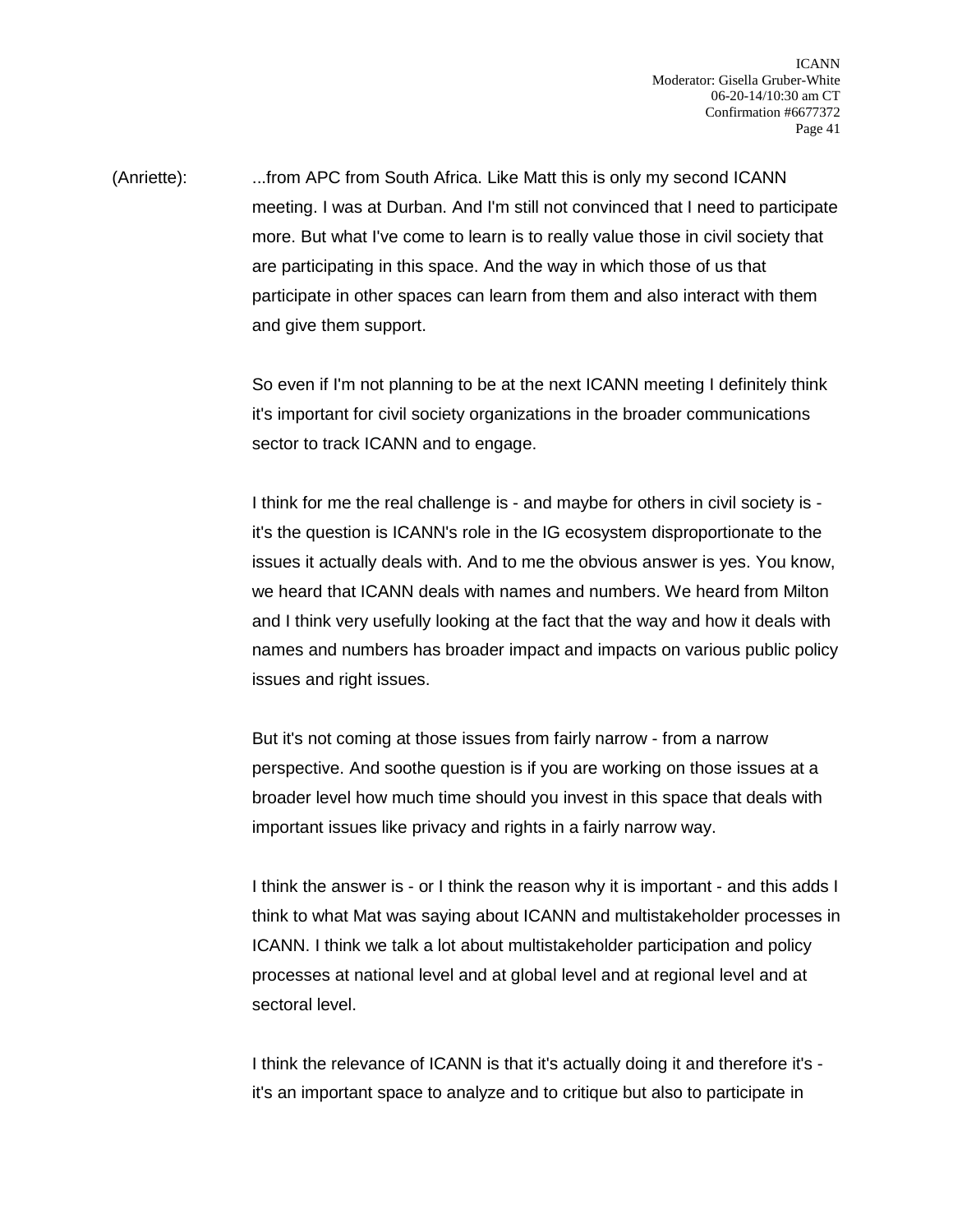because if you don't participate your analysis and your critique is not going to be particularly rich or valuable.

Because it is multistakeholder decision making at work. And I think that's really interesting and really important and very different from the space like the Internet governance forum where we talk about multistakeholder processes. And I think that's why NETmundial is so significant as well because it's yet another experiment in trying to come at an outcome through a multistakeholder process.

And then just to reflect on the developing country issue, I mean, it's always thrown in as a thought. It's a little bit like gender in development is developing countries in Internet governance. And what does it really mean?

I think for civil society it's particularly challenging because if you're looking at names and numbers, particularly names, if you are approaching it from a business opportunity level for developing countries that's a very specific area. It's very important. You need to look at national ecosystems; you need to look at ccTLDs; you need to look at costs around making applications.

So there are a whole range of issues that I think civil society organizations, particularly those working in rights and privacy, are not engaged in. And yet it's a really important area.

But I think the other challenge here is that the rights agenda and the developing country agenda and ICANN often can actually conflict. And where you see this at play for me certainly is at the GAC, the Governmental Advisory Committee level, where ICANN - and I'm talking about ICANN as an institution and ICANN leadership - is very concerned about increasing participation of governments.

And particularly developing country governments. Concerned about creating business opportunities for developing countries. But what does this mean for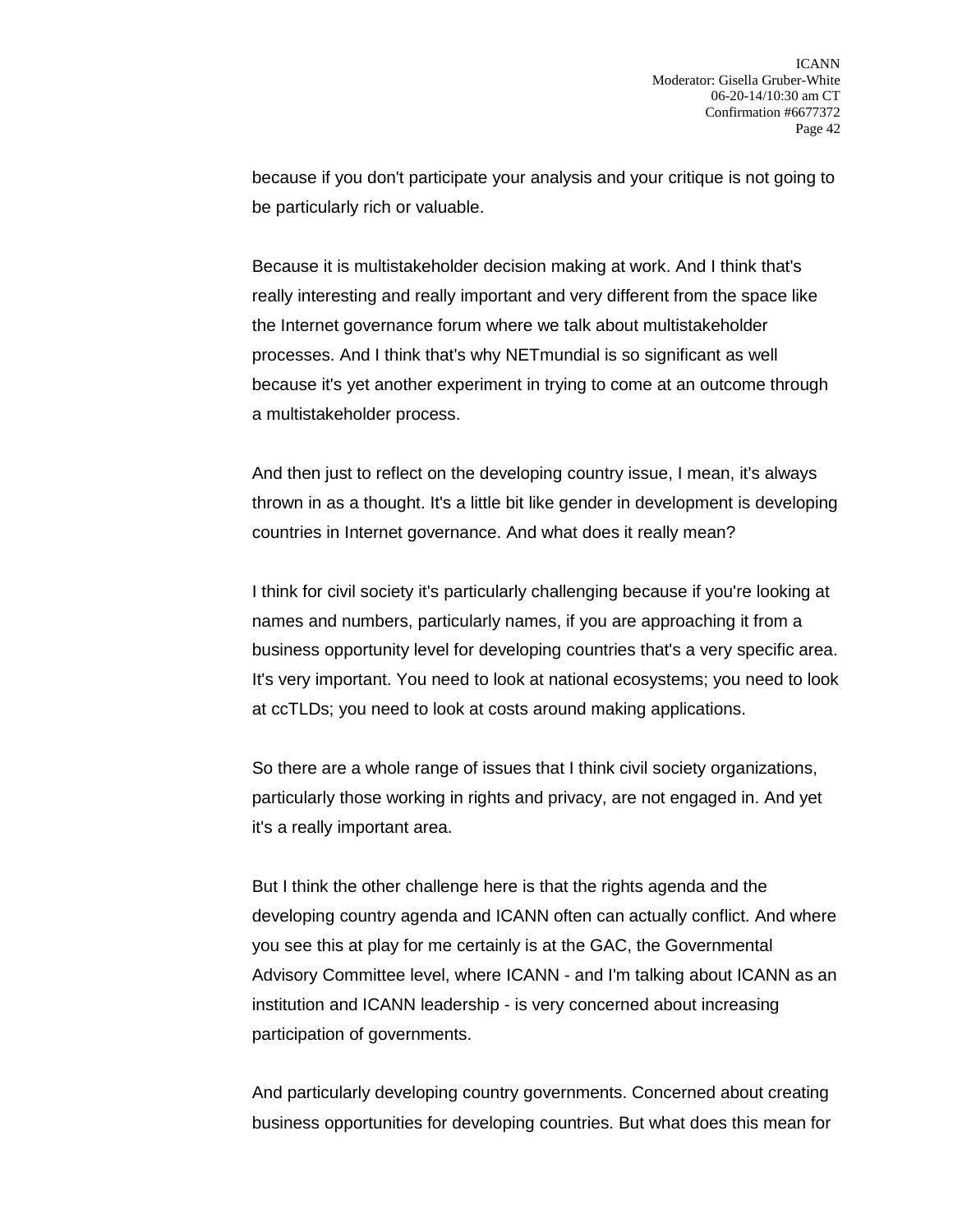civil society? What does this mean for civil society participation in those developing countries? To what extent is ICANN encouraging those governments that is giving more space in ICANN to be accountable at national level.

And does - I think Avri's point about rights impacts assessment is a really important and interesting one. And I'm not sure, you know, how ICANN would - or how what we do in ICANN would fair if we did that at all levels.

Because it often seems to me that governments are given space in a way that's actually quite disconnected from the rights agenda and from really making the stakeholder participation more equal. So I want to end - and I'm sure Bill is like annoyed that I'm not being more positive about it; I do think it's very important.

But I'd like the people who've been active to reflect particularly I think using Milton's examples of the areas and he outlined them really usefully, maybe share some victories and some defeats that you've seen in ICANN in the last few years for civil society. I would find that really helpful where you've had impact and where you feel you've not had impact.

And then my second question is, if we play in ICANN and try and have impact here assuming that this is a space that can impact outside and it is multistakeholder policy making at work, are there examples of how ICANN decisions have influenced broader policy making at a national level or at global level? And even if there aren't any to share yet, how do you see that playing out in the future?

William Drake: Thank you, (Anriette), that was actually very helpful. I did encourage you to be skeptical and critical in that as well. I mean, let's face it, civil society people are busy and everybody has big agendas. And you have to make tradeoffs, you have to decide is this something I want to allocate time to and how much can I allocate to it?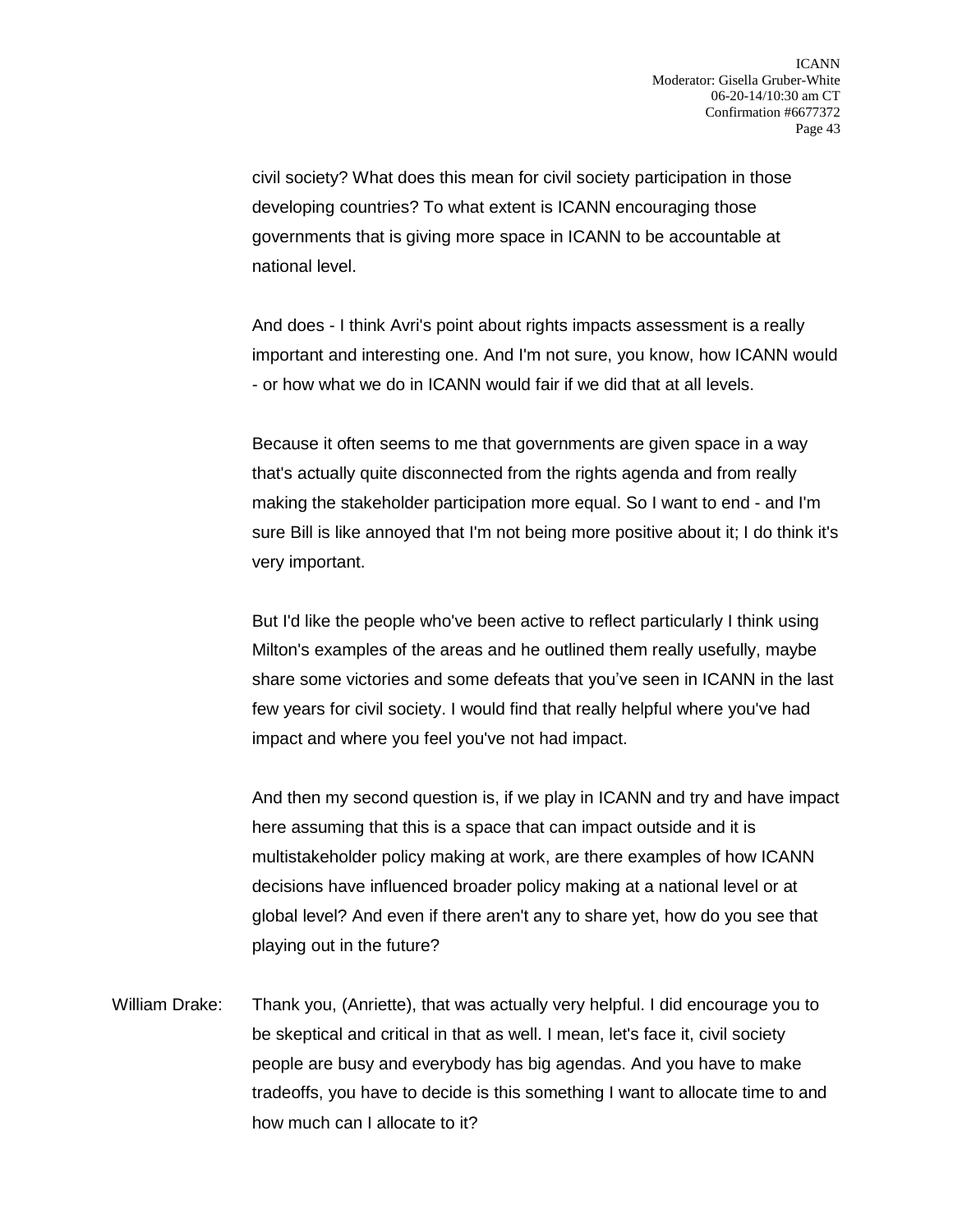And - one point I would make is there are different levels of engagement one can have. We've got a lot of members who don't participate in working groups and ongoing activity and so on and so forth but they're on the ListServe, they follow the discussion. When something of particular interest happens to them they dive in and they participate more and then maybe they pull back and participate less.

It's a flexible thing. So let's just recognize for people who are doing development work and so on this might not seem as significant, if you're a human rights person and you're trying to get people out of jails for blogging or something this might seem less pressing to you than some other issues you work on. But again, there's different dimensions and some of them do directly touch on human rights issues. So yes.

Brunella Longo: I said I'm a newcomer - this is my first ICANN but I'm a - as my third business case for an Internet company in the last 20 years so I'm not so new after all. And I was wondering the possibility - my name is Brunella Longo, by the way. And the company or whatever will be I'm trying to start is called Open Data Assurance.

> The critical point is how to get business people talking about governance assurance and criteria for sustainability of businesses in the long term escaping the commoditization of lots of issues.

I'll definitely take on board that Internet at global level means different things, different stages of development. I definitely take on board this. But in this most developer Internet economies we had to face a big issue of commoditization of businesses.

So I would like to ask William perhaps, since I understand he's the person most engaged with this, does it...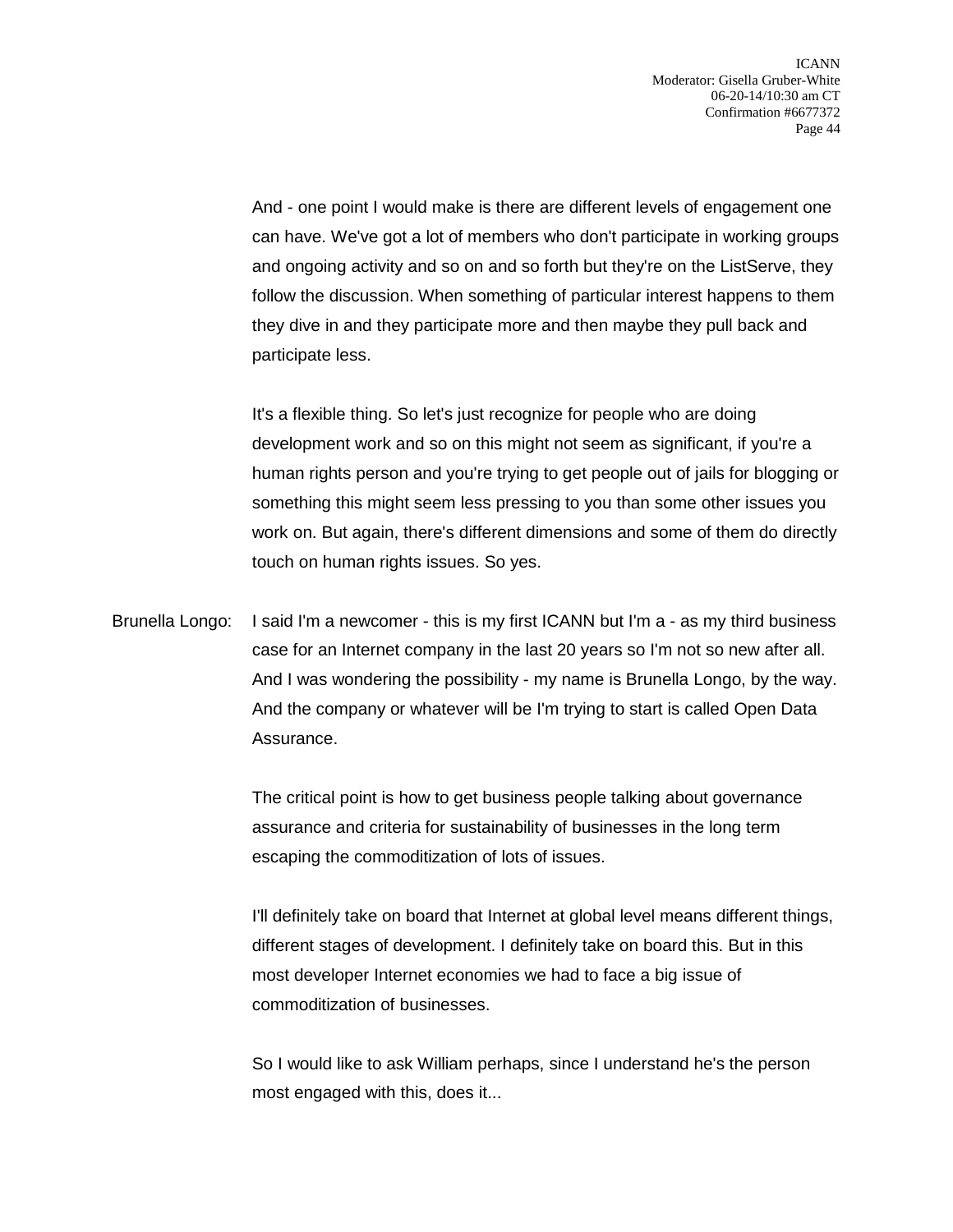ICANN Moderator: Gisella Gruber-White 06-20-14/10:30 am CT Confirmation #6677372 Page 45

((Crosstalk))

Brunella Longo: Sorry, William - Drake.

((Crosstalk))

Brunella Longo: Oh you are William Drake. Who is this?

((Crosstalk))

Brunella Longo: Sorry, sorry for the confusion. So I would like to ask Wolfgang and maybe someone else as well, does it make sense (unintelligible) of non commercial interests - non commercial stakeholder interests anymore? Is there not a reflection - is an open question, does it make - because 20 years ago was definitely important; 15 years ago (unintelligible) that was still important.

> Now, as I said, my first point is has GAC people from the business side informed with topics and matters that are not perceived immediately as business related whereas they are. What do you think about that?

Wolfgang Kleinwachter: That's a complicated question because...

((Crosstalk))

Wolfgang Kleinwachter: ...we all live with the history and, you know, these group has been - and named - these groups has been established and named 15 years ago when we were indeed in a different environment. And to the original plan of ICANN was to have a balance between the provider of the services and the user of the services.

> This was seen as the representative of the At Large community. So but nobody in 1998, when the first draft of the bylaws was published, had an idea what an ICANN At Large member is; they had a membership advisory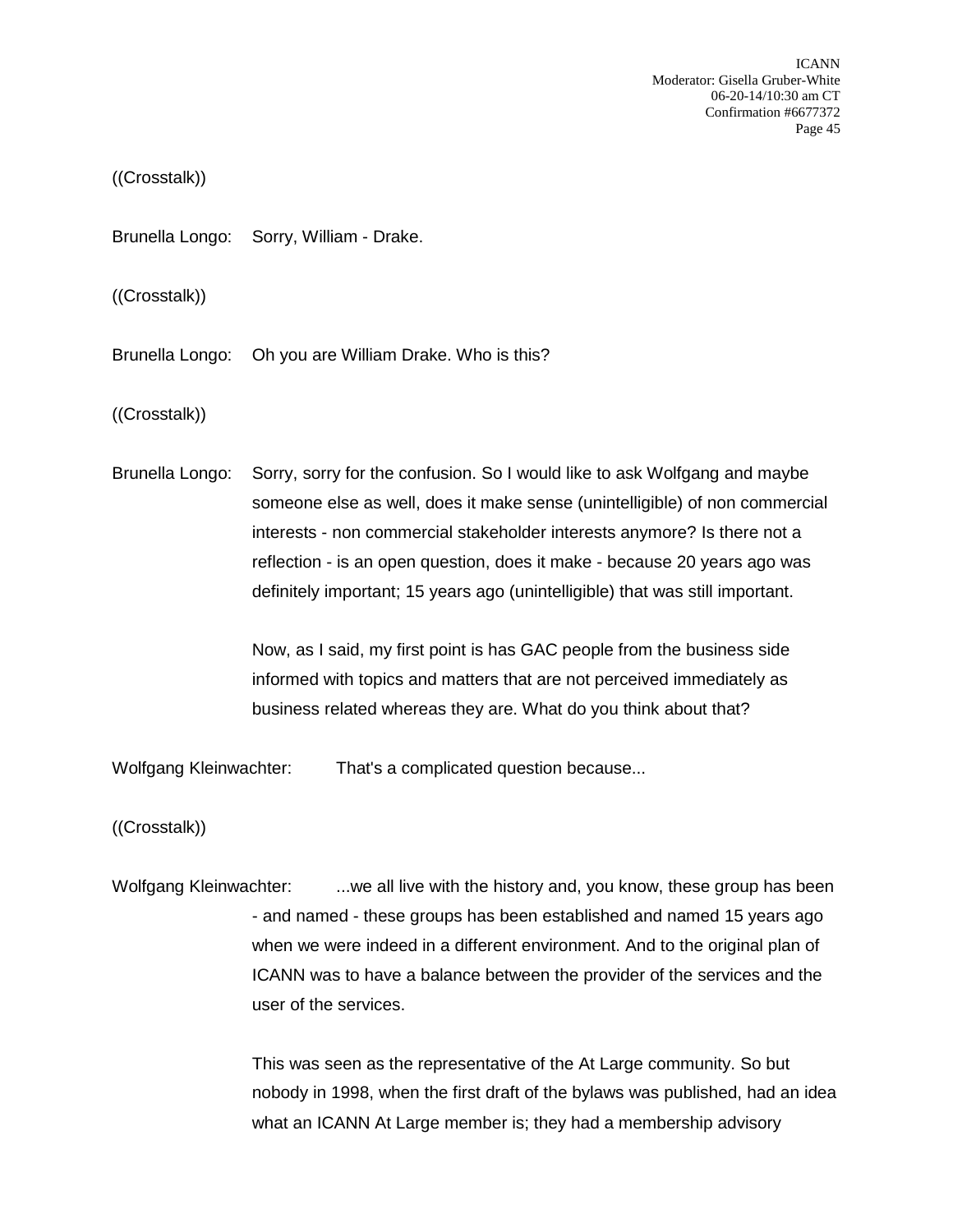committee (unintelligible) and they came out, you know, that every owner of an email address is a member of the Internet and then they organized global elections and then, you know, people will remember this.

So but the plan was to have a balance in the decision making between the provider and the user of the services and this was to serve understanding of a lot of groups that one side represents more or less the private sector, the business and the others, the civil society, the non commercial users, the man of the street.

So but over the years this has changed in different ways. And even within ICANN now we have the problem that we have the Non Commercial User Constituency and NPOC, which (unintelligible) as representative of civil society and we have the At Large Advisory Committee which organizes all the summits here with regional At Large organization and At Large structures.

And very often this is overlapping but, you know, for historical reasons we are in two different camps. So this is part of the confusion you mentioned in your first intervention that people have sometimes difficulties to understand where is my natural home.

There is no clear answer for that because the Internet is decentralized and so the governance structure is also decentralized. So you will not have just one single point; you have always very options. And this is difficult to understand because people normally want to have one telephone number; one guide to say okay this guy is responsible or ICANN, you know, criticize this guy. So but this is a very complex mechanism. The Internet is complex.

Brunella Longo: (Unintelligible) there are some things that are surprisingly at once. For instance the (VAT) change (unintelligible) from my perspective I started with this idea in 1995 - is a big governance change because it means that you are going to tax electronic transactions on the point of the consumer and (unintelligible) where people enjoy what they buy by the Internet.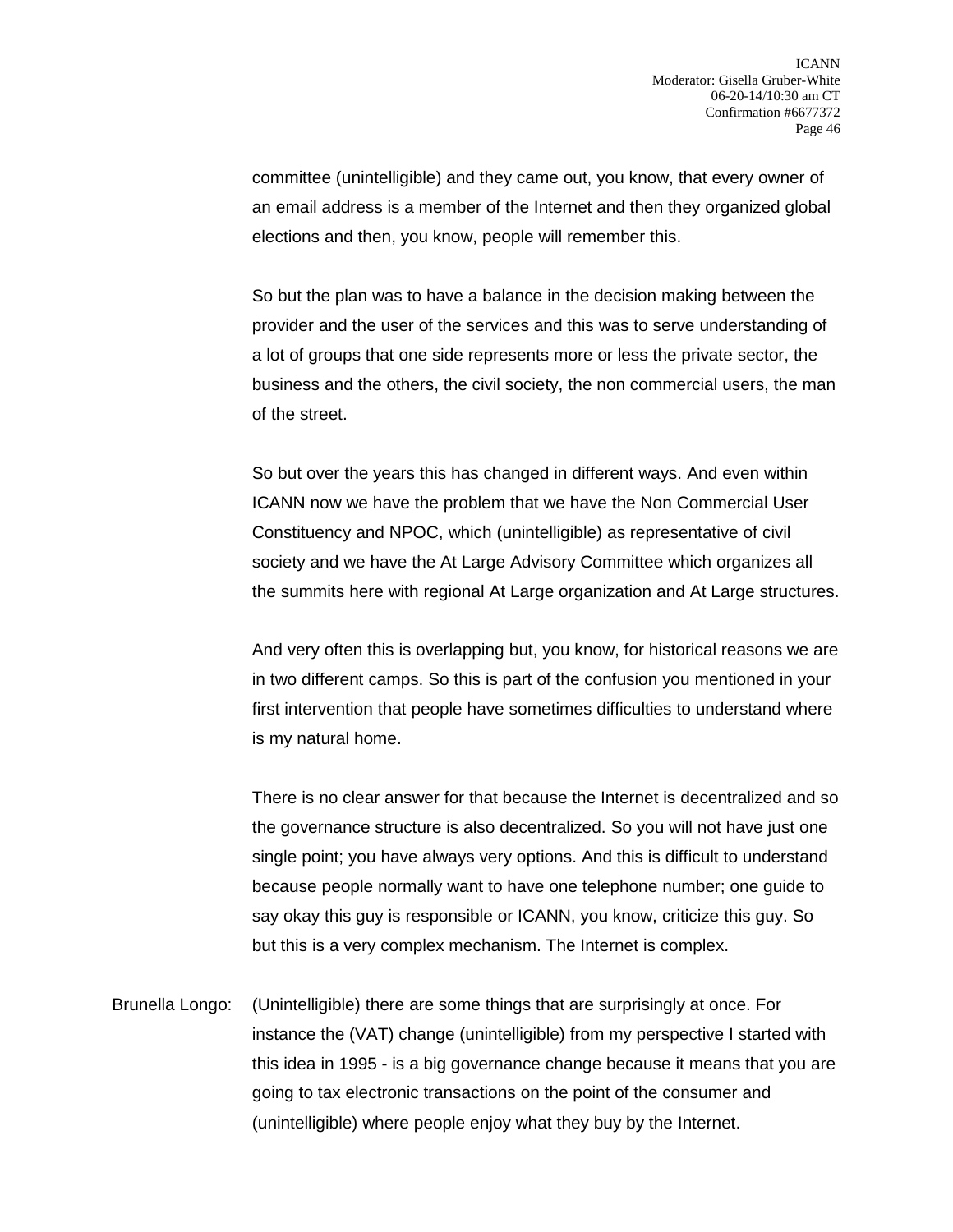And it makes no sense anymore where businesses are established. And this is coming soon from next October to (unintelligible) and with pilots starting in October. So I think the business side is (unintelligible) in the governance arena practices that also supported by rules that are immensely interesting also from non commercial perspective.

William Drake: We are intensely aware of what's going on in the business environment because they dominate ICANN and they have lots of outreach activities and so on and so forth. This is trying to cut out a little small space for the folks who are not doing business to talk about how preserving the public sphere of non commercial expression and ideas and so forth is an important objective and it's relative - relevant to people who work in a variety of different civil society environments.

> And so I take your point, there's a lot going on in the business community that's complementary and we interact very extensively with them around those kinds of issues.

I wonder if we...

((Crosstalk))

Jean-Jacques Sahel: Avri and then another...

William Drake: Did Avri have her hand up? Sure, go.

((Crosstalk))

Avri Doria: Thank you. I actually wanted to make two quick points. One of them is another aspect of the business and non commercial is that in a lot of the world it's really difficult to tell which is which sometimes. So I think when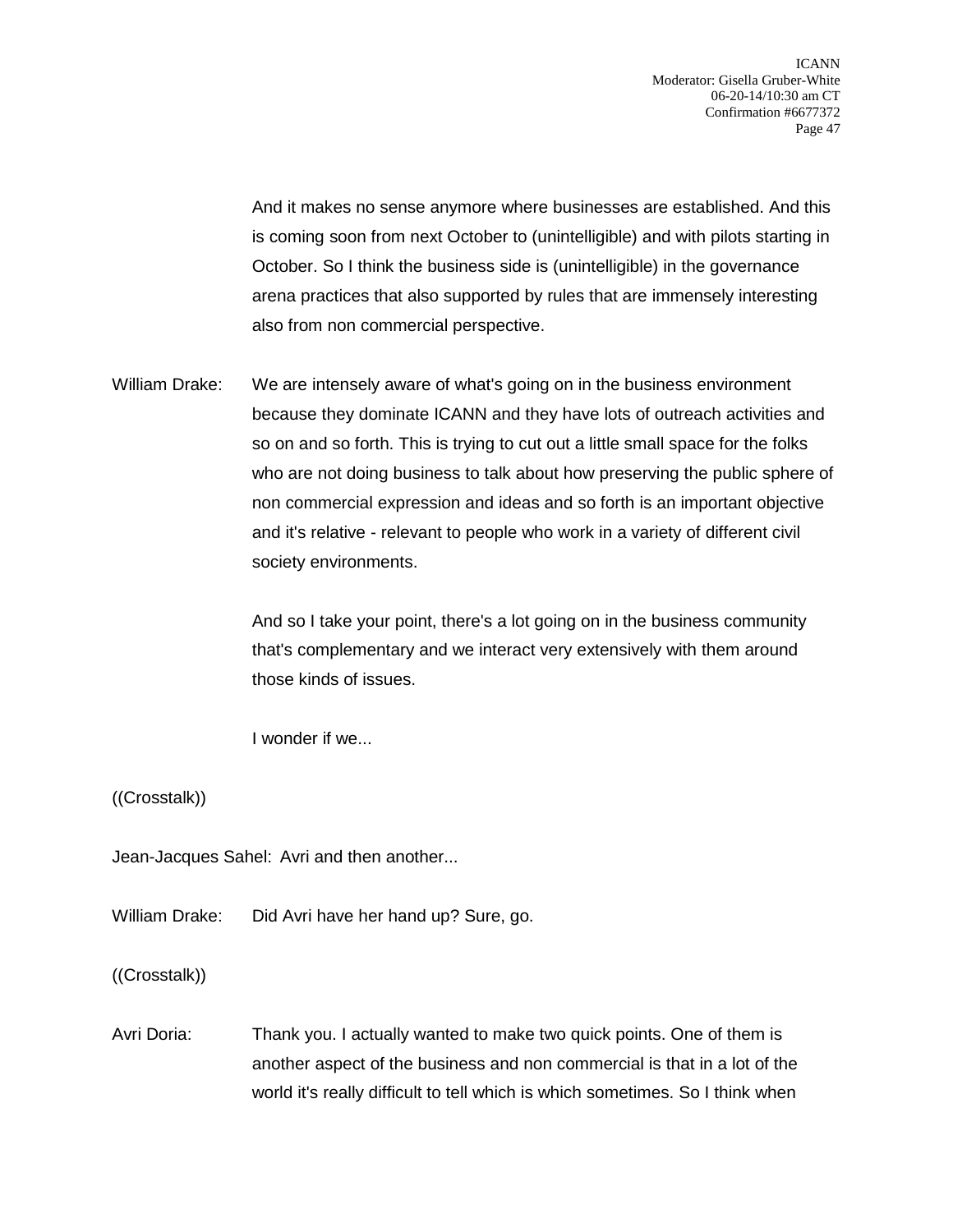we're looking at the global dimensions of that in a lot of developing economies there is no real room for - so that ends up.

I wanted to answer the question on what impacts we've had slightly. In terms of some big world changing impact - in terms of remembering what percentage we are of the ICANN body there are a lot of things in many of the privacy aspects, in many now we're looking at how to change the rules about proxies, there's the whole notion of having a rights impact analysis that are due to the work that's been doing by the NCSG including both of its constituencies.

So I think that the impact that is has is more and, you know, this is perhaps not the most positive thing to say is things aren't as bad as they could have been if we hadn't been here.

William Drake: Absolutely.

((Crosstalk))

Jean-Jacques Sahel: We've got a question here and then (unintelligible).

Man: So I have a doubt, as you probably saw I'm a first-timer here. And as I mentioned in the beginning I am coming here mainly from the IETF so from the technical community where we have been dealing with these privacy issues for a while. I also happen to participate in (unintelligible) and we are actually working with these two organizations on dealing with issues about privacy, WiFi addresses, etcetera very actively.

> However, I'm also a citizen of the world; I work in Canada and, you know, I've studied here in the UK and I'm Mexican so I've also participated helping some government drafting laws, etcetera.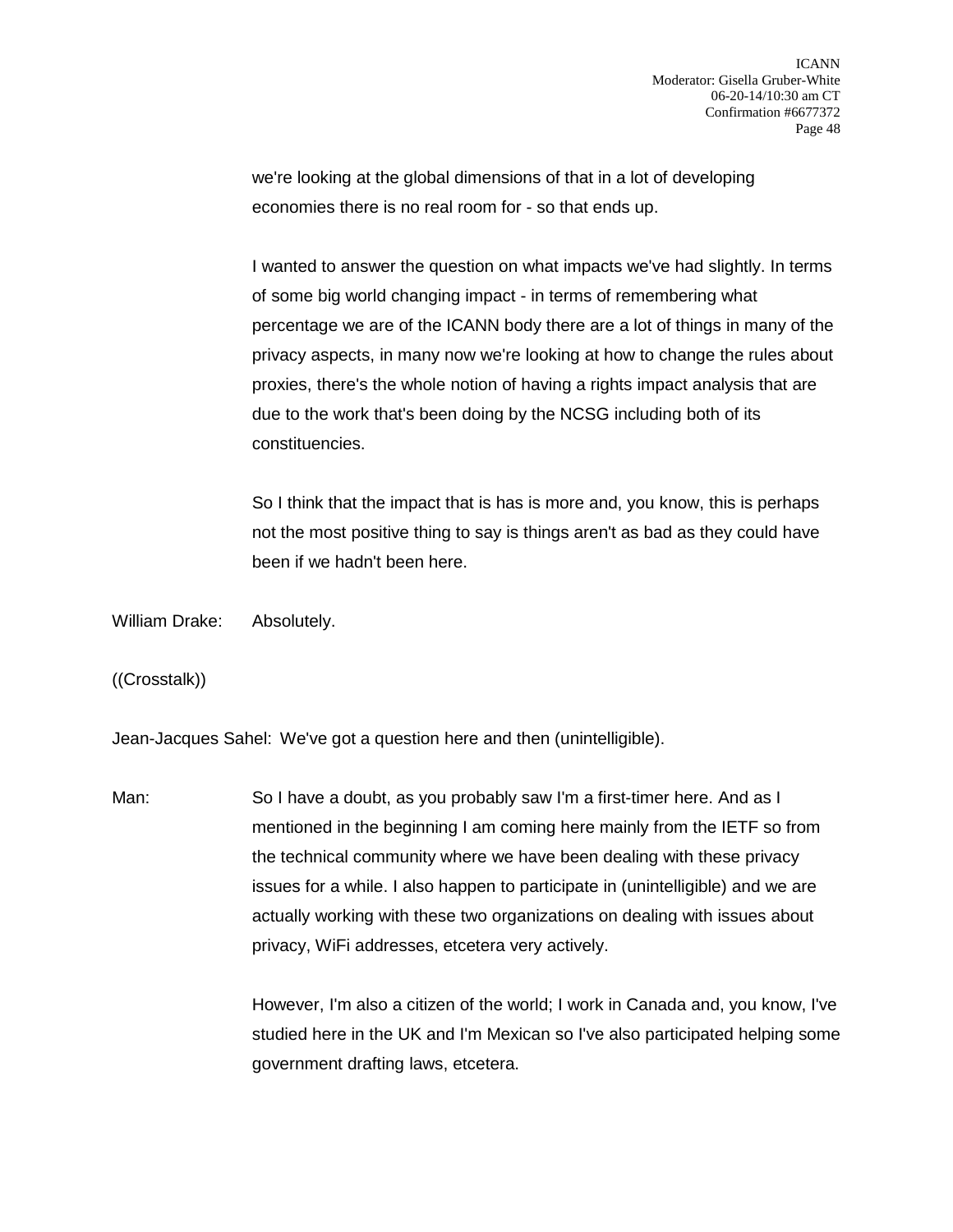And I have done this in the past mainly through ISCO where, for instance, we participated at the past IETF (unintelligible) and other people that I recognize here we were at the parliament hearing that we had where we were trying to raise the issues that we see from the technical point of view. Similarly, ISOC Mexico has done a lot of commenting on the recent law of telecommunications that was proposed and pushed back fortunately in Mexico.

And I'm coming here to try to figure out what is the best way ICANN has a good impact or help an organization that is also working on this. I understand my expertise is mainly technical but I still don't understand 100% the relationship between this group and ISOC, for instance.

Even though I see individuals here that I know for a fact that are ISOC members and of course it was shown in the slide that IETF has some official relationship with ICANN and IETF works under the umbrella of ISOC I'm wondering if there's a - or if there's an official collaboration between these two organizations or are they uncoordinated or if there's a better way to make them work in - basically in orchestration and so that both can represent the multistakeholder voice in all these issues...

((Crosstalk))

William Drake: There are ISOC chapters that are member organizations within NCUC and probably NPOC too and also on the At Large side. So that's one thing. There's many individual members who are the same but we don't have an institutionalized collaboration in any direct sense.

((Crosstalk))

Wolfgang Kleinwachter: I want to mention that I think three or four years ago there was a bottom up process that all this so-called iStar organizations which include the IETF, ISOC, ICANN, the original Internet registries and now the registries that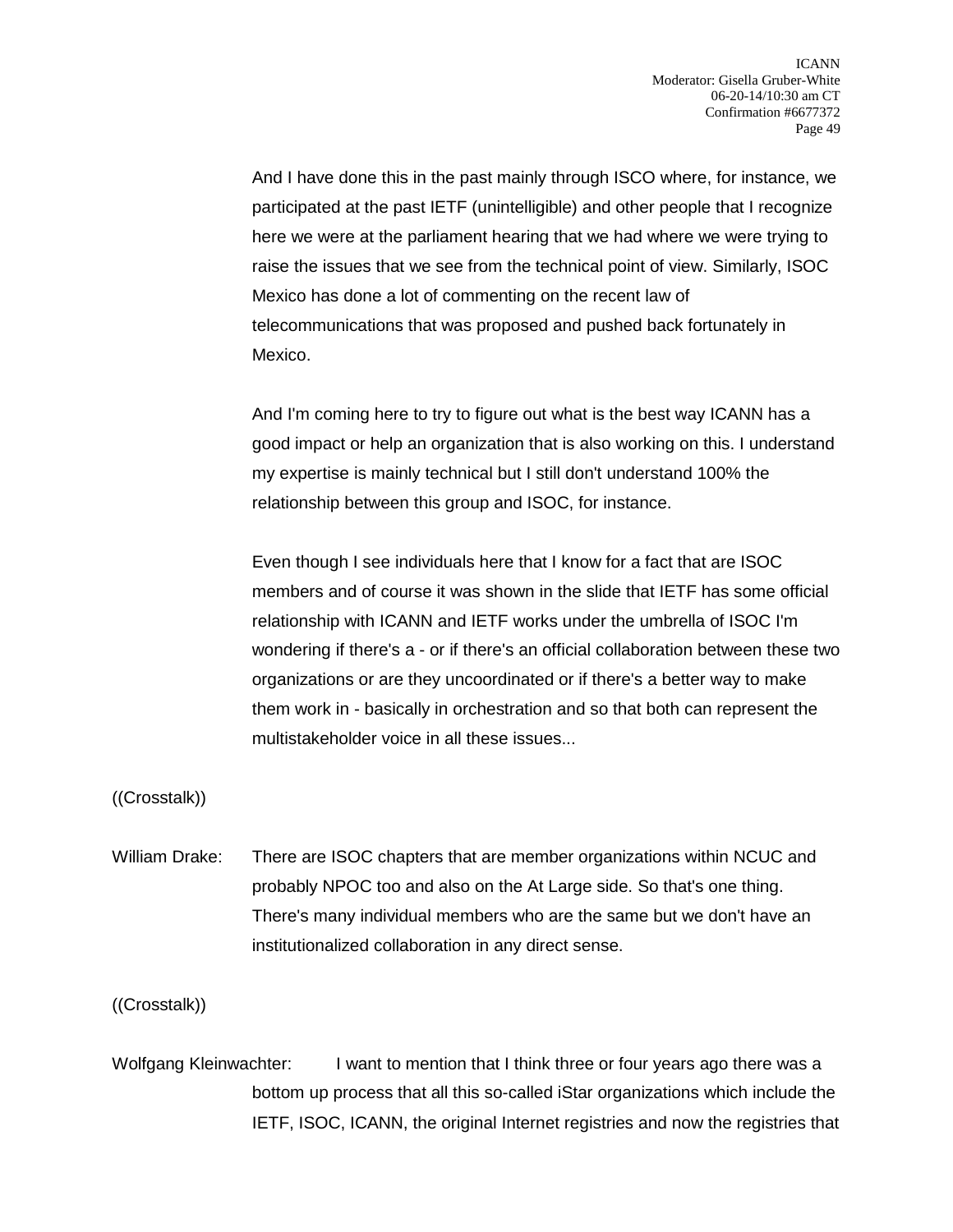they formed a joint platform. It's not a new organization but it's now called the so called iStar organizations which came together for a remarkable event on Montevideo last year.

And they organized more or less not formally but informally, you know, how they want to continue in their collaboration and communication. So it's not really a formal relationship, is IETF it's a little bit different, IETF and ISOC and IETF and ICANN because it's part of the technical liaison group so the very complex structures always.

But it's rather simple because ICANN is about bridges, not about barriers. That means as soon as you can make a contribution to an issue which is dealt by somebody else then you should build a bridge and to say I can make a contribution.

So and I can help you to settle a problem and we can - and you can help me. So between the ISOC Board and the ICANN Board we have at every ICANN meeting a joint breakfast where we just exchange views what's going on. But since these are separate organizations which work together in the iStar community.

And the Montevideo meeting pave the way for NETmundial so it's also, you know, processes are sometimes very difficult to explain but the basic principle is really build bridges and collaborate around issues.

And this is also relevant for what we discussed a little bit earlier about the national platforms but it means if you would be able to organize on a national level a collaboration between the national ISOC chapter, the national country code top level domain registries, the ccTLD, At Large structures, national registrars and other groups which are involved in ICANN and to reorganize, let's say, ICANN on the national level and to bring these groups together this could help governments, you know, to qualify their policies because then they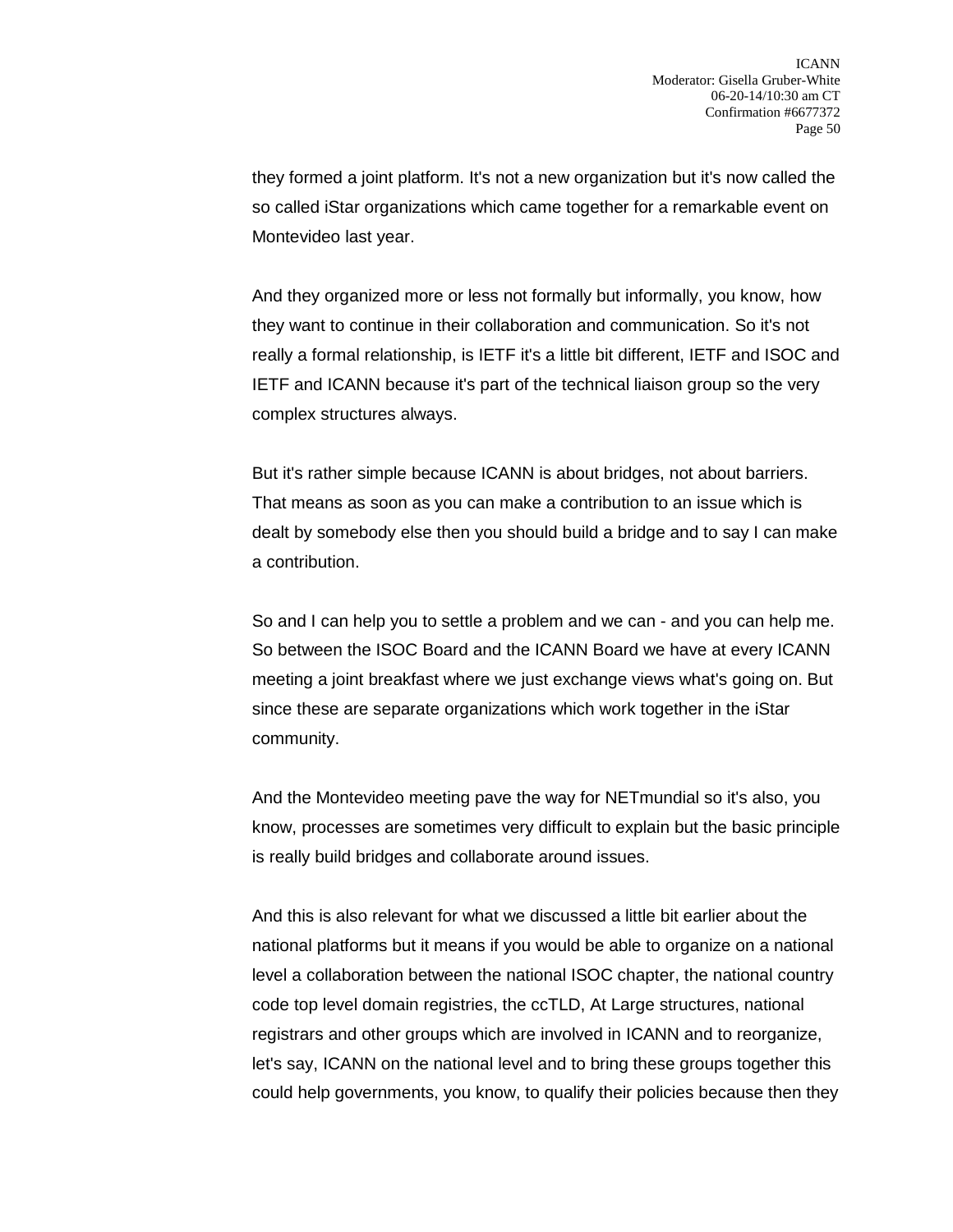have really qualified partners and you can have an impact on the national level.

So I think this is all the important that the various constituencies from one country which meet in ICANN meetings could collaborate to also on the national level and just (unintelligible) recommendation from NETmundial to move forward with - at this national platforms.

And the Brazilian example of (CCIBR) is a very good example so you can take this not as a blueprint but as source of inspiration so each country will have a different way and probably Mexico can benefit very much from your experience if you go and explain them how they should do it.

Jean-Jacques Sahel: (Unintelligible) wants to add something I think on that.

Woman: Yeah maybe just point of reference on Monday evening there is a meeting, it's called ISOC at ICANN, it always takes place during the ICANN meetings. It's between 7:00 pm and 9:00 pm at the Sovereign Room so anyone wanting to hear how unofficially or loosely we collaborate they're welcome to come to that meeting.

> But to Wolfgang's point, yeah, there's been an ongoing collaboration at all levels always between ISOC members as volunteers and participating in the work of At Large. And I think ISOC chapters represent a big majority of At Large regional structures. It's not a good thing; I think we should get more diversity.

> But also I think there's been a difference in perception to the more you go East, people are more accepting of ISOC and ICANN has been perceived a little bit like a more US organization. All of us who have been working in this field, and this is my ICANN 49 meeting, I think we don't pay attention to that; we come together to collaborate and that message is not going through as yet.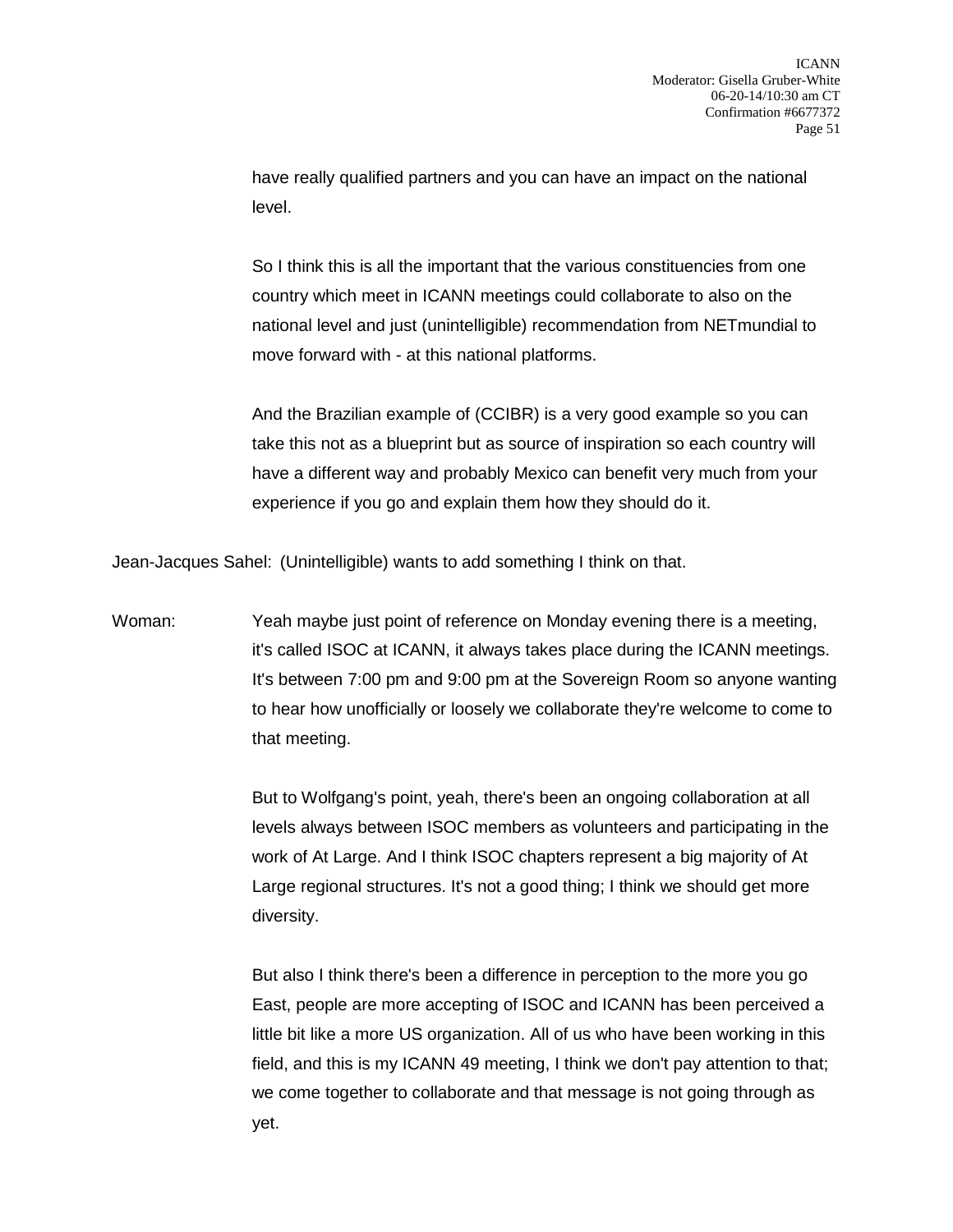Jean-Jacques Sahel: (Unintelligible).

Man: Yeah, thank you, Chair. I would like to draw the attention a little bit back to one topic which was raised here before which is the Whois renewal project and (unintelligible) has there to do and specifically there because they have been planning to have a kind of special privilege for (unintelligible) to the Whois database.

> So then the specific question would be that who would then (unintelligible) those permissions when needed and who would define a bit (unintelligible) or law enforcement authorities or actually eligible to do that. As we know not all of them are good and if they are they really quickly go bad and they make horrible mistakes too. Thank you.

Robin Gross: Hi, I'm Robin Gross. Somebody asked for some examples of some places where we've been effective and places where we haven't been effective. So let me just give one example of each and it's on the same issue, freedom of expression issue which is very close to the non commercial users here at ICANN.

> And about six years ago when we were working on the new gTLD policy, the new - the policy for top level domains, a number of us were concerned about freedom of expression and the extent to which freedom of expression rights would be protected at the top level in the domain name.

> And, you know, we would use the example of dotGay and how it's being - gay is illegal in some countries but not others and so maybe those countries would try to object these domain names and they wouldn't be able to go forward because they were controversial.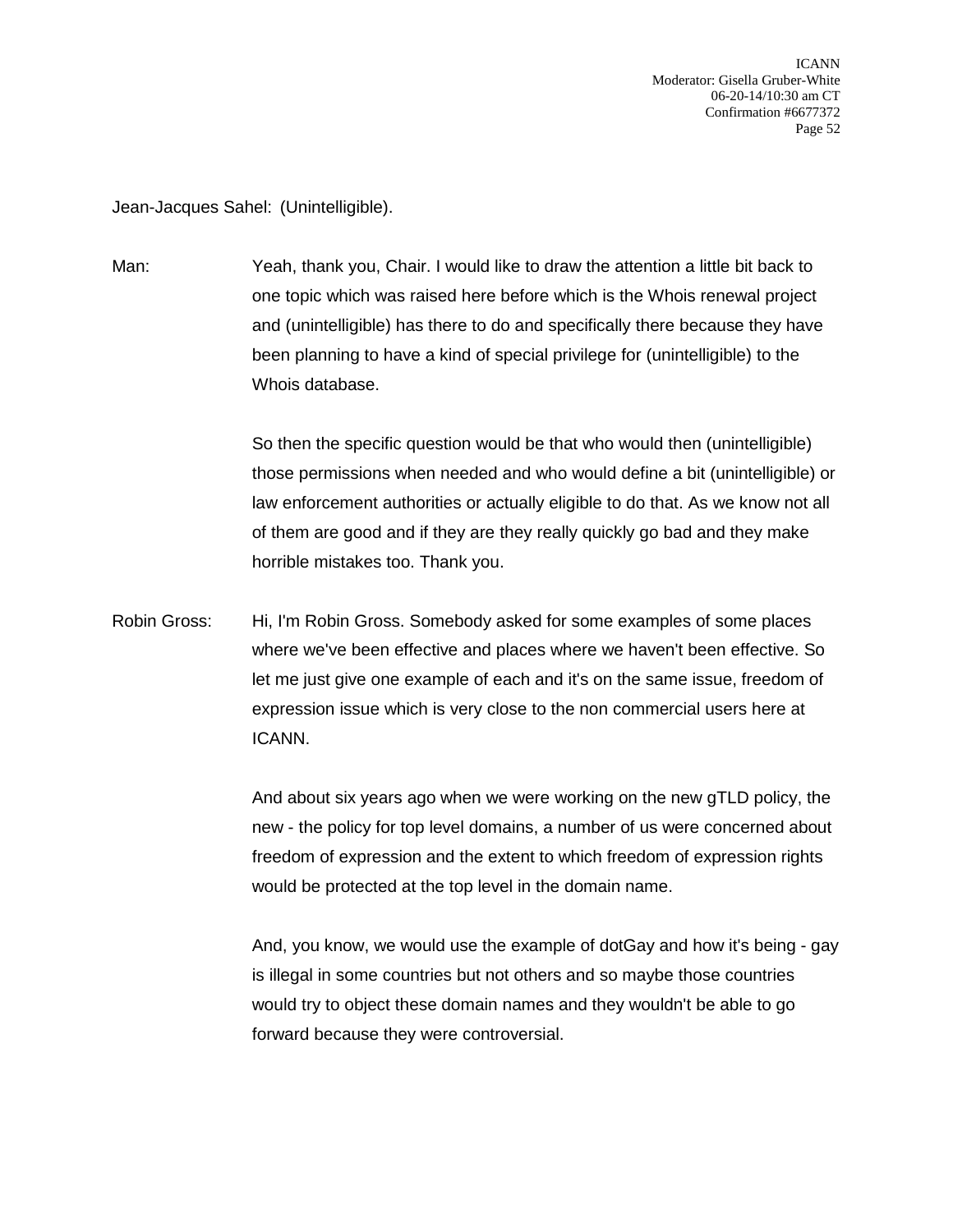And so we fought very hard in the non commercial users to get Principle (F) in the new gTLD policy which was that people's freedom of expression rights would be protected in this policy so that was a great victory.

The problem is we lost much of that in the implementation of that principle so even when you're effective in getting a good principle into the policy then the implementation can be in another whole battle ground where you have to fight the battle all over again and so now freedom of expression rights hasn't been something that is really being considered too much in the new gTLD policy. We've got, for example, Saudi Arabia objected to dotBaby and there's a lot of strange objections to domain names.

So we - again, we were successful in getting the principle in but not so successful in the ultimate implementation of that principle in the policy. So that's all, thanks.

William Drake: And that's part of the process, you win some, you lose some. You're part of a negotiation with a bunch of other players who are - have substantial financial skin in the game and you're not always going to be able to, you know, through force of personality or argumentation, convince everybody to switch but you can often sort of affect things around the edges in ways that are actually meaningful and then try and build from there.

> I mean, I think another example one could give would be support to developing country applicants for new gTLDs. We raised that question five years ago when the staff came and said, oh we're going to do this new program and it's \$185,000 to have a new gTLD and a number of us went, hold on, what about the developing country applicants and civil society people that might not be able to afford that.

> And we ended up convincing them to have a process to provide some applicant support. Now it wasn't implemented in the best way but it's there and it's something we can try to build on.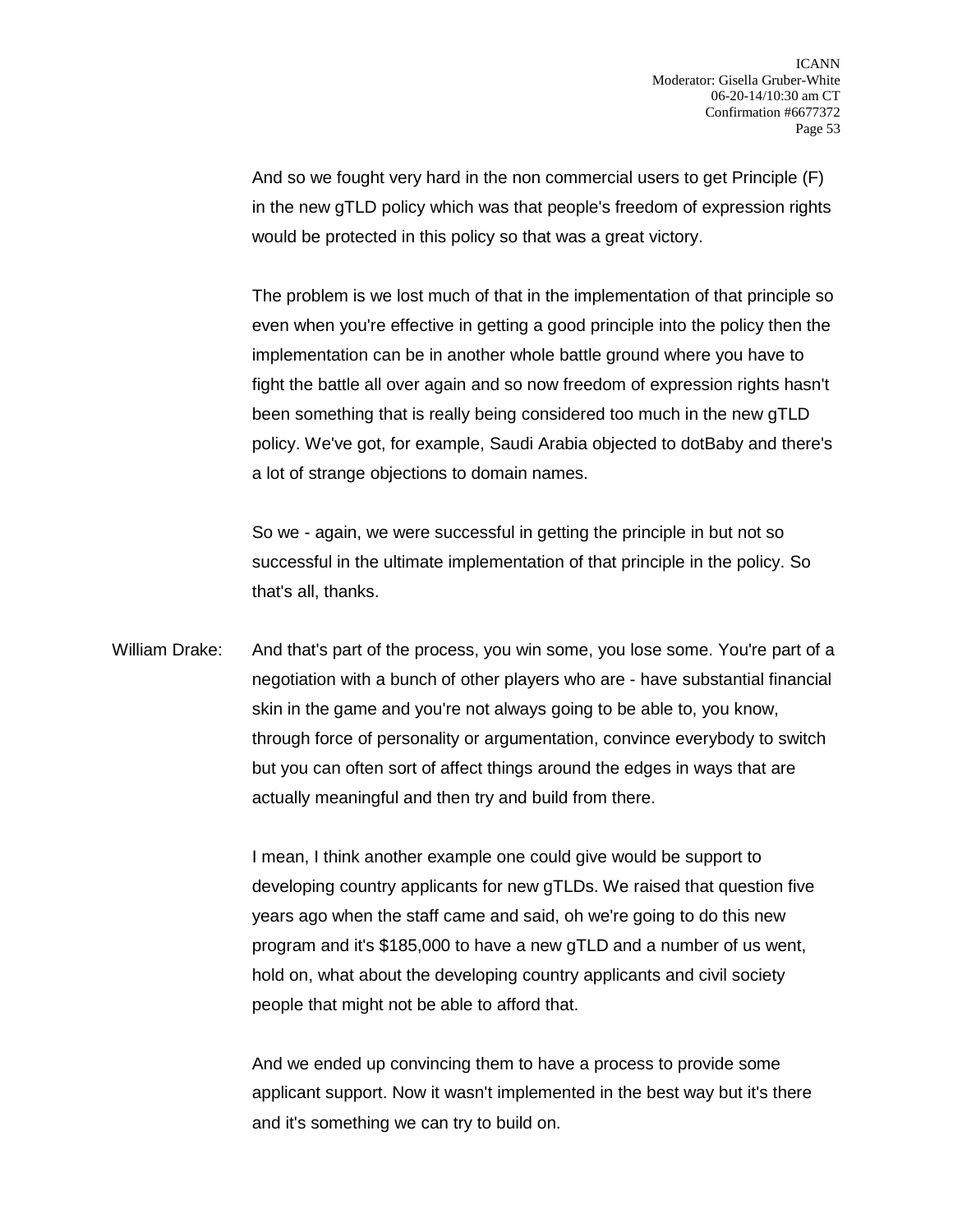So you have to accept that sometimes working in the human rights council or the WTO or WIPO or whatever you're going to sometimes have impact around the edges and then you try and consolidate and grow around them, that's what we've done.

We just wanted to quickly - because I know everybody wants to have a drink and I certainly join you in that, we wanted to just quickly outline a few things that might be of interest for this week.

Again, if you weren't thinking about joining the ICANN meeting I would just say it's free to participate. There is going to be 2000 people here. There is...

((Crosstalk))

William Drake: ...2700 registered, okay. So it's going to be a big meeting. There's going to be an amazing amount of intensive discussion and activity and working sessions and partying - sorry, did I say that? And interaction for the next week. And we would certainly encourage everybody to stick their head in and pick out the pieces that they find interesting. And, Jean-Jacques, do you want to just like highlight a few things maybe?

Jean-Jacques Sahel: Yeah, Jeannie and I will do that. Just to finish off to give you a flavor for this 50th meeting of ICANN, it's the largest ever ICANN meeting. Our last very big one was in Beijing where we had just over 2400 people and we have reached just over 2700 plus there will be people turning up on the day.

> So just a few things, we move onto next, Jeannie, you can tell us about the big summit that's happening this week - well starting this weekend.

Jeannie Ellers: So the At Large group is going to be having a summit this week. And in the chat room they had asked that I read this out so I'm going to. At Large is the name for the community of individual Internet users who participate in the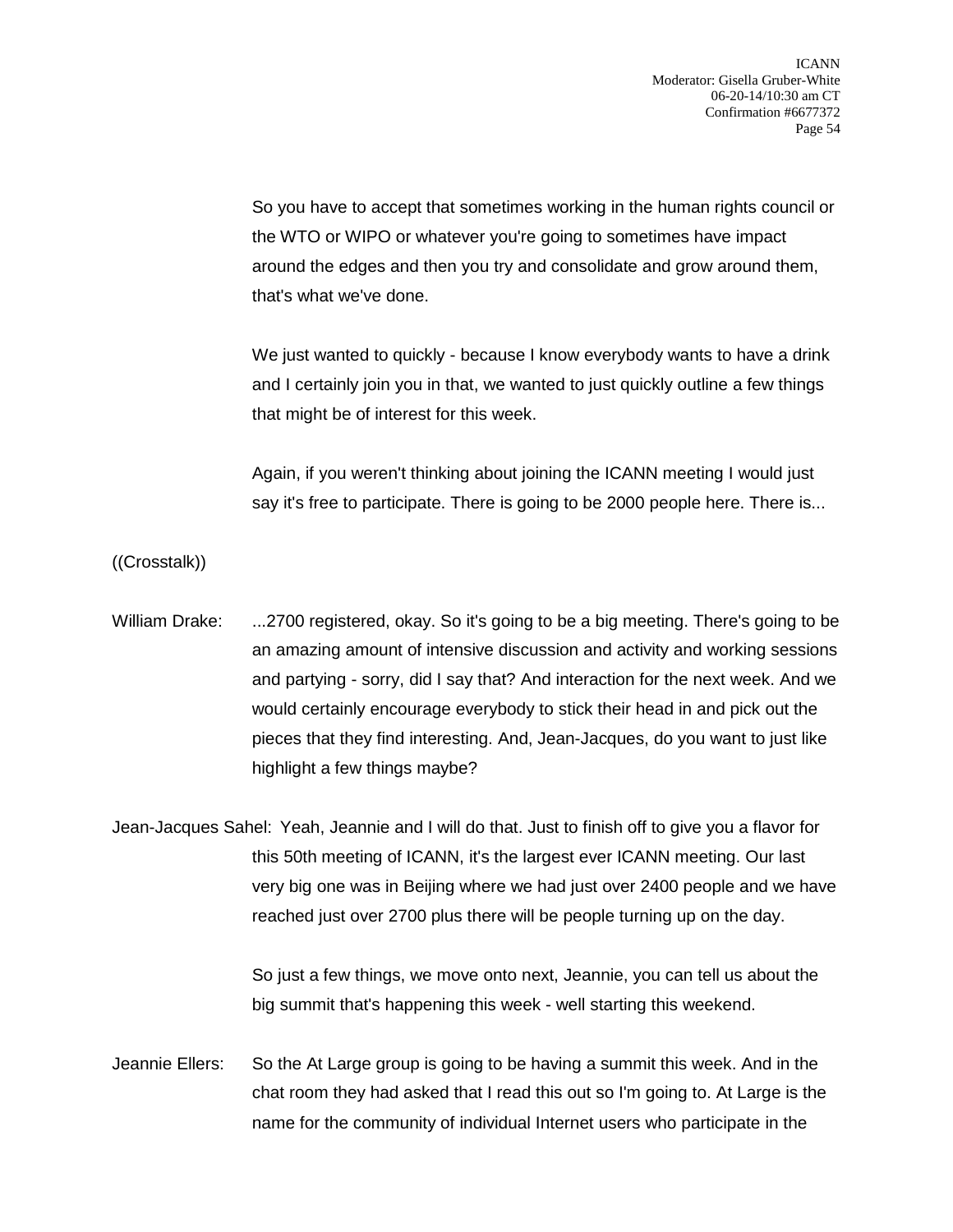policy development work of ICANN. Currently more than 160 groups representing the views of individual Internet users are active throughout the world.

The At Large community is made up of representatives from civil society, the private sector and the technical community. Each individual brings a voice, ideas, concerns, passion and context to the discussion. Our challenge is how we engage with such a large multistakeholder community and break down the silos represented by those groups.

Further, our challenge is to develop the At Large community's capacity for engagement in ICANN by increasing its knowledge and understanding of the key issues. Understanding ICANN's role and responsibilities and aligning these with our own perspective is a task where we welcome participation and dialogue.

The At Large summit is an important step to address this policy - to address policy development in ICANN. The At Large summit will be held all week starting this weekend. There are several different thematic groups. You can find all of this information online. If you need the links please let me know. I'm happy to help you find them.

Jean-Jacques Sahel: And I believe they will not be speaking that fast for the whole week. Now so just to highlight a bit what's happening: tomorrow in - I think it's in this room at about 4:30 and for about an hour those of you who are interested basically we just tried to have an informal chat.

> Just to learn the lessons of today, see how we can better engage with civil society going forward, in the run up to other ICANN meetings and just in general around the world how we can best engage ourselves during the session, maybe we should think about doing a sort of ICANN 101, you know, what is the US transition. It could be a number of things, you know, just as one example.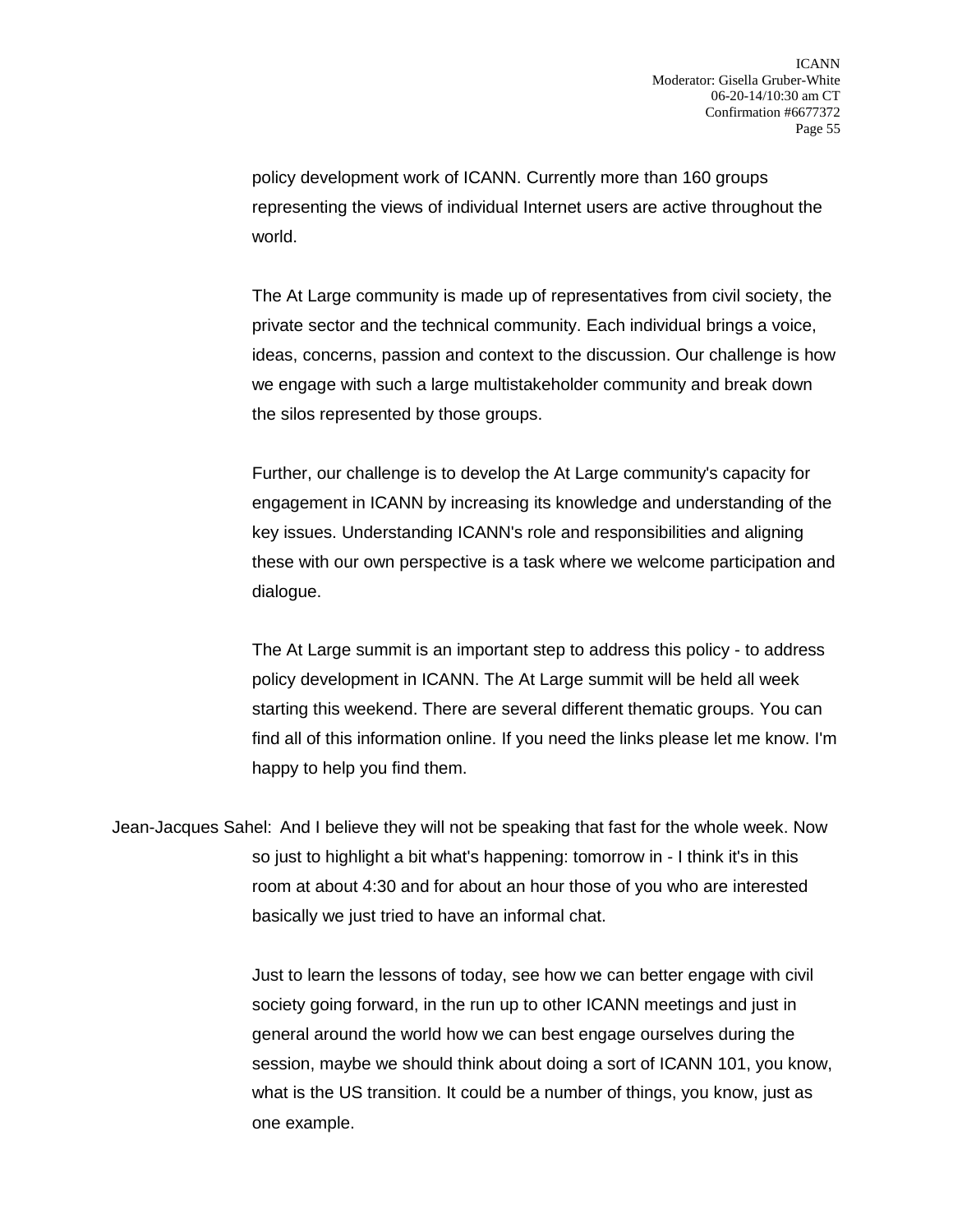So that's probably some of the lessons learned. I would really welcome any good ideas that you can share with us on how best we can engage with civil society to explain how to get engaged, want to get engaged, etcetera, in more detail and with you.

On Sunday - so as you can see, well, actually tomorrow already you have this GNSO working session. That's when this, you know, civil society will be in action having its voice heard, talking about policy issues. Same again on Sunday.

Now importantly for the many newcomers you have a great welcome session starting at 10:00 on Sunday. You will have the CEO of ICANN, you will have me wearing a suit and a few other people basically going into much more detail about how ICANN works and how you can get involved etcetera so that's a really good session if you're a newbie at ICANN.

Then starting at 8:30 on Monday that's the opening ceremony, the big kickoff. There are some huge names and it should be quite fun, I hope anyway. And it'll be also a day where we will have a government - high level government meeting. This is something that we do about once a year at ICANN meetings. This is actually the second time in London. This time it's going to be a big one.

We've got between 30 and 40 ministers coming from all over the world on the (unintelligible) of the UK government. This is going to be a meeting chaired by the UK minister for the Internet. I think he's calling himself the Internet Minister. They've got a full day of sessions just to give a strategic issues and discussing strategic issues from the government perspective.

Now - and that will be all streamed and there will be an overflow room for most of that meeting so you can watch all of that. On Tuesday now again a number of meetings where civil society has its own discussions and has its